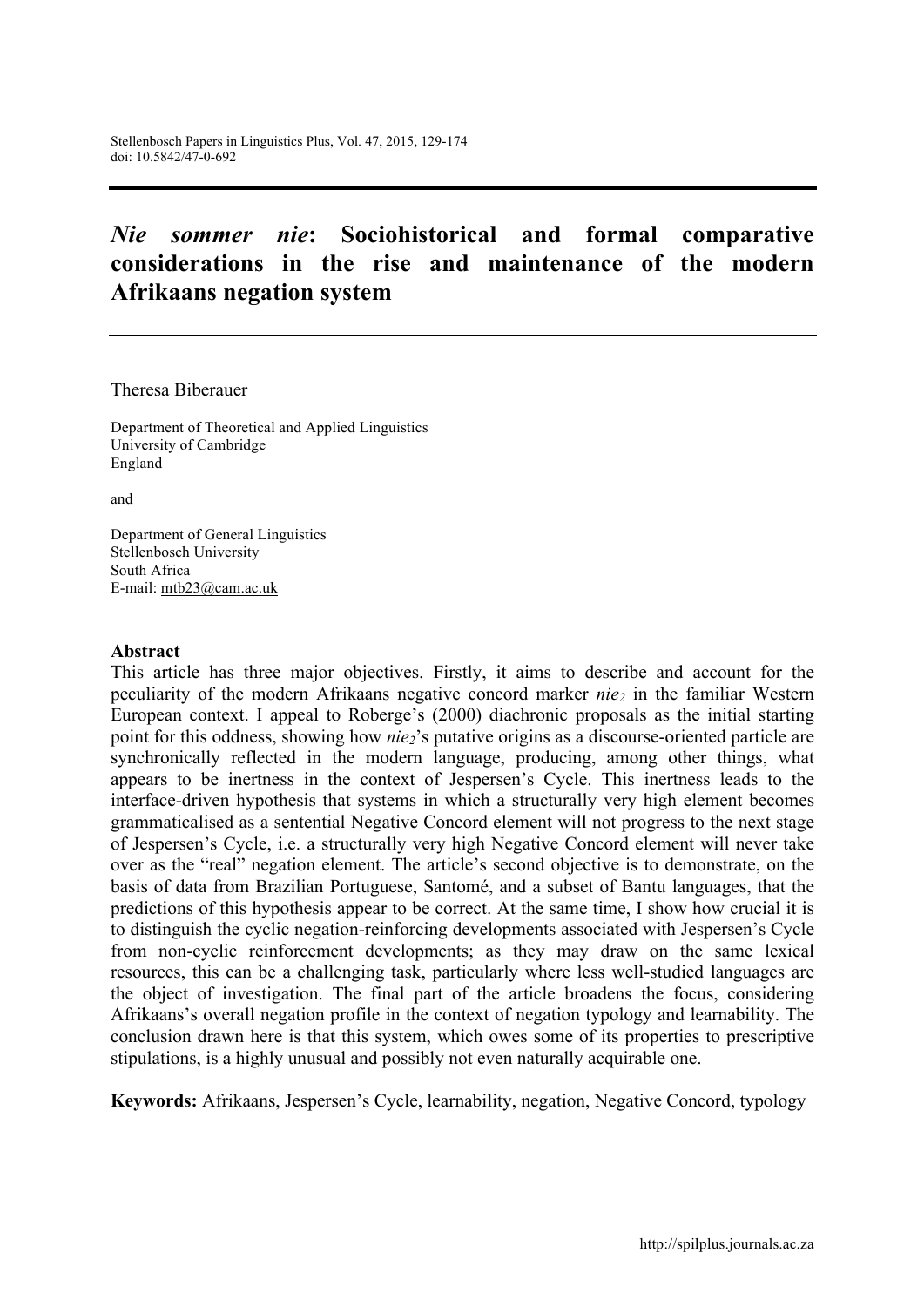# 1. **Introduction**<sup>1</sup>

This article focuses on Afrikaans negation, a topic on which Hans den Besten wrote a great deal, with – as will become evident from the citations in this article – his characteristic (farahead-of-his-time) lasting insight. Just a month before his untimely death in 2010, he was due to participate in a colloquium at Utrecht University, marking the successul completion of a Stellenbosch/Utrecht Ph.D. project on Afrikaans negation, Kate Huddlestone's *Negative Indefinites in Afrikaans*. There, he was slated to give a talk comparing his own ideas about the origins of Afrikaans's clause-final negation-element, *nie*, with those of his long-time colleague and friend, Paul Roberge. The brief abstract he had submitted for the workshop programme promised new primary historical data-based insights pointing to the correctness of Roberge's hypothesis. In the event, illness prevented Hans from being at the colloquium, so it will never be known what his revised position on the provenance of clause-final *nie* (henceforth *nie2*) was. What I do know from the conversations I was privileged to have with him over many years on this and other topics is that he would have enjoyed thinking about and debating the idea that modern Afrikaans negation – whatever the precise details of its origins – exhibits a range of properties that mark it out as, fundamentally, a hybrid system and one that differs in **very** significant ways from familiar Western European systems (see Willis, Lucas and Breitbarth 2013 for overview discussion).

Accordingly, the purpose of this article will be three-fold. Firstly, I will show how different modern Afrikaans's negative concord marker, *nie2*, is to its better studied Western European counterparts and, appealing to Roberge's diachronic proposals, why that should be. As part of this discussion, it will emerge that *nie*<sub>2</sub>'s peculiarities appear, on the one hand, to be putting a brake on cyclic developments that might otherwise be expected – those associated with Jespersen's Cycle – but, on the other hand, that it is also not the case that modern Afrikaans (henceforth *Afrikaans*) is inert to cyclic change: we do see reinforcing developments, although, strikingly, these are mostly at the **sub**-clausal level (cf. Biberauer 2009, Huddlestone 2010). The aim of the second part of the article is to highlight the fact that it is important to draw a distinction between "traditional" Jespersen-type cyclic developments, which may lead to the introduction of a new sentential negator, and non-cyclic reinforcement developments of the reinforcing and thus discourse-sensitive type just mentioned. Our focus in this section will be Brazilian Portuguese (BP), like Afrikaans a contact variety which has arisen under complex sociolinguistic circumstances. BP has been said to be in the process of establishing its originally negation-reinforcing element,  $n\tilde{a}o$  – which, like  $nie_2$ , is clause-final – as the neutral sentential negation marker (cf. i.a. Schwegler 1986, 1991; Lipski 2001). Closer investigation, however, shows that this is incorrect (cf. Biberauer and Cyrino 2009a,b), and that the BP developments in fact parallel those currently underway in sub-clausal domains in Afrikaans. This proposal is supported by further evidence from a number of contact varieties, notably Santomé, a Portuguese-based Gulf of Guinea Creole, and also various Bantu languages, all of which share the property of having a clause-final reinforcing negation element. The last part of the article will broaden the focus, considering Afrikaans's overall negation profile in the context of negation typology and learnability, drawing the conclusion that this system, which owes some of its properties to prescriptive stipulations, is a highly unusual and possibly not even naturally acquirable one.

<sup>&</sup>lt;sup>1</sup> The research presented in this article is funded by the European Research Council Advanced Grant No. 269752 "Rethinking Comparative Syntax" (ReCoS). Many people have contributed to it since I first began thinking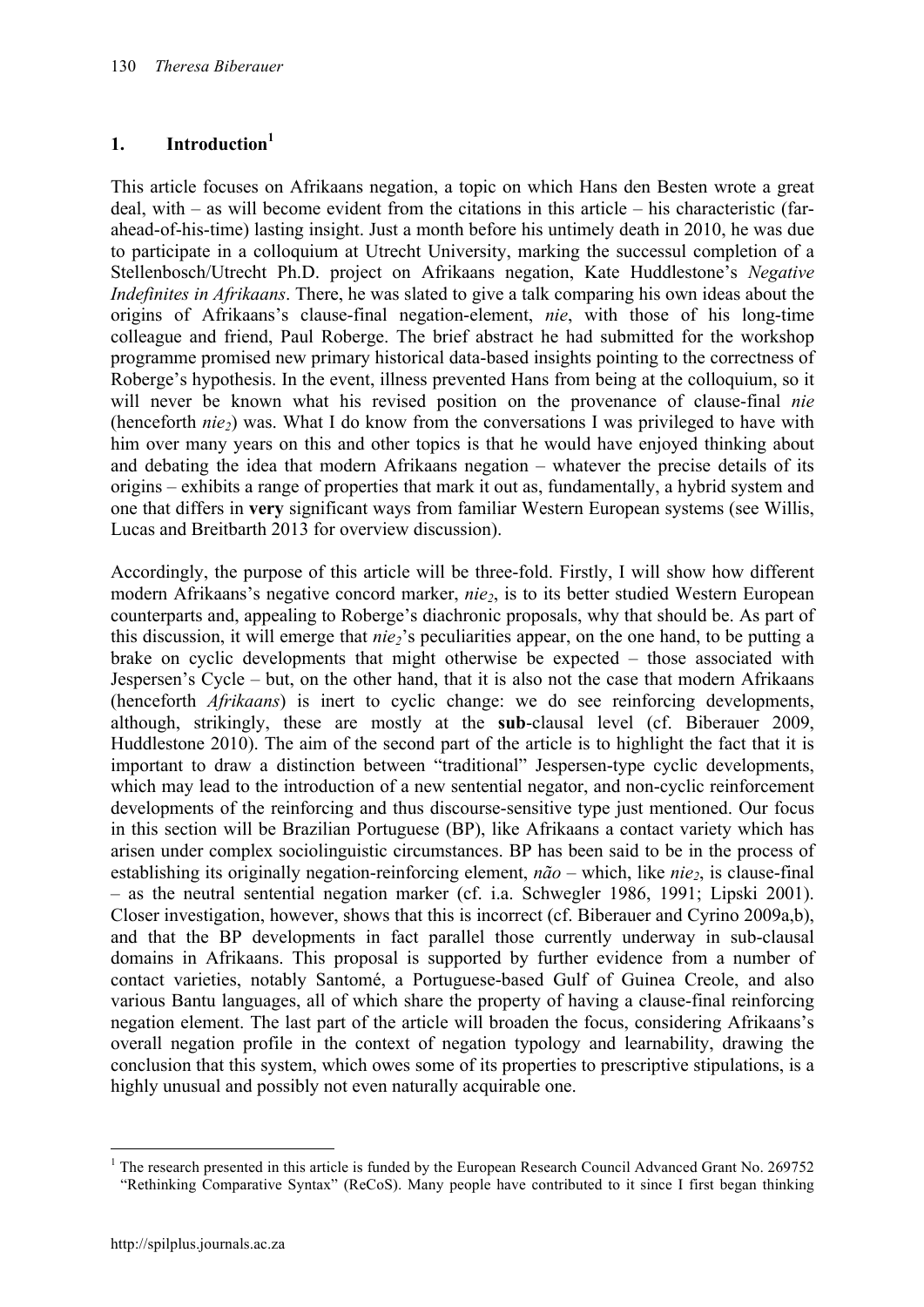The article is structured as follows: Section 2 focuses on the peculiarity of *nie2*, which is attributed to its origins as a discourse tag (Roberge 2000), and the formal consequences of this, in Western European terms, unusual source. Particularly important here is the fact that the negative developments that we observe in Afrikaans do not appear to be of the familiar Jespersenian type. This leads to a prediction – that clause-final negative concord-markers of the Afrikaans type can never develop into the main (or "real") sentential negation marker in a clause – which is put to the test in Sections 3 and 4, where the focus is first on BP, and then on Santomé and a range of Bantu languages, all of which at first sight seem to undermine the proposed hypothesis, but do not in fact do so. Section 5 turns to "bigger picture" typological and learnability questions, before Section 6 summarises and concludes.

# **2. Afrikaans Negation meets Jespersen's Cycle**

# **2.1. Background: Afrikaans and its negation system**

There has been considerable debate as to whether Afrikaans – a South African off-shoot of  $17<sup>th</sup>$  century Dutch, which has been in contact with a wide range of (European and non-European<sup>2</sup>) languages throughout its history – should be viewed as the youngest member of the West Germanic family or, instead, as a creolised system of some kind (cf. the den Besten papers collected in van der Wouden 2012, and also i.a. Ponelis 1993, Roberge 1994, Deumert 2004, Hugo 2009, van Rensburg 2012, and Steyn 2014 for overview discussion and references; additionally, note the fact that Afrikaans is one of the languages that features in the online *Atlas of Pidgin and Creole Languages, APiCS*; http://apics-online.info). This debate is relevant here for two reasons. Firstly, various West Germanic languages – notably, Dutch, German and English – have passed through the much-discussed negative cycle known as Jespersen's Cycle (cf. Jespersen 1917, and van der Auwera 2009, 2010 for overview discussion), developing new sentential negators during the course of their recorded history. Secondly, the Afrikaans negation system has been shown to differ quite substantially from what is found in Dutch varieties or, more generally, in the European languages with which Afrikaans was in contact during its formative period (cf. again Ponelis, Roberge, Deumert and van der Wouden, *op.cit*, and also, particularly, den Besten 1986 and Roberge 2000).

Let us consider the first of these factors, namely the fact that Afrikaans's West Germanic relatives have all innovated new sentential negation markers in accordance with Jespersen's Cycle (JC). JC is schematised in (1):

(1) I.  $NEG_{1}...$  II.  $NEG_{1}...$  ( $NEG_{2}$ ) III.  $NEG_{1}...$   $NEG_{2}$  IV. ( $NEG_{1}...$   $NEG_{2}$  V.  $NEG_{3}$ )

As  $(1)$  shows, JC entails an initially independently occurring sentential negator (NEG<sub>1</sub>; Stage I) which may be optionally and ever more frequently reinforced by a particular element (NEG<sub>2</sub>; Stage II), which may subsequently become obligatory (Stage III), whereafter the original negator ( $NEG_{1}$ ) may become optional (Stage IV), with the reinforcer ultimately taking over and being reanalysed as the uniquely required sentential negation element ( $NEG<sub>3</sub>$ ); at this point, the

<sup>&</sup>lt;sup>2</sup> French, German, English and seafarer Portugese are the main European languages with which Afrikaans had contact during the  $17<sup>th</sup>$ -19<sup>th</sup> centuries, while Malay and Khoekhoe were the major non-European contact varieties during the same period.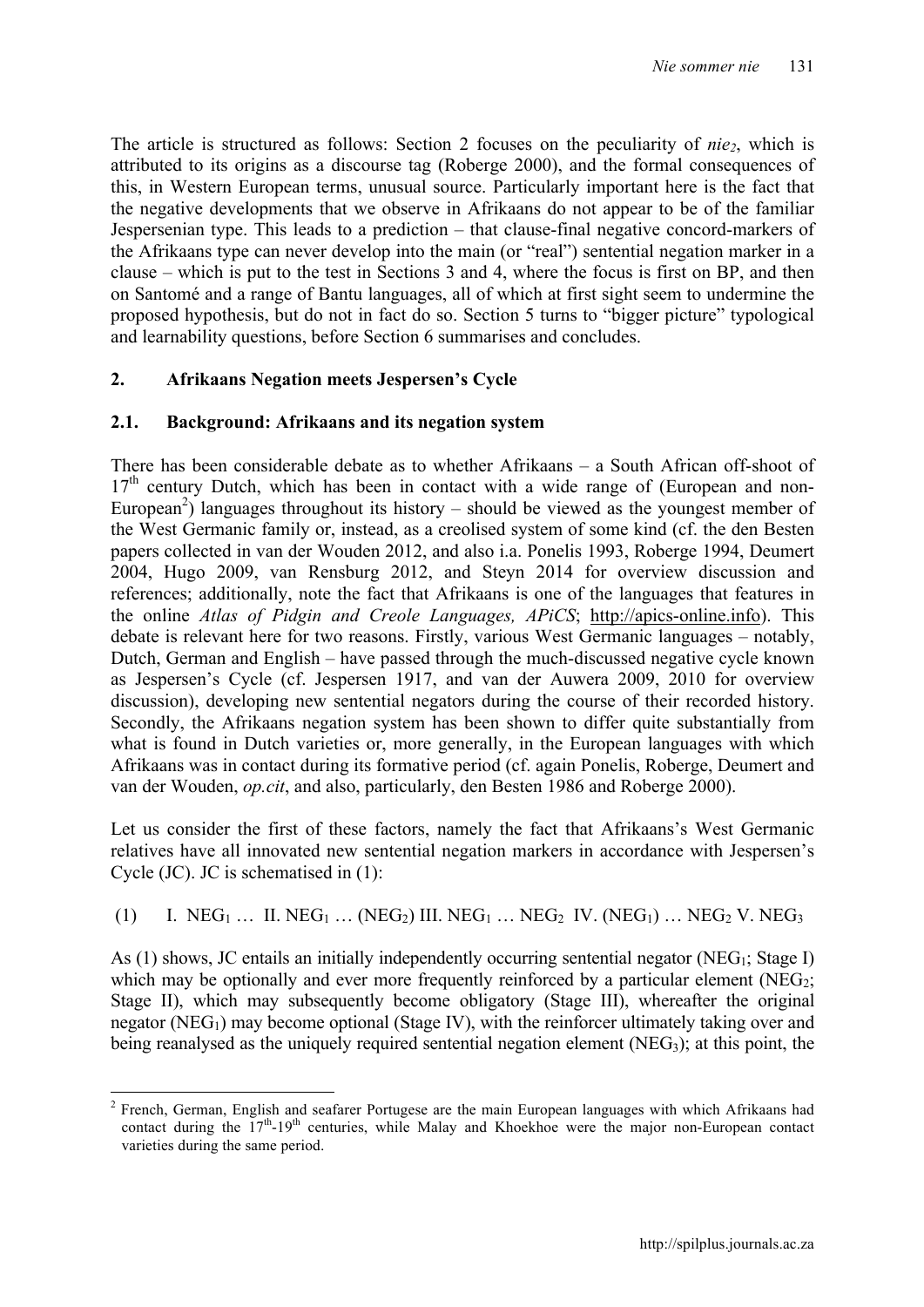Cycle may then begin again.<sup>3</sup> Jespersen's own work focused in particular on the considerations leading languages to proceed from Stage II to III, i.e. from having an optional reinforcing element like Old English *noht* (>*ne wiht* 'not a whit') or French *pas* ('step') to having two obligatory negation element (*ne … noht* and *ne … pas* in Middle English and later Old French, respectively). These he identified as phonological, i.e. phonological weakening of  $NEG_{1}$ necessitates the introduction of a strong reinforcing element. Much subsequent work has, however, highlighted the fact that pragmatic/expressive considerations seem to be primary, with phonological weakening not being a necessary prerequisite for the introduction of reinforcer elements (cf. i.a. Dahl 2001; Schwenter 2002, 2005; Eckardt 2006; Kiparsky and Condoravdi 2006; Poletto 2008a,b; Mosegaard Hansen 2009; Biberauer 2009, 2012a; Larrivée 2010; Meisner, Stark and Völker 2013; Mosegaard Hansen and Visconti 2014). Some of this more recent literature has also highlighted the fact that reinforcers may be distributionally restricted, serving to emphasise particular types of negation rather than negation across-the-board (cf. i.a. Schwenter, Mosegaard Hansen, Mosegaard Hansen and Visconti, and Biberauer *op.cit*.). The motivations underlying changes in the negation system will be one of the themes to which we will be returning below. For the moment, though, the key point is that the developments that have taken place in Afrikaans's West Germanic relatives might lead us to expect that Afrikaans, too, may undergo similar changes.

On the other hand, though, there are also reasons to wonder whether this will be the case, given how different the Afrikaans negation system is from familiar West Germanic ones. Investigation has shown that none of the European varieties exhibited an obligatorily clausefinal negative reinforcer of the kind required in standard Afrikaans. This is significant as it has become clear that systems in which a reinforcing element surfaces in the immediately postverbal position (cf. *pas* in French) must be distinguished from those in which the reinforcing element is clause-final (cf. i.a. Bell 2004, who refers to the latter type as "Bipartite Negation with Final Negator/BNF" systems, and deVos and van der Auwera 2013, who illustrate this difference for Bantu; see Section 4.2 below). Furthermore, typological research has also established that VO systems featuring clause-final negators are crosslinguistically very rare indeed, with attested systems mostly confined to just two areas in the world – central Africa and Austronesia (cf. Reesink 2002 and Dryer 2009). Since simple-tense main clauses in Afrikaans are VO (cf. *Ek kweek groente* – 'I grow vegetables'), it is clear that progression to JC Stage IV/V would give rise to what appears to be a typologically marked system: VONeg, where Neg=*nie<sub>3</sub>* and *nie<sub>3</sub>* is the innovated "real" sentential negation marker, which developed out of originally reinforcing (Stage II) and then intepretively bleached (Stage III) *nie*<sub>2</sub>. This, then, renders Afrikaans a particularly intriguing system to investigate more closely: is it in the process of developing a crosslinguistically even more unusual negation system than the one it already has, or is it resisting the Jespersenian pressures that produced cyclic change in its West Germanic relatives? We return to these points below, particularly in Section 2.3. First, however, we turn our attention to the structure of Afrikaans negated sentences.

As (2-3) show, standard Afrikaans contrasts with standard Dutch in necessarily requiring negative clauses to conclude with clause-final concord-marking *nie* (as already noted, we will

<sup>&</sup>lt;sup>3</sup> Here and elsewhere we abstract away from the non-trivial question of whether  $NEG_{2}$  and  $NEG_{1}$  at Stages II and IV respectively are in fact semantically and/or syntactically negative or not. For recent discussion of this matter, see i.a. Breitbarth (2009) and Breitbarth and Haegeman (2010, 2014).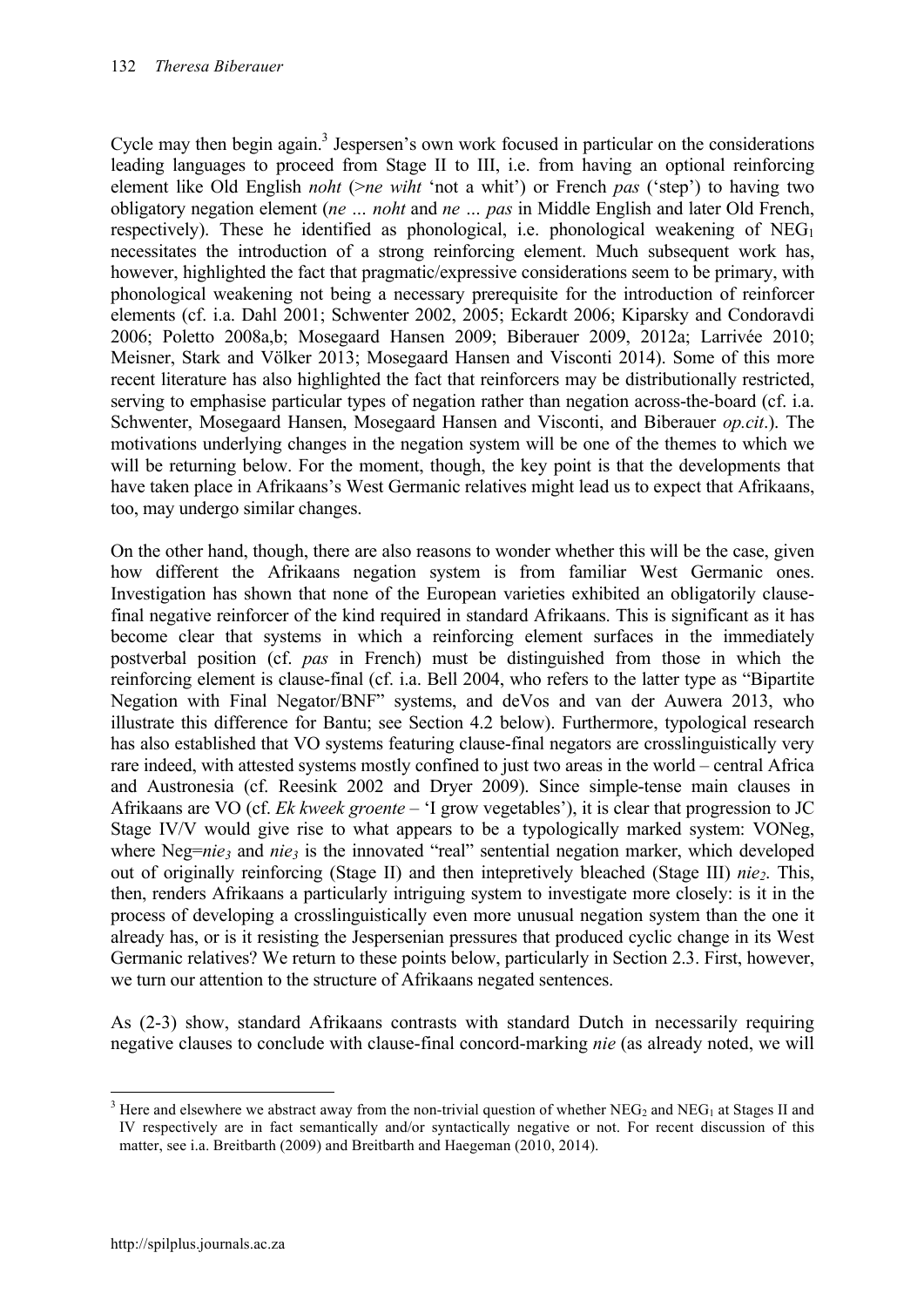consistently mark this final element as *nie*<sub>2</sub> to distinguish it from the "real" negator, *nie*<sub>1</sub>, and we will also gloss it as POL for reasons that will become clearer below): $<sup>4</sup>$ </sup>

| (2) |             | a. Ik ben <b>niet</b> rijk.<br>I am not rich<br>'I am not rich.'                                                                   | [Dutch]     |
|-----|-------------|------------------------------------------------------------------------------------------------------------------------------------|-------------|
|     | $b_{\cdot}$ | Ek is <b>nie</b> <sub>l</sub> ryk <b>nie</b> <sub>2</sub> .<br>I is not rich POL<br>'I am not rich.' $(\neq$ 'I am not not rich.') | [Afrikaans] |
| (3) | a.          | Zij hebben nooit een auto gehad.<br>they have never a car had<br>'They have never had a car.'                                      | [Dutch]     |
|     | b.          | Hulle het <b>nooit</b> 'n kar gehad <b>nie</b> <sub>2</sub> .<br>they have never a car had POL<br>'They never had a car.'          | [Afrikaans] |

While Modern Dutch is a Stage I language, then, Standard Afrikaans is Stage III. Viewed from a JC perspective, the question then arises whether there are any signs of progression to Stage IV/V. Progression to a following stage is of course not a given, as the countless stable negation systems attested world-wide – including some which appear to have remained "immune" to JC throughout their history (cf. Willis 2013a for discussion of Slavic) – clearly show. Nevertheless, given the history of the European languages to which Afrikaans is related and with which it has been in contact, the question whether Afrikaans might be susceptible to JC changes is worth posing. Viewed from the perspective of JC, the "traditional" expectation for Afrikaans might be schematised as in (4):

(i)  $Hy \text{ kom } NIE_1 \text{ nie}_1 \text{ nie}_2!$ he come not not POL 'He is NOT not coming!', i.e. he will be there

<sup>&</sup>lt;sup>4</sup> For the purposes of this discussion, we will assume that  $nie_1$  and  $nie_2$  are featurally distinct, i.e. that  $nie_2$  is, in the words of our title, *nie sommer nie<sub>1</sub>*, i.e. *nie<sub>2</sub>* is not just another instantiation of the original negator, *nie<sub>1</sub>* (cf. Molnárfi 2002 for an analysis along these lines). In other work (cf. Biberauer and Zeijlstra 2012a,b), I have considered the possibility that  $nie_1$  and  $nie_2$  may be featurally identical – both bearing uninterpretable negative features, [uNEG] – but it is worth noting that this analysis is an **underspecification** one, in terms of which neither  $nie_1$  nor  $nie_2$  have the featural specification – interpretable negation, [iNEG] – of the original sentential negation marker, *nie<sub>1</sub>* of JC Stages I and II. In other words, on both analyses, *nie<sub>1</sub>* is *nie sommer nie*<sub>2</sub>.

Note that Biberauer (2008) offers a discussion of the haplology contexts in which concord-marking *nie*<sub>2</sub> fails to surface. Significantly, den Besten (1986: 202) was the first to propose that structures in which the expected number of *nie*s fail to surface should be analysed as involving haplology (cf. also Robbers 1992). Both den Besten and Robbers failed to distinguish between *nie<sub>1</sub>* and *nie<sub>2</sub>* in their haplological proposals, however, simply assuming that, wherever two *nies* surface adjacent to one another, the second is deleted. Where two *nie<sub>1</sub>s* are adjacent, as in (i), however, haplology fails to occur; it applies exclusively to *nie*<sub>2</sub>, as one might expect, given recoverability considerations: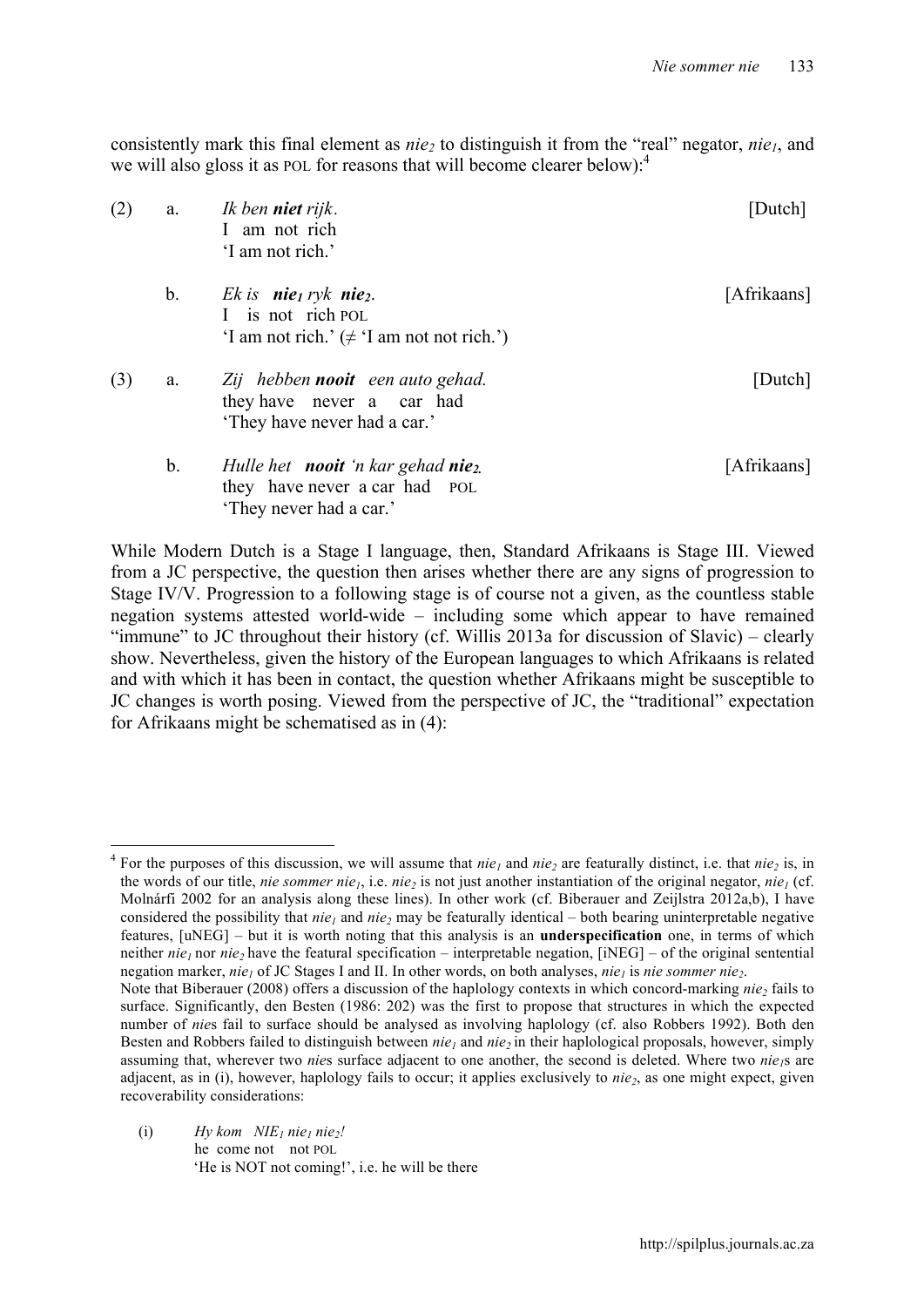| (4) | nie <sub>1</sub> nie <sub>2</sub> | $\rightarrow$ | (nie <sub>1</sub> )  nie <sub>2</sub> $\rightarrow$ | nie3 |
|-----|-----------------------------------|---------------|-----------------------------------------------------|------|
|     | Modern Afrikaans                  |               | <b>Future Afrikaans</b>                             |      |

i.e. Stage III  $\rightarrow$  Stage IV, i.e. *nie<sub>1</sub>* becomes optional, ultimately being replaced by *nie*<sub>2</sub>  $\rightarrow$  Stage V *nie*<sub>3</sub>

As Biberauer (2009) shows, however, there are no signs of this development in contemporary Afrikaans. The following section summarises the relevant facts.

#### **2.2. Negation in contemporary Afrikaans**

#### **2.2.1. The formal properties of** *nie2* **in the context of the Afrikaans negation system**

Significantly in the context of Jespersen's famous characterisation of the circumstances under which reinforcing negation elements are introduced – see  $(5)$  below – standard Afrikaans *nie*<sup>1</sup> can be shown to be strong, while *nie2* (the concord element) is weak (cf. i.a. Cardinaletti and Starke 1999 for general discussion of strong vs weak elements).

(5) The history of negative expressions in various languages makes us witness the following curious fluctuation: the original negative adverb is *first weakened* [my emphasis – TB], then found insufficient and therefore strengthened, generally through some additional word, and in its turn may be felt as the negative proper and may then in course of time be subject to the same development as the original word. (Jespersen 1917: 4)

Evidence of *nie<sub>1</sub>*'s strength vis-à-vis *nie<sub>2</sub>*'s weakness comes from asymmetries in:

(a) **omissibility**: *nie2* may be omitted without affecting sense or grammaticality. This occurs quite readily in the spoken language, sometimes clearly for performance-related reasons (e.g. a particularly long negative clause) and it is the rule in headlinese (see Section 2.4.2 below). By contrast,  $nie_1$  can never be omitted.<sup>5</sup>

| (6) | a. | Hy maak <b>nie</b> <sub>l</sub> klaar | $(nie2)$ . |
|-----|----|---------------------------------------|------------|
|     |    | he make not finished                  | POL        |
|     |    | 'He isn't finishing up.'              |            |

b. *\*Hy maak klaar nie2*. he make finished POL

(b) **modifiability**:  $nie_1$  can be strengthened or weakened via adverbial modification, while the same option is not available to *nie*<sub>2</sub>.

(7) a. *Jy let glad / absoluut / miskien/moontlik*  $nie_1 op nie_2$ *.* you attend altogether/ absolutely/maybe/ possibly not up POL 'You aren't remotely paying attention.'

 <sup>5</sup> As shown in Biberauer (2008), it is also always *nie2* which undergoes haplology in contexts where two *nie*<sup>s</sup> would otherwise have surfaced adjacent to one another within a single prosodic phrase.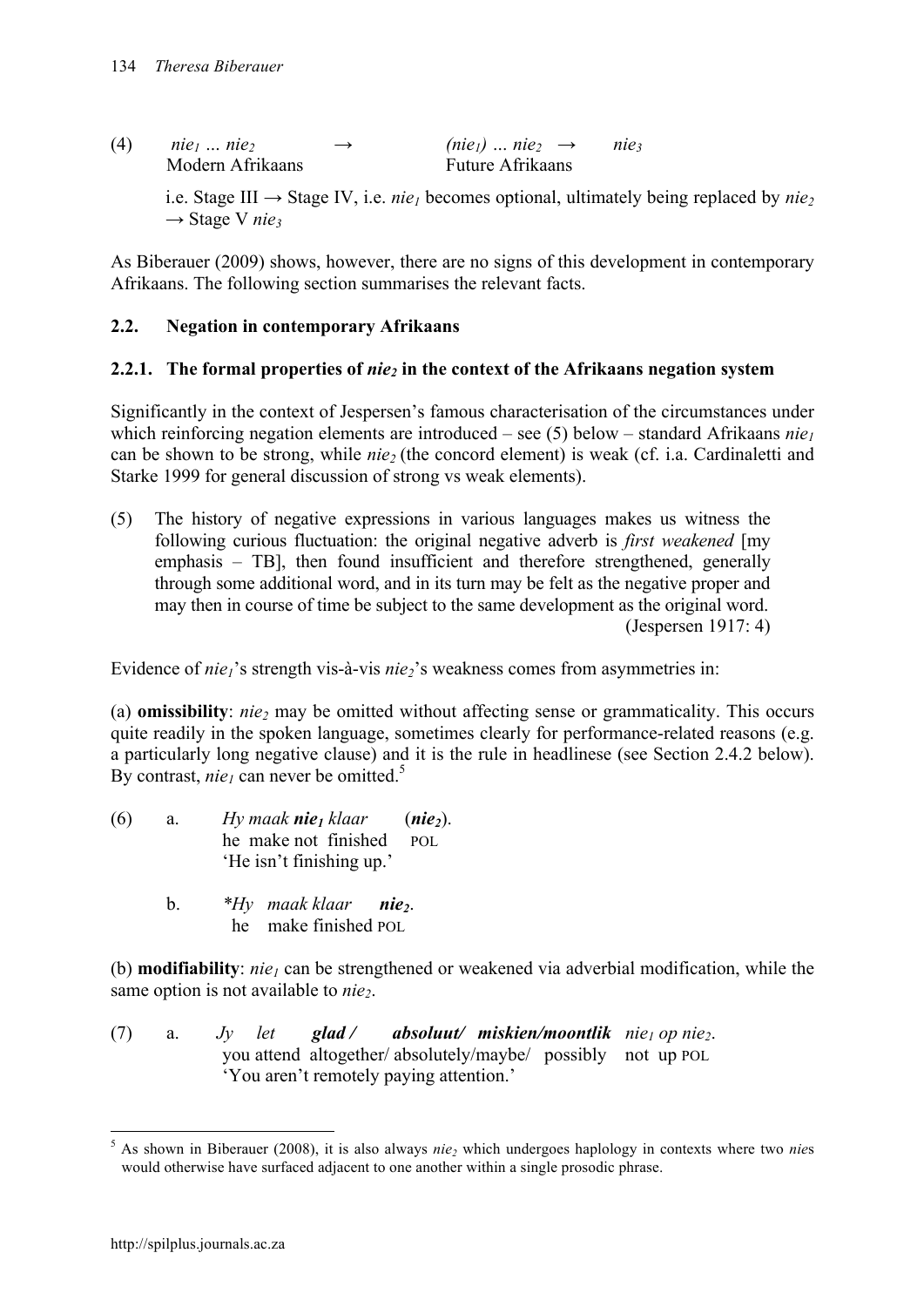#### b. *\*Jy let nie1 op glad/absoluut/miskien/moontlik nie2*.

(c) substitution by a stronger negative form:  $nie_1$  can be replaced by an alternative negationelement to produce a stronger negative meaning; the same option is not available to *nie*<sub>2</sub>.

- (8) a. *Ons is nie<sub>1</sub> ryk nie*<sub>2</sub>. us is not rich POL 'We are not rich.'
	- b. *Ons is geensins ryk nie2*. us is not-remotely rich POL 'We are not remotely rich.'
	- c. *\*Ons is nie1 ryk geensins*.

(d) stressability (here and elsewhere CAPITALS signal focus intonation):  $nie<sub>1</sub>$  can be stressed in order to reinforce the negative meaning it expresses: *nie*, cannot.

- (9) a. *Ek weet NIE<sub>1</sub> wat sy bedoel nie*<sub>2</sub>. [denial] I know not what she mean POL 'I DON'T know what she means.'
	- b. *\*Ek weet nooit/nie1 wat sy bedoel NIE2*. 6  $\neq$  'I DON'T know what she means.'

The differences between the two *nie*s are summarised in Table 1:

| Property                                                  | $n e_1$ | nie, |
|-----------------------------------------------------------|---------|------|
| 1. Omission $\rightarrow$ ungrammaticality/meaning change | YES     | NΟ   |
| 2. Modifiability                                          | YES     | NΟ   |
| 3. Substitution by emphatic negator                       | YES     | NO   |
| 4. Stressability                                          | YES     | NО   |

**Table 1:** Summary comparison of the properties of *nie<sub>l</sub>* and *nie*<sub>2</sub> in Afrikaans

- (i) *Hulle sal nie<sub>1</sub> kom*  $NIE_2$ . they shall not come POL 'They won't be coming.' (correction parallel to *He ISN'T coming* after *He ain't coming* in English)
- (ii) *Hulle sal NIE<sub>1</sub> kom nie*<sub>2</sub>. they shall not come POL 'They WON'T be coming.' (reinforced negation)
- (iii) *Hulle sal NIE<sub>1</sub>* kom *NIE<sub>2</sub>***.** they shall not come POL 'They WON'T be coming.' (reinforced negation)

 $6$  The only contexts in which *nie<sub>2</sub>* may be stressed are metalinguistic, e.g. where a speaker repeats a preceding utterance which lacked  $nie_2$  in violation of the prescriptive norm (here  $nie_2$  may receive more stress than  $nie_1$  as in (i), without any reinforcement of the negation expressed; where  $nie<sub>l</sub>$  is stressed, emphasis naturally results – cf. (9a) above and (ii) below), or where a speaker wishes to emphasise the negative nature of the utterance (here both/all negative elements are likely to be emphasised, as in (iii)):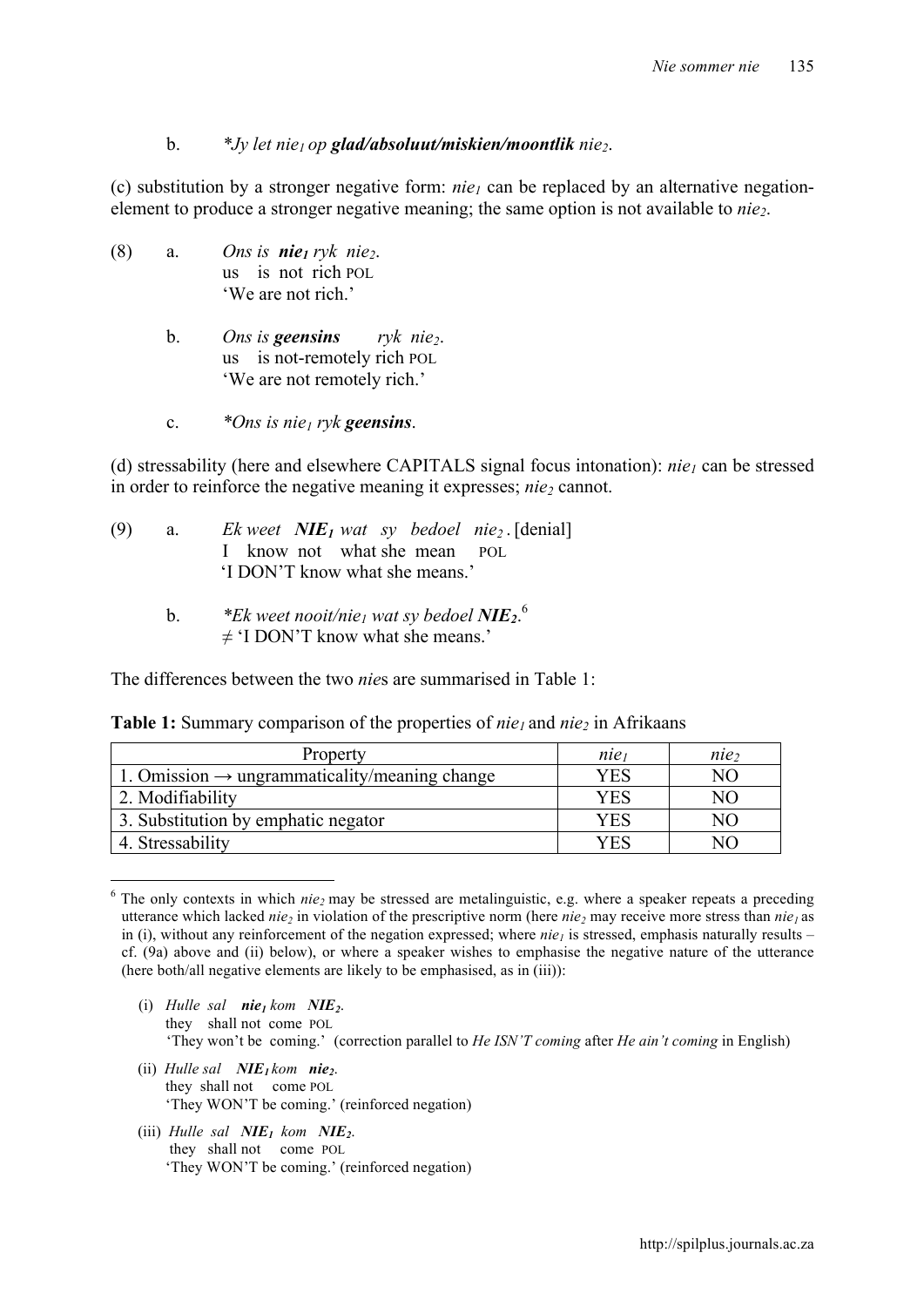What we see, then, is that  $nie_1$  and the position associated with NEG<sub>1</sub> can be strengthened in various ways, whereas the same is not possible where *nie* is concerned. In JC terms, this is particularly significant as it unambiguously indicates, firstly, that the "real" negation element, i.e. *nie<sub>1</sub>* or NEG<sub>1</sub> in (1), is not a weak element,<sup>7</sup> and that the concord element, i.e. *nie<sub>2</sub>* or NEG<sub>2</sub> in (1), is weak. Clearly, therefore, phonological considerations cannot have been what triggered the rise of *nie2*. As we will see in Section 2.3.1, discourse-pragmatic considerations may well have played some role, but a rather different consideration appears to have been decisive. For the moment, the key observation is that there is no evidence that *nie*<sub>2</sub> in contemporary Afrikaans is developing in the way that  $NEG_{2}$  elements in better studied European languages have: there does not appear to be any move in the direction of JC Stage IV.

Significantly, however, Afrikaans is also not inert in JC terms: as Biberauer (2009) observes, there are two striking developments in modern spoken Afrikaans (MSA) which point to the fact that the negative domain is not in fact entirely stable.<sup>8</sup> These developments are summarised in the following section.

# **2.2.2. Negative developments in modern spoken Afrikaans (MSA)**

MSA exhibits the following negative reinforcement strategies:

- (a) expansion of the contexts in which *nie2* surfaces, and
- (b) *nie*<sup>t</sup> replacement.

# **2.2.2.1. Expansion of** *nie2* **contexts**

In addition to its obligatory clause-final position, *nie2* may also, in standard Afrikaans, optionally surface in constituent negation structures of the type illustrated in (10-11):

| (10) | a. | <b>Nie</b> <sub>l</sub> die GELD nie <sub>2</sub> , maar die TYD pla<br>hom.<br>not the money POL but the time worry him<br>'Not the MONEY, but the TIME worries him.'            |
|------|----|-----------------------------------------------------------------------------------------------------------------------------------------------------------------------------------|
|      | b. | Moeder Natuur het vir nie <sub>l</sub> minder nie <sub>2</sub> as drie beskermende<br>Mother Nature have for not less pol than three protective<br>lae<br>gesorg.<br>layers cared |
|      |    | 'Mother Nature provided no less than three protective layers.'                                                                                                                    |
|      |    | <i>i.e.</i> negatively focused constituents<br>(cf. Donaldson 1993: 410)                                                                                                          |
| (11) |    | $\Lambda$ $W$ $\alpha$ hat my sighplade costaal?                                                                                                                                  |

(11) A: *Wie het my sjokolade gesteel?*  who have my chocolate stolen 'Who has stolen my chocolate?'

(i) *Hy iss-ie moeg-ie/ \*nie/ \*NIE* he is- not tired- POL POL POL 'He isn't tired.'

<sup>&</sup>lt;sup>7</sup> There are circumstances under which *nie<sub>1</sub>* can be reduced – cf. (i). Crucially, however, *nie<sub>1</sub>* reduction never renders it phonologically weaker than  $nie_2$  (except in the metalinguistic contexts mentioned in the previous footnote):

<sup>&</sup>lt;sup>8</sup> See Section 5 below for discussion of a further instability in the Afrikaans negation system.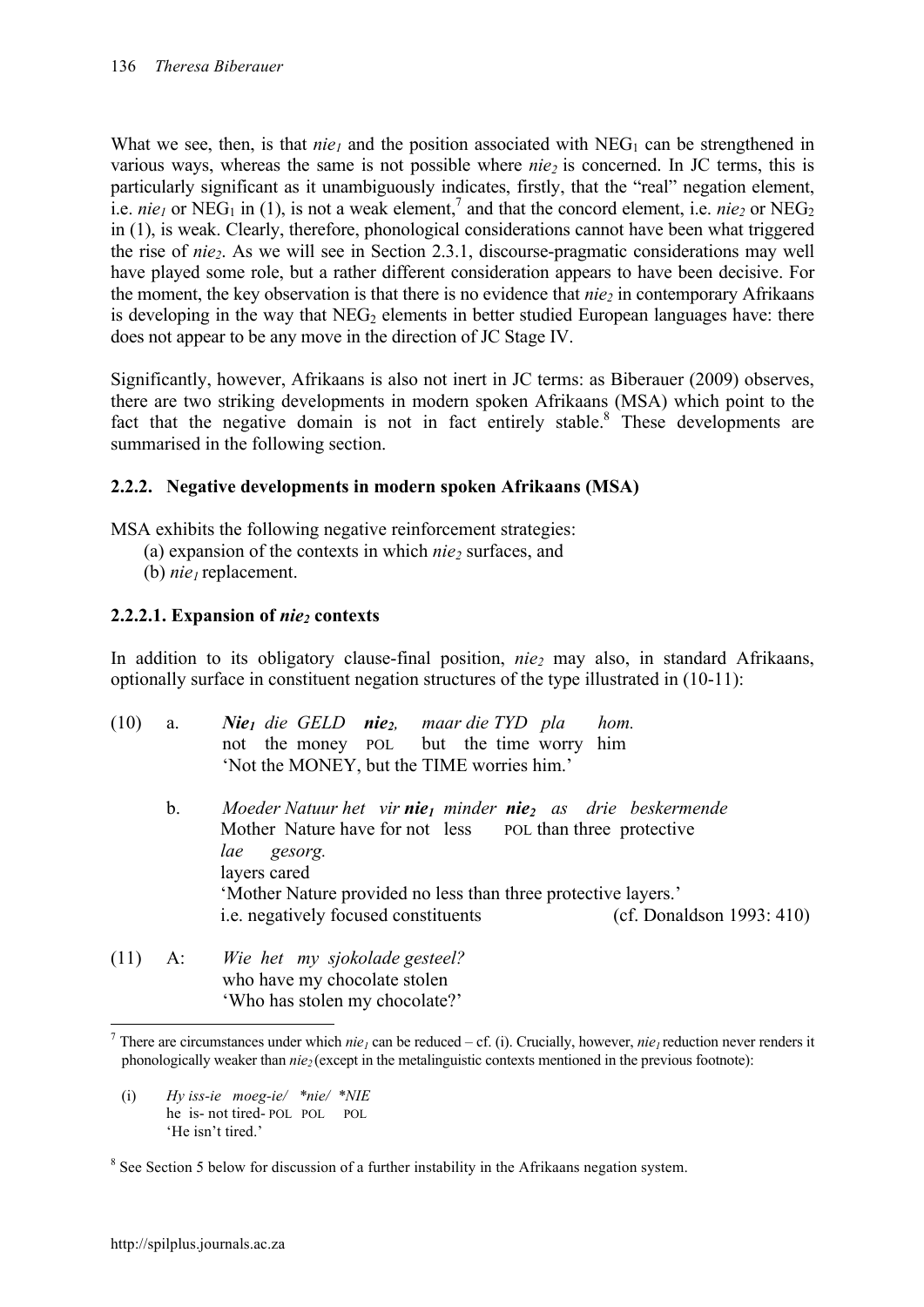B: *Niemand nie2*; *dis onder jou leesboek!* no-one POL it's under your read.book 'No-one; it's under the book you're reading!', i.e. fragment answers

In the spoken Afrikaans of many speakers, including myself, *nie*<sub>2</sub> may additionally feature in emphatic structures such as that illustrated in  $(12)$ :<sup>9</sup>

| (12) | a.          | Hulle is $[nooit (nie2)]$ tevrede nie <sub>2</sub> .<br>they is never POL satisfied POL<br>'They are NEVER satisfied.'                                                                                                  |
|------|-------------|-------------------------------------------------------------------------------------------------------------------------------------------------------------------------------------------------------------------------|
|      | $b_{\cdot}$ | Sy het $\lceil$ <b>nêrens</b> ( <b>nie</b> <sub>2</sub> ) tuis gevoel <b>nie</b> <sub>2</sub><br>she have nowhere POL at home felt POL<br>'There was NOWHERE she felt at home.', i.e. She didn't feel at home anywhere. |

Biberauer (2009, 2012a) proposes that (12)-type structures signal that MSA is undergoing a "sub-Jespersen's Cycle": non-clausal constituents, which are at Stage I in standard Afrikaans, are moving to Stage II in some spoken varieties, namely those where a reinforcing negator may optionally co-occur with the negative element. As we will see in Section 2.3.2, this development has important consequences for *nie*<sub>2</sub>'s categorial specification.

#### **2.2.2.2.** *Nie1***-replacement**

As noted in Section 2.2.1 above, *nie<sub>l</sub>* can be reinforced by means of lexical substitution (cf. (8b)). Two recently innovated lexical substitutions that are not standardly acceptable, but that are widely used in colloquial Afrikaans involve the negative quantifiers  $g'n$  (> $geen - 'no'$ )<sup>10</sup> and *niks* ('nothing'; cf. Biberauer 2009 and Huddlestone 2010 for detailed discussion).<sup>11</sup> These usages are illustrated in (13-14) below:

- (13) A: *Wat 'n goeie uitslag!* what a good result 'What a good result!'
	- B: *Dis g'n/G'N 'n goeie uitslag (nie2); dis 'n volslae ramp!*<sup>12</sup> it's no no a good result POL it's a total disaster 'It's NOT a good result; it's a total disaster!'

As Biberauer (2009) shows, consideration of the properties differentiating *nie<sub>1</sub>* and *nie<sub>2</sub>* makes it clear that the "extra" *nie* in these structures is *nie<sub>2</sub>*. Square brackets in each case indicate that this *nie<sub>2</sub>* must be part of the

same prosodic domain as the negative indefinite that it reinforces.<br><sup>10</sup> As discussed in Biberauer (2009) and Huddlestone (2010), *g'n* can very clearly be shown to be a lexical item distinct from the full-form negative quantifier, *geen*; it is a grammaticalised version of this element, which survives in full and reduced forms alongside sentential negation-signalling *g'n*. In most contexts in which it occurs, it can surface as either a neutrally stressed (*g'n*) or specially focused (*G'N*) form. Where *g'n* modifies *niks* as in (15b), it necessarily carries neutral intonation, however; the first component of (15a) and that of

<sup>(15</sup>b) therefore form an instructive minimal pair. For a context where  $g'n$  is obligatorily focused, see (17).<br><sup>11</sup> See Bayer (2009) for discussion of the use of 'nothing' as a reinforcing negation element and also for fur

references.<br><sup>12</sup> *Nie<sub>2</sub>* is most naturally omitted in structures of this type; cf. also (15a) and particularly (15b), where nativespeakers are notably loathe to accept final *nie*<sub>2</sub>. By contrast, inclusion of *nie*<sub>2</sub> is much more natural with *niks* (cf. (16)). This phenomenon merits more detailed investigation, which we must leave to future work.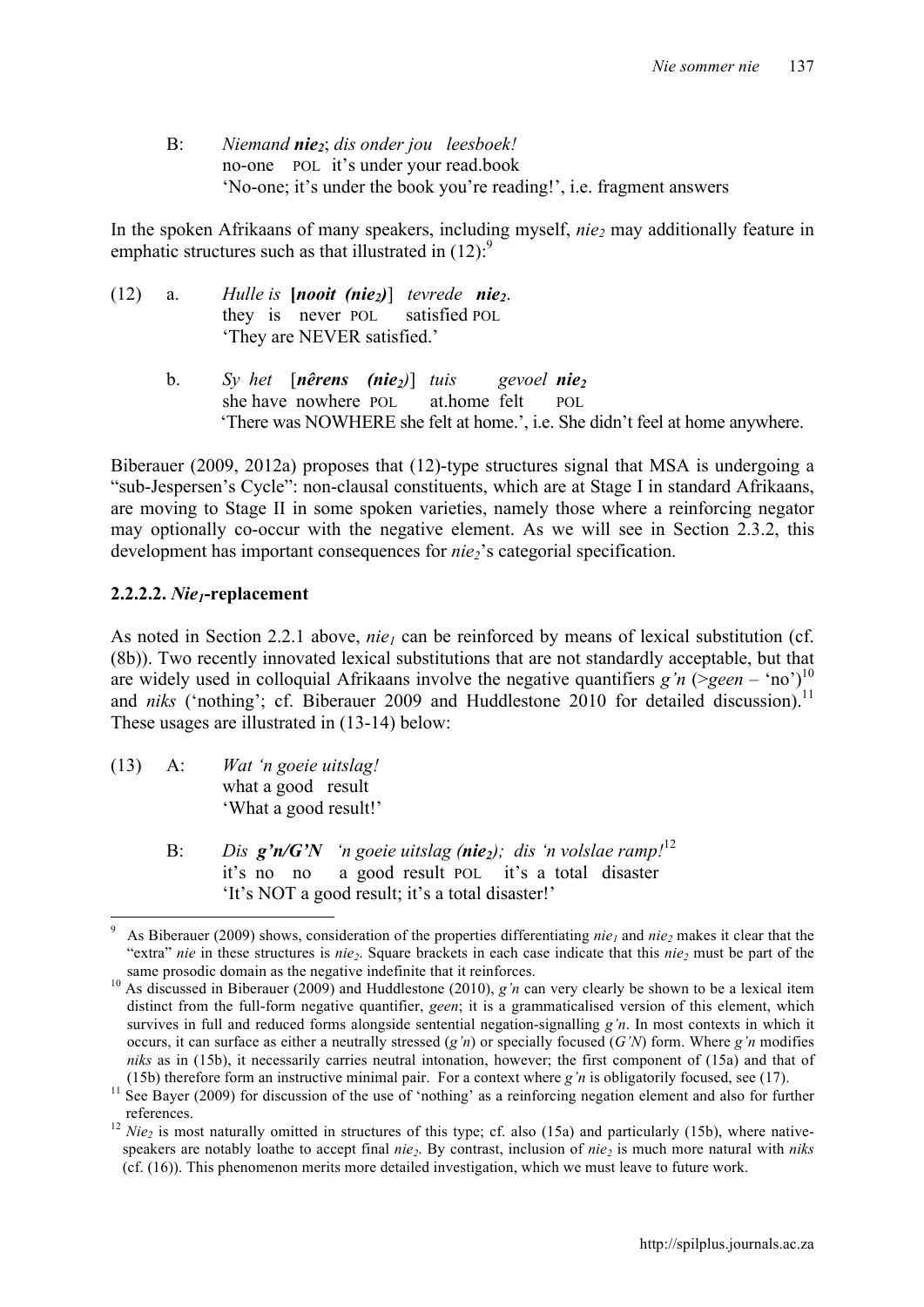- B': *Dis g'n/G'N 'n goeie uitslag (nie2); dis 'n FANTASTIESE uitslag!* it's no no a good result POL it's a FANTASTIC result 'It's NOT a good result; it's a FANTASTIC result!'
- (14) A: *Wat het gebeur?* what have happened 'What happened?'
	- B: *Jan is niks tevrede met sy spelers nie<sub>2</sub> en het die spanfisio* John is nothing satisfied with his players POL and have the team.physio *afgedank.* fired 'John isn't at all happy with his players and he's fired the team physio.'

As (13) shows,  $g'n$  substitutes for  $nie_1$  in what we can broadly think of as presuppositional or, more accurately, "activated" negation contexts, notably denials (cf. i.a. Dryer 1996 on 'activation', and also Schwenter 2002, 2005 and Larrivée 2010 for more fine-grained discussion of this notion in relation to negative structures). This is possible not only with regular, proposition-oriented denials (cf. the B response in (13)), but also, as shown by the B' response, with metalinguistically-oriented denials. *Niks*, by contrast, is not restricted by discourse considerations of this type, being possible in "activated" contexts, but crucially also, as (14) illustrates, in out-of-the-blue contexts. Importantly, it also differs from *g'n* in that it expresses what Horn (1989) designates *contrary (scalar) negation*, whereas *g'n* expresses *contradictory (polar) negation*. Evidently, then, the two substitution possibilities have clearly defined domains.

Their distinct functions are also very evident in cases where they co-occur, as the following examples show (*[]* indicate elements associated with the same prosodic phrase):

- (15) a. *Sy is g'n/G'N [niks tevrede] nie2; sy is doodgelukkig met die lewe.* she is no no nothing satisfied POL she is dead-happy with the life 'She's NOT thoroughly dissatisfied; she's dead happy with her life.' [i.e. double negation: she's VERY content]
	- b. *Sy is [g'n niks tevrede] nie2; orals is daar fout.* she is no nothing satisfied POL everywhere is there fault 'She absolutely isn't happy at all; she's finding fault with everything.'

In (15a), *g'n* and *niks* function independently to express both contradictory and scalar negation in the context of a denial, whereas in (15b), where these elements form part of a single constituent and *g'n* modifies *niks*, we have an emphatic instance of the type of negation (scalar, with activation status not mattering) reserved for *niks*. The same effects emerge when *g'n* and *niks* and combinations of these two elements are reinforced by the strategy discussed in the previous section, namely "extra"  $nie_2$  reinforcement. This is shown in  $(16-17)$ :

(16) a. *Dit is*  $g'n/G'N$  *nie<sub>2</sub></sub> so moeilik nie<sub>2</sub>!* it is no no POL so difficult POL 'It's NOT so difficult at all!'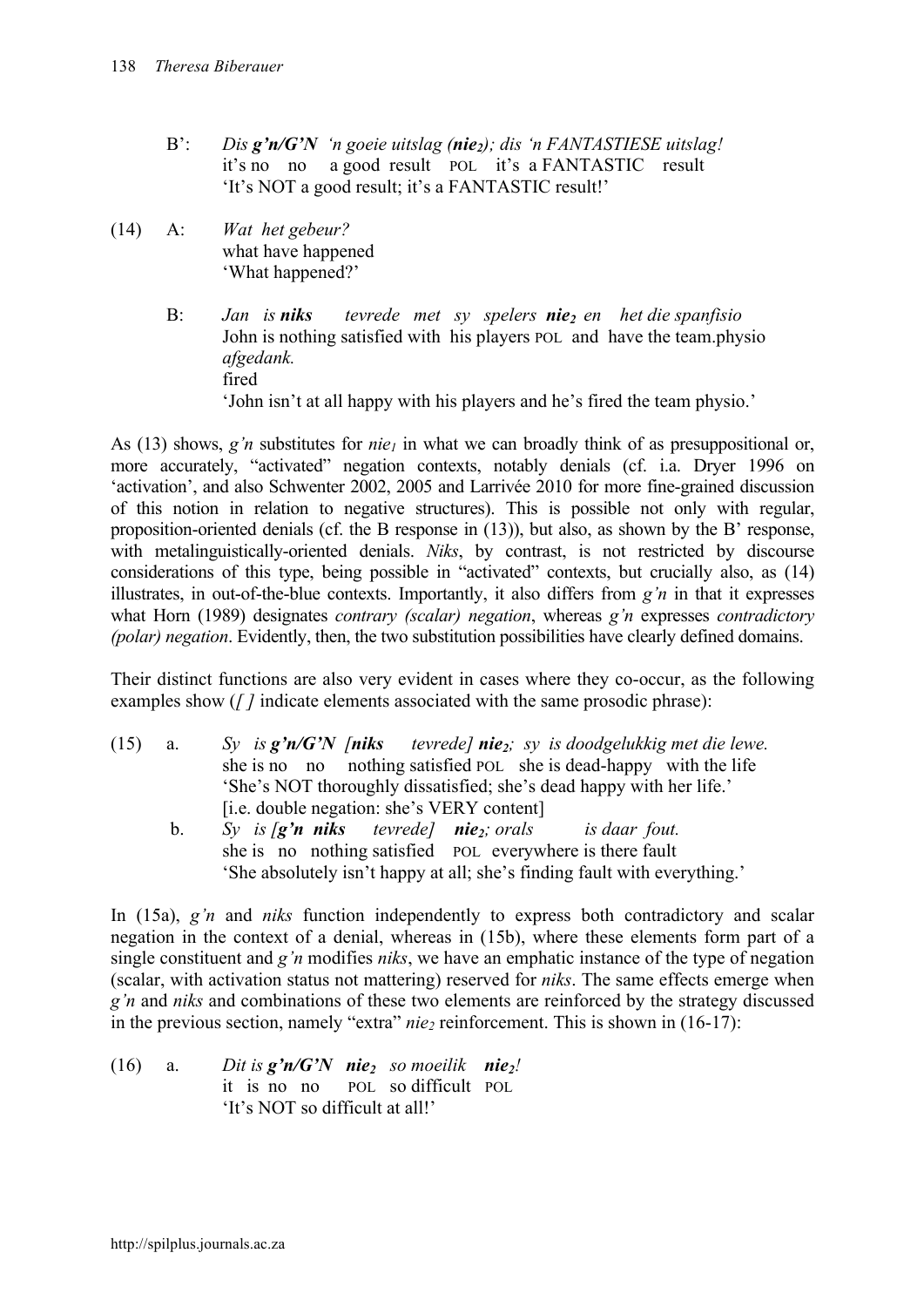- b. *Sy is niks nie2 tevrede nie2*. she is nothing POL satisfied POL 'She isn't REMOTELY satisfied.'
- (17) a. *Dit is G'N*  $[niks$   $nie_2]$  *so moeilik*  $nie_2$ . it is NO nothing POL so difficult POL 'It's NOT not so difficult.', i.e. it IS difficult
	- b. *Dit is* [*g'n niks nie2*] *so moeilik nie2.* it is no nothing POL so difficult POL 'It's NOT so difficult.'

What we see, then, is that there are a variety of substitution mechanisms via which the negation neutrally expressed by *nie<sub>l</sub>* may be strengthened.

# **2.2.2.3. Conclusion**

What this section has shown is that modern-day colloquial Afrikaans features a range of negative reinforcement strategies, some of which draw on the  $NEG_{2}$  element (*nie*<sub>2</sub>). Strikingly, however, none of these developments entail weakening of the still-strong  $NEG_{1}$ element (*nie<sub>1</sub>*) or the rise of structures featuring only *nie*<sub>2</sub>. There is, thus, no evidence at all of modern Afrikaans proceeding to a following stage of JC within the clausal domain. This state of affairs could simply reflect the fact that Afrikaans has opted for stability in the JC context, rendering it an uninteresting language from the perspective of researchers interested in understanding the factors contributing to cyclic developments (see i.a. van Gelderen 2009, 2011, and van der Auwera 2010 for discussion). Our proposal, however, is that this is not the case and that Afrikaans in fact points to relevant properties of negation systems that have not previously been considered in researchers' attempts to understand JC. The basis for this proposal is the observation that modern-day colloquial Afrikaans cannot be viewed as entirely inert in the JC context: while it certainly is not progressing to Stage IV in the clausal domain, changes in the distribution of *nie2* in sub-clausal domains such as those discussed in Section 2.2.2.1 in particular (but see also (16-17)) suggest that a sub-clausal or "internal" cycle may be underway, with non-clausal constituents moving from Stage I (no reinforcement) to Stage II (optional doubling). Additionally, we also observe what might be thought of as a "short cycle" (cf. van der Auwera and Neuckermans 2004) in terms of which  $nie_1$  is instantaneously replaced by a different lexical item. We will return to this latter development − which could, of course, also be viewed in non-cyclic terms simply as a direct lexical reinforcement strategy − and, in particular, the elements it involves in Section 3 below. Our immediate concern in the following section will be with the question of why *nie2* appears to have been "diverted" from the development schematised in (4) above (Stage III-IV/V), instead extending its domain in such as way that it is effectively becoming a generalised concord element, i.e. one which isn't limited to the domain of sentential negation.

# **2.3. Understanding the peculiar trajectory of** *nie***<sub>2</sub> in MSA**

Biberauer (2009, 2012a) proposes that *nie*<sub>2</sub>'s failure to progress within JC as standardly conceived is rooted in its origins. If we consider the etymological origins of the  $NEG_{2}$ elements in familiar Western European languages, we observe that French drew on a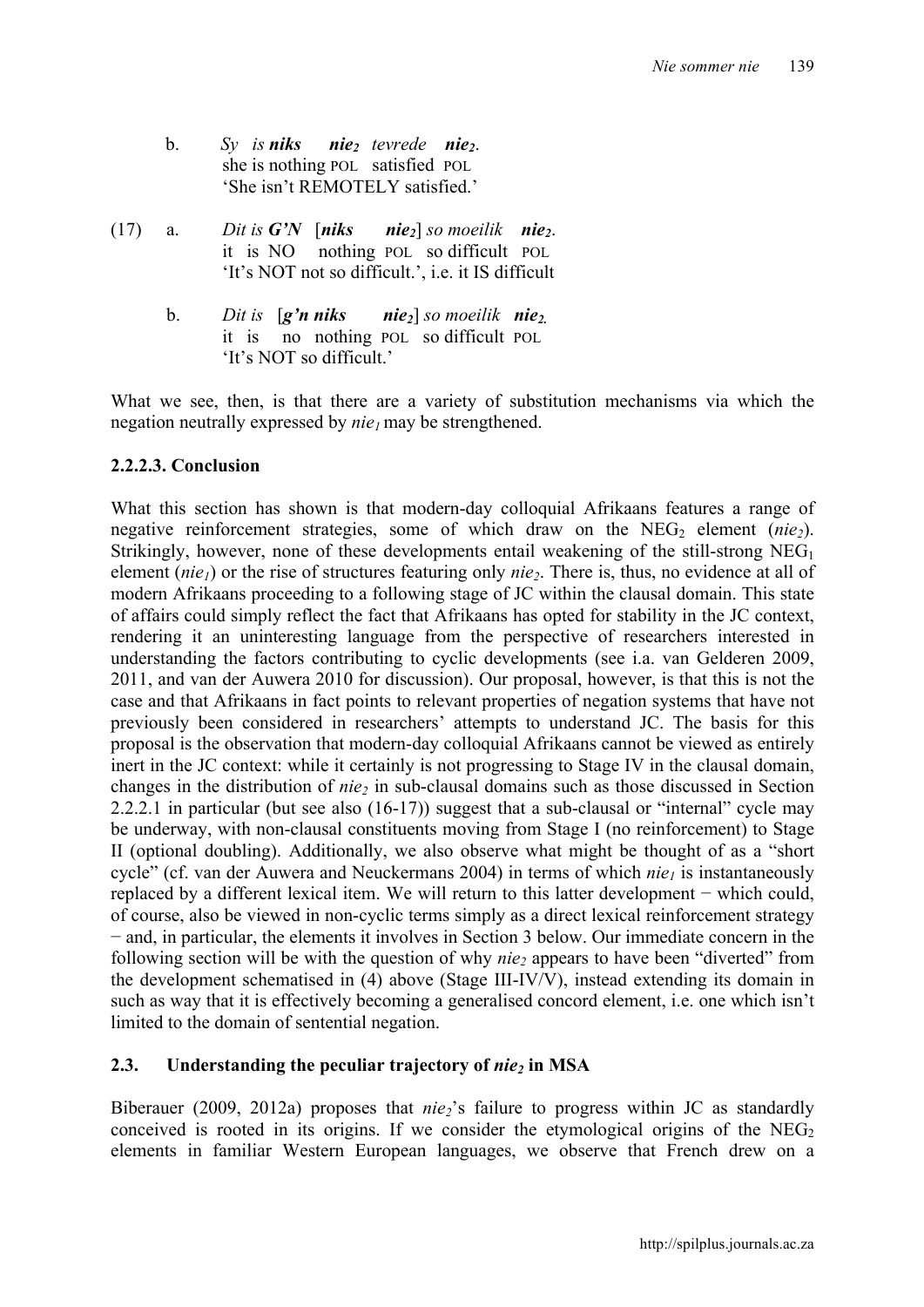minimiser (*pas* – 'step'), while English, German and Dutch all utilised a lexical item meaning 'nothing'. Afrikaans, by contrast, harnessed an element whose origins have been disputed, but most plausibly entailed a discourse marker of some kind. Let us consider this question briefly (cf. den Besten 1986 and Roberge 2000 for more detailed discussion).

# **2.3.1.** The origins of *nie*<sub>2</sub>

Undoubtedly key to understanding the origins of *nie*<sub>2</sub> is the impression that arises from extant sources that clause-final *nie* was a late development: while Dutch was introduced at the Cape of Good Hope in 1652, final *nie* is first mentioned in the report of an early 19<sup>th</sup> century field cornet, who attributes it to a Khoi speaker (cf. Roberge 2000: 135ff and Deumert 2002, 2004):

(18) … toen kwam hij zo ewen parmantig en de kraal en hij het een leeven met mijn broeder hij zegt hij hem zal weis wat hij **niet** weet **niet**. Toen heef ik hem gezeit … dat hy moet ophou om met ou gezwint twist te maakt dat het **niet** zal goet gaat. … hij maar altijt staat en vloek en schel mijn en zeg dat ik hem van aavon **niet** moet los maak **niet**

*Then he [the Hottentot] came so impudently into the kraal and he has a life (disagreement) with my brother; he says that he will show him what he does not know. Then I [Foecee] said to him* … *that he must immediately stop making trouble with the old fellow, that it will not go well for him* … *but he [the Hottentot] stood there the whole time swearing and cursing at me and said that I must not let him loose tonight.*

(C.J. Foecee 1810; Cape Town Language Archive 206)

Systematic occurrence of *nie*<sub>2</sub> in written texts is, however, only attested from the end of the 19th century, during the era of the so-called *Taalbewegings* ('Language Movements') when many of Dutch extraction became concerned to establish the Cape Dutch variety as a linguistic entity distinct from Dutch, with both low and high functions (cf. Ponelis 1993 and Deumert 2002 for overview discussion). What is striking is that the use of *nie* was anything but categorical, even at the time of Afrikaans's standardisation in 1925, with its distinctiveness in relation to Dutch – the language from which proponents of Afrikaans sought to distinguish it – proving decisive in its selection as a normative feature (cf. again Deumert 2002 for discussion).<sup>13</sup> For researchers concerned with *nie*<sub>2</sub>'s origins, a key question, then, is how its late introduction is to be understood.

As Roberge (2000) observes, four types of answer have been proposed, namely:

(a) the **Afro-Malayo-Portuguese hypothesis**, in terms of which Angolan and Malay slaves brought to the Cape by Portuguese sailors were responsible for the introduction of *nie2*. Valkhoff (1966: 13) cites the availability of structures of the type illustrated in (19) in the Portuguese of 17<sup>th</sup> century sailors (cf. also discussion of Brazilian Portuguese in Section 3):

<sup>&</sup>lt;sup>13</sup> See Section 5 for the proposal that this language-planning decision may in fact have given rise to a system which cannot be acquired on the basis of primary linguistic input alone.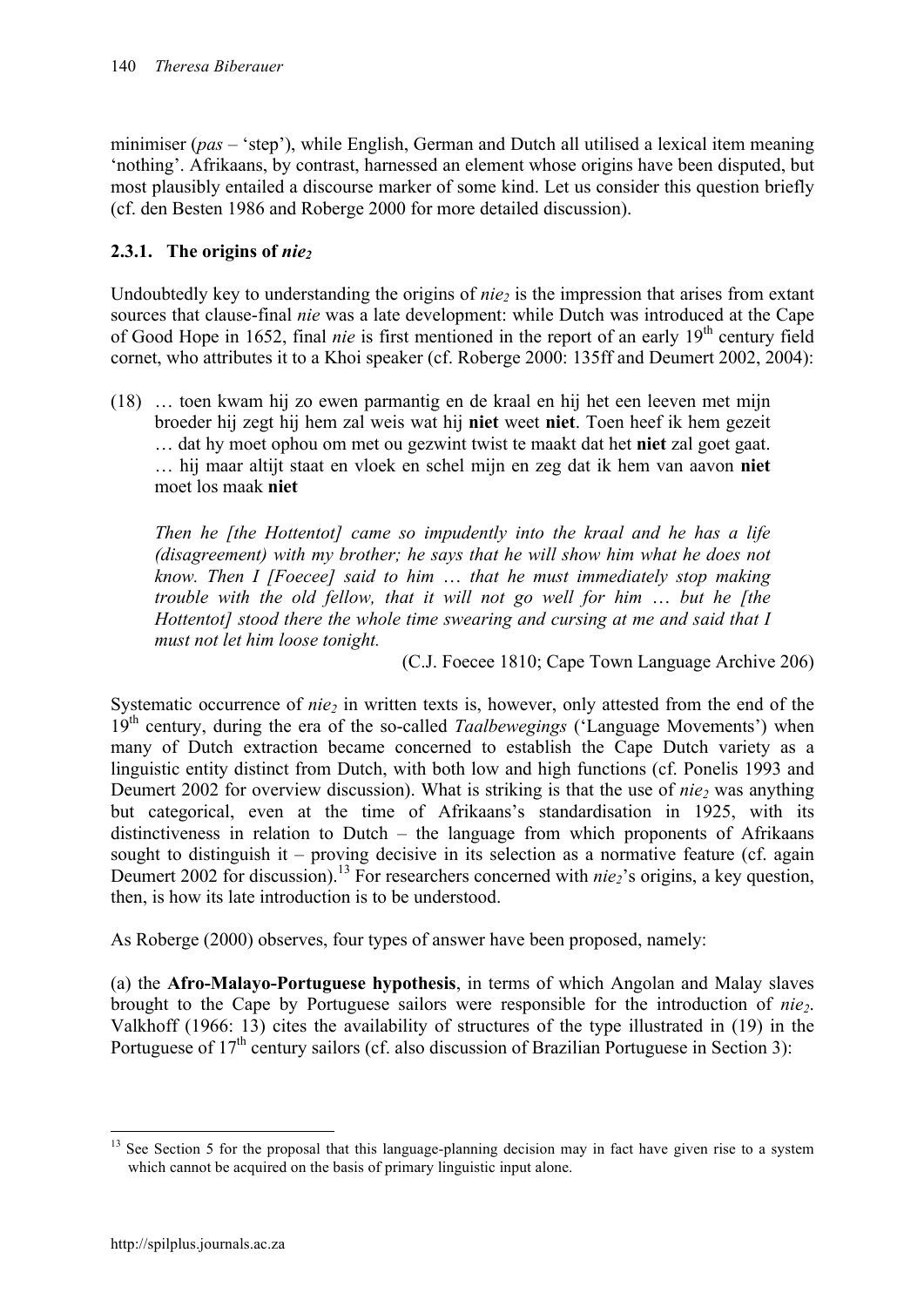| (19) | Não retira <b>não</b> ! |                                        |
|------|-------------------------|----------------------------------------|
|      | not retreat NEG         |                                        |
|      | 'Don't retreat!'        | (ca. 1627, cited in Valkhoff 1966: 13) |

Why this feature would have taken so long to emerge in the attested Cape Dutch texts and commentaries, however, remains a mystery on this proposal.

(b) the **Khoekhoe hypothesis**, in terms of which the final negator found in modern Khoekhoe varieties – cf.  $(20)$  – is taken to be the source for *nie*<sub>2</sub>. This hypothesis was particularly strongly endorsed in the work of Hans den Besten:

| (20) | a.      | Hi-si $\pi x$ u- $\pi x$ -b ko-se $\pi x$ i tama.<br>next summer until spoil $NEG_{IND}$<br>'It won't spoil till next summer.' | [Modern Korana]              |
|------|---------|--------------------------------------------------------------------------------------------------------------------------------|------------------------------|
|      | $b_{-}$ | $\gamma$ u- !num-ts ka na te?<br>beard- get- $2SG \text{ MOD } ASP \text{ NEG}_{FUT}$<br>'Won't you want to have a beard?'     | (cited in Roberge 2000: 137) |

In terms of this contact explanation, the attribution of the earliest uses of *nie*<sub>2</sub> could potentially be accounted for, although it is worth noting in this connection that *nie*<sub>2</sub> in the variety of Afrikaans which is most substantially influenced by Khoekhoe – so-called "Orange River Afrikaans" (cf. Ponelis 1993) – is an *optional* element. Furthermore, it is also worth noting that the final negator in Khoekhoe is the "real" negator  $(NEG_1)$ , whereas this is not the case in Afrikaans (barring the haplology cases mentioned in note 4).

(c) the **17th century NC-retaining Dutch dialects hypothesis**, which has often highlighted the double-*nie*-containing Aarschots variety in particular. Den Besten (1986), however, clearly shows that the Aarschots system crucially differs from the Afrikaans one in that its "extra" *nie* surfaces clause-internally rather than clause-finally. Viewed from the perspective of modern Afrikaans, Aarschots effectively has only the non-clausal doubling found in modern colloquial Afrikaans, and not the clause-final doubling associated with the standard language (cf. also Aelbrecht 2008a,b for discussion of Asse Dutch and van der Auwera and Neuckermans 2004 and van der Auwera et al. 2006 for further discussion of Dutch varieties permitting clause-internal doubling). The following examples illustrate the Aarschots pattern:

| (21) | a.      | Hij heeft <b>geen</b> woord (niet) gesproken.<br>he has no word NEG spoken                     |                     | [Aarschots] |
|------|---------|------------------------------------------------------------------------------------------------|---------------------|-------------|
|      |         | 'He has not said a thing.'                                                                     | (Pauwels 1958: 441) |             |
|      | $b_{-}$ | 'k heb <b>niemand (niet)</b> gezien.<br>I have no-one NEG seen<br>'I have seen no-one at all.' | (Pauwels 1958: 443) |             |

(d) the **spoken Dutch emphatic tag/resumptive hypothesis**, in terms of which *nie2* originated as a discourse marker of the type illustrated in (22) (cf. Roberge 2000 for details of this proposal):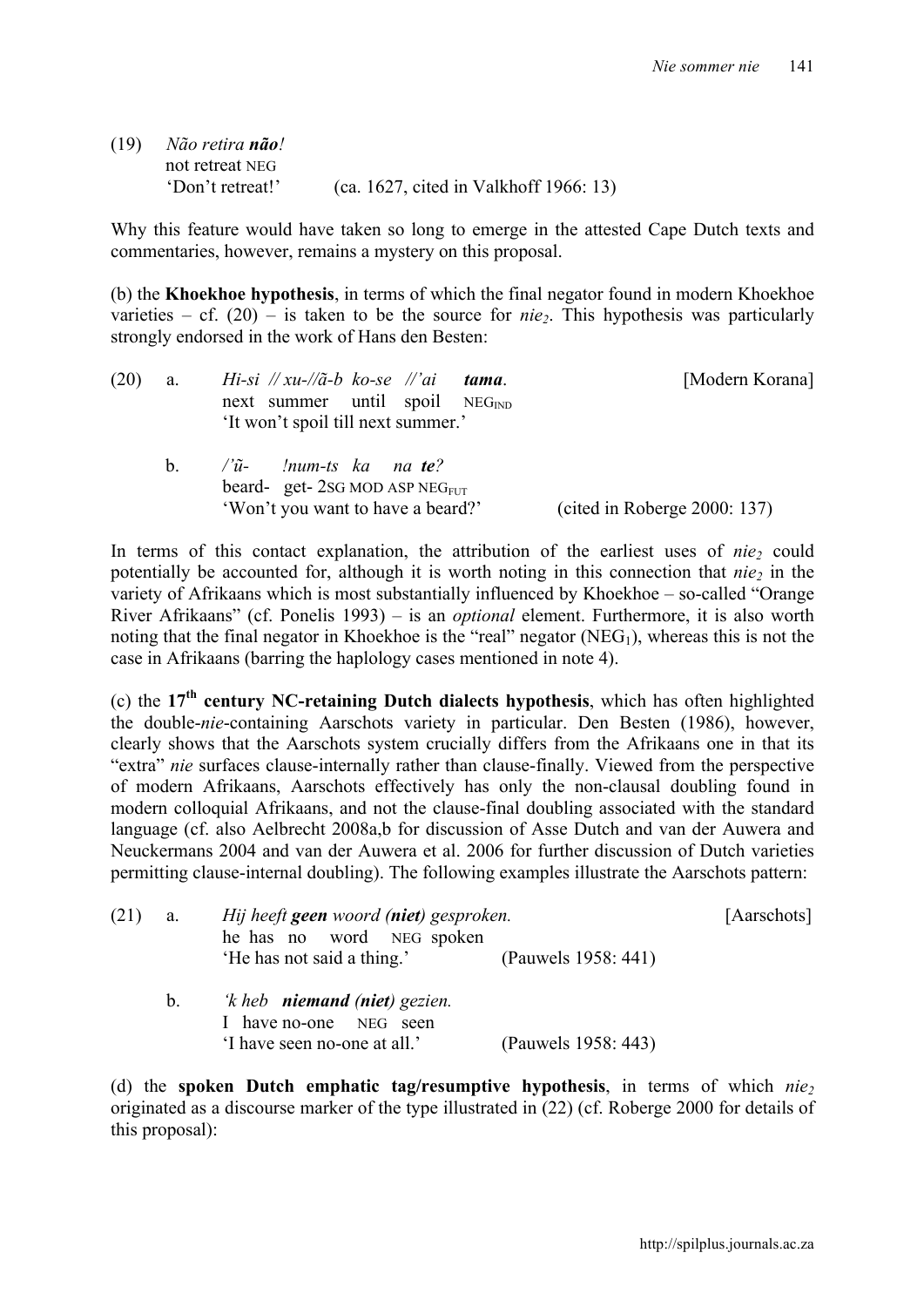- (22) a. *Het kan niet waar zijn, nee!* it can not true be no 'It can't be true, no!'
	- b. *Jij komt niet mee, ne?* you come not with hey 'You aren't coming, hey/right?'

The specifics of this proposal remain to be worked out – and here one cannot help but wonder what new insights Hans would have presented in June 2010, had he been present at the postdefense colloquium mentioned in Section  $1 -$  but two clear merits are (a) the fact that it can account for  $nie_2$ 's late attestation – tag negators/resumptives are spoken-language elements *par excellence* – and (b) also that a discourse-related origin would seem to bring Afrikaans (further) into line with other so-called "Bipartite Negation with Final Negator/BNF" languages (cf. Bell 2004), i.e. those in which the concord element is clause-final as opposed to just postverbal. As far as we have been able to ascertain, these elements derive either from the anaphoric negator (cf. many of the Romania Nova and Bantu varieties discussed by Lipski 2001, and deVos and van der Auwera 2013, respectively) or from some kind of discourse particle (cf. Hagemeijer's 2007 discussion of Santomé). We discuss these sources and BNF languages in more detail in Section 4 below.

In the context of the present article, it is sufficient to observe that the source of *nie*, clearly was not either a minimiser (like French *pas*) or a quantifier (like the English, German and Dutch negators). If source considerations are as significant as researchers such as Zanuttini (1997), Poletto (2008a) and Biberauer (2009, 2012a) suggest, then, we would not expect Afrikaans to behave like any of these languages (contrary to what was sometimes professed by advocates of the *Taalbewegings*).<sup>14</sup> In the following section, we will see that there additionally appear to be **formal** reasons why this should be so.

# **2.3.2. The formal properties of** *nie2* **vis-à-vis other reinforcers**

In generative diachronic terms, the source of a given element matters in the sense that this will determine the initial structural position associated with the element prior to its having become grammaticalised (cf. i.a. Roberts and Roussou 2003, van Gelderen 2004, Roberts 2007, 2010). Both minimisers like *pas* and forms meaning 'nothing' would, for example, initially have been merged in structurally low positions, e.g. within the VP. Once they had been incorporated into the negation system – where necessary, being ascribed specifically negative features which they had previously lacked – they might be expected to be analysed as negative elements, which, by hypothesis, cannot be merged as low as the VP (cf. Zeijlstra 2004 for discussion). Nevertheless, the work of Zanuttini (1997) and Poletto (2008a) suggests that the etymological origins of a given negator still play a role in determining its post-

 <sup>14</sup> S.J. du Toit (1876/1897) in his *Eerste beginsels van die Afrikaanse taal* ('First principles of the Afrikaans language'), for example, presented the Afrikaans negation system, which he wished to promote as standard, as follows: *Nes in Frans het ons een dubbele ontkenning in ons tweemaal 'nie'*, i.e. 'Just like in French, we have a double negation with our double use of *nie*'.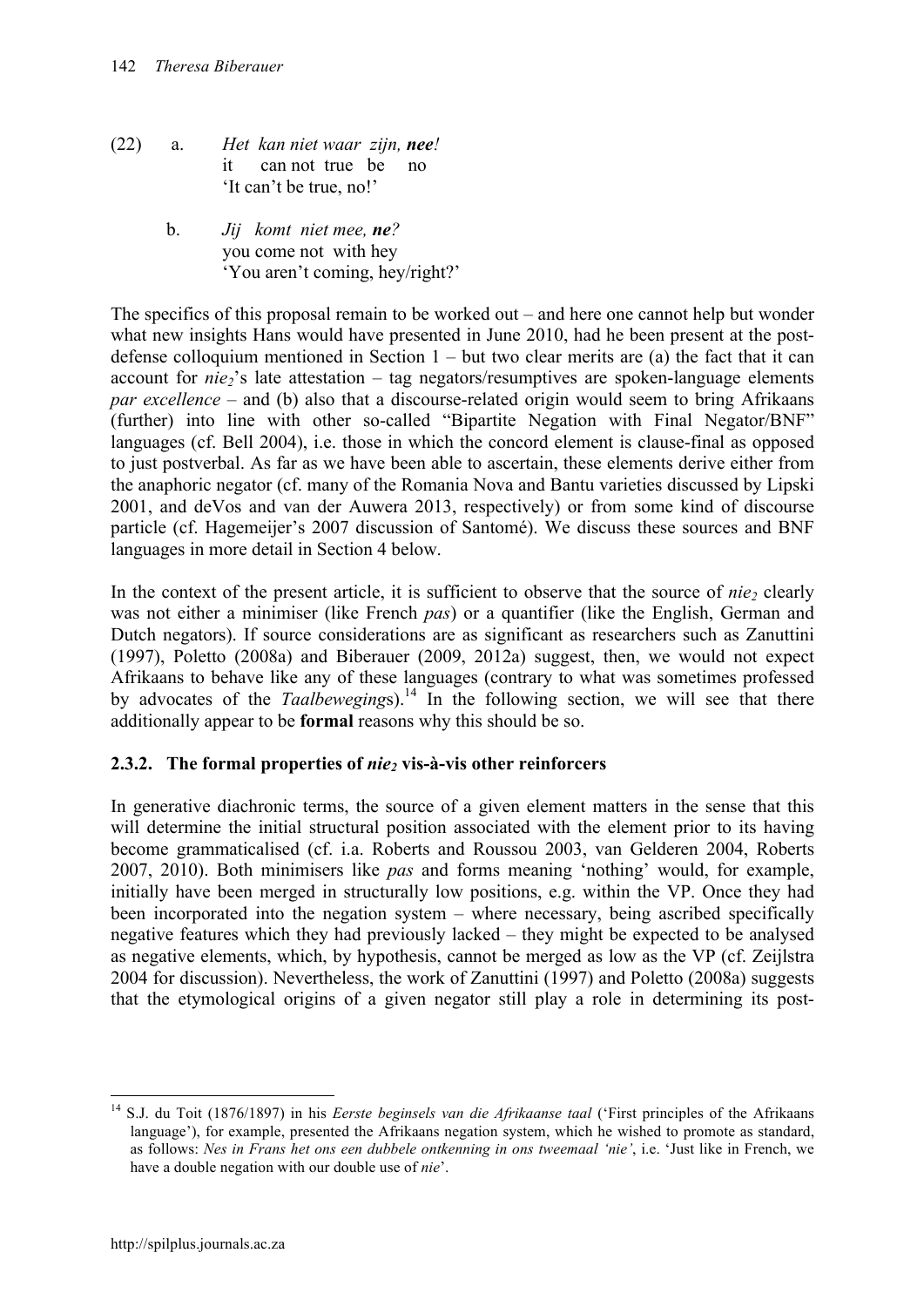grammaticalisation canonical structural position.<sup>15</sup> Combining the insights of their seminal work,<sup>16</sup> we get the hierarchy of lower and higher negation positions schematised in  $(23)$ , which needs to be understood in the context of the more elaborated sub-portion of the Cinquean hierarchy given in  $(24)$ :<sup>17</sup>

- (23) [CPGround [NegP4 *NO*] [NegP1 *non* [TP1 V+Agr [NegP2 *mica* [ TP2 [AdvP already] [NegP3 *niente*  $\left[ \frac{\text{Asp}}{\text{perf.}} \text{V}_{\text{past. part}} \left[ \frac{\text{Aspgen/proper}}{\text{AdvP}} \text{always} \right] \right]$
- (24) [*once* T(Past) [*then* T(Future) [*perhaps* Moodirrealis [*necessarily* Modnecessity [*possibly*  Modpossibility [*usually* Asphabitual [*again* Asprepetitive(I) [*often* Aspfrequentative(I) [*intentionally*  Modvolitional [*quickly* Aspcelerative(I) [*already* **T(Anterior)** [*no longer* Aspterminative [*still* Aspcontinuative [*always* **Aspectperfect** [*just* Aspretrospective [*soon* Aspproximative [*briefly*  Aspdurative [*characteristically* Aspgeneric/progressive [*almost* Aspprospective [*completely* AspSgCompletive(I) [*tutto* AspPlCompletive [*well* Voice [*fast/early* Aspfrequentative(II) [*completely*  $\mathrm{Asp}_{\mathrm{SgCompletive(II)}}\ldots$

(Cinque 1999: 106)

Let us firstly compare (23) and (24). What is crucial here is that both of the elements that feature as reinforcers in the well-known European studies of JC – *niente* ('nothing') and *mica*  ('crumb', i.e. minimiser-type elements) – are negation elements, which, following their grammaticalisation as such, occupy low clausal positions: *niente* is located just above the Aspperfect and *mica* just above TP2, which hosts anterior adverbials like *already* and is thus, in effect, a further Aspect-projection, located well within Cinque's (1999) Aspectual 'field' (see i.a. Tenny 2000, and Biberauer and Roberts 2015 for discussion of the notion 'field' or 'zone' in clausal structure). Both of these negators are thus plausibly located within the lexical vPdomain (cf. the 'first-phase' in Ramchand's 2008 system). That is, their upward reanalysis upon becoming negative elements has kept them within the lowest of the three core clausal domains typically identified within modern generative syntax (cf. i.a. Grohmann 2003). These are illustrated in (25):

<sup>&</sup>lt;sup>15</sup> Poletto (2008a: 64) states this explicitly as follows: "each negative marker singled out by Zanuttini corresponds to an 'etymological type' in the sense that all elements found in a given position have developed

from homogeneous classes".<br><sup>16</sup> Zanuttini (1997: 99) assumes NegP4 to be a very low Negation projection, located below Asp<sub>gen/progr</sub>. Poletto (2008a,b), however, argues that this NegP, which is always occupied by negators which have their origin in the anaphoric sentential negation element, *no*, is located in CFoc, the Focus-head within Rizzi's articulated CP (cf. Rizzi 1997). As the final negation elements we are concerned with here closely resemble those discussed in Poletto (2008a,b), we follow this author in locating NegP4 within the CP-domain (i.e. high). We leave aside the intriguing possibility that Zanuttini's apparently low Neg, also realised by *no* in Milanese and Pavese, may be the reflex of these varieties having an acategorial *no*, which can therefore combine directly with a range of clausal and sub-clausal XPs (see following main text and also Biberauer forthcoming for discussion of

acategorial elements).<br><sup>17</sup> It is worth noting that Cinque's (1999) detailed cartographic analysis of the clausal domain does not ascribe a consistent position to negative elements as it is clear that the position of these elements is, to a larger extent than for other adverbs, determined by scopal considerations. Furthermore, it is clear that languages differ as to the default position associated with the overtly realised sentential negation marker, Germanic negators, for example, surfacing in a lower position (somewhere within the vP domain; cf. i.a. Haegeman 1995; van Kemenade 2000, 2011; Wallage 2005; Ingham 2007; Breitbarth 2009; Haeberli 2011) than their Romance counterparts (somewhere within the TP domain; cf. i.a. Zanuttini 1997; Roberts and Roussou 2003; Poletto 2008a,b), and the latter, in turn, surfacing lower than the default negator in Celtic (somewhere in the CPdomain; cf. Willis 2013b). See Willis et al. (2013) for detailed discussion of negation systems in these three language families, and also in Arabic, which exhibits further variation.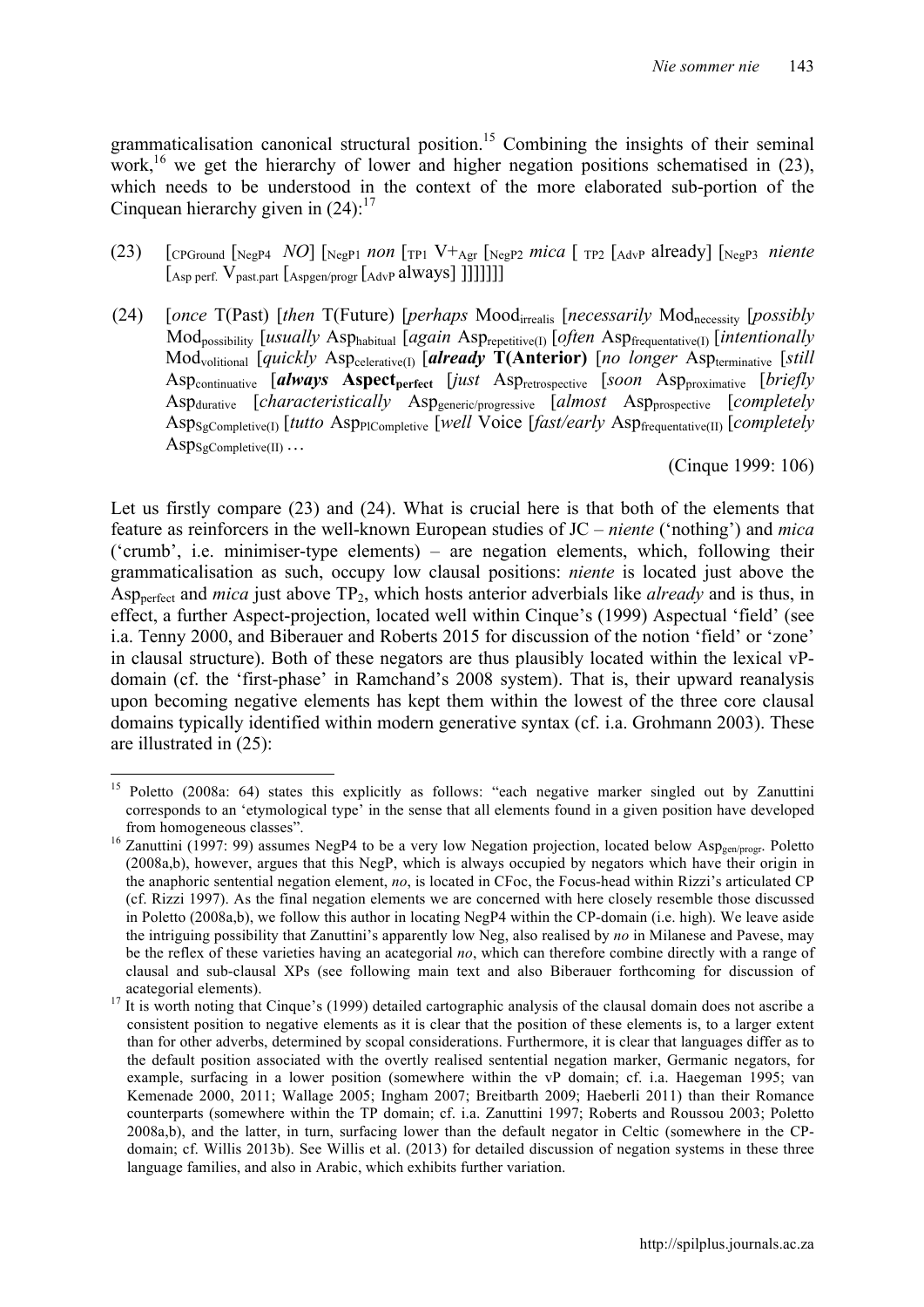

Strikingly, one of the lexical substitutions that we see in MSA derives from this domain too: *niks* ('nothing') would also have originated as a potential object within VP, subsequently, following extension to other contexts, being reanalysed as a low vP adverbial parallel to *niente* in Zanuttini's hierarchy (cf. Biberauer 2008 for independent argumentation that  $nie_1$  is a low vP adverb, and Bayer 2009 on the process via which 'nothing'-elements develop into negatives). *G'n*, meanwhile, derives from the negative existential quantifier, *geen* ('no'), which we would therefore expect to be associated with the domain of existential closure in the first instance. In Diesing's (1992) terms, this is  $VP<sup>18</sup>$  If grammaticalisation once again involves upwards reanalysis, as was the case with the Western European reinforcers deriving from minimisers and 'nothing'-elements, the fact that both *niks* and *g'n* are able to substitute for *nie<sub>1</sub>* becomes readily explicable: Biberauer (2008, 2009) argues that *nie<sub>1</sub>* resembles West Germanic sentential negation markers more generally in being merged low within the clausal projection − within vP to be more precise (cf. also note 17); as such, we can understand why elements associated with nominals that must remain low within the clausal domain may be harnessed to strengthen Afrikaans's sentential negation marker (as hinted in note 18, a fully articulated theory of "cross-domain" grammaticalisation remains to be worked out, however).

Importantly, the above perspective on the negative developments taking place in contemporary Afrikaans entails that the language *is*, despite superficial appearances to the contrary, undergoing formal changes of a similar type to what occurred in better studied Western European languages. Specifically, low elements are being reanalysed as higher, more

(i) [NEGP [ Focus/OperatorP *NO* [ScalarP *non* [MinP *mica* [QP *niente* [ExistentialP ]]

(25)

<sup>&</sup>lt;sup>18</sup> *Geen* is, of course, a nominal modifier, which we would expect to be merged within the nominal phrase. Consider Poletto's (2008a) proposal that sentential negation markers can be thought of as originating from different positions within nominal structure, as depicted in (i):

<sup>(</sup>Poletto 2008a: 67)

In the context of (i), either of QP or MinP seem like plausible Merge positions for ungrammaticalised *geen* meaning 'no'. Once it has grammaticalised into a negation marker, it would be expected to be merged higher within the nominal structure, plausibly in ScalarP (see, for example, Israel's 1996, 1997, 2001 work on 'no' as the absolute endpoint of the minimal end of the quantity scale), and also in Focus/OperatorP; these two options may correspond to the unstressed *g'n* vs stressed *G'N* options discussed in Section 2.2.2.2. Interestingly, (i) also suggests that the *niente*-element in modern spoken Afrikaans (MSA) – *niks* – has a lower origin within the nominal phrase than *g'n*. This, then, corresponds to the lower scope of the negation it expresses compared to *g'n*: recall from Section 2.2.2.2 that *niks* marks contrary (scalar) negation, whereas *g'n* expresses contradictory (polar) negation. In addition to the principal structural-height claims made in this article, then, it seems that there may be further structural-height factors that determine the diachronic development of negation markers and the functions they perform within a system (see also Poletto 2008a for discussion of how nominal and clausal structure may interact in this regard). We leave this intriguing and, to date, largely undiscussed aspect of the grammaticalisation process to future research.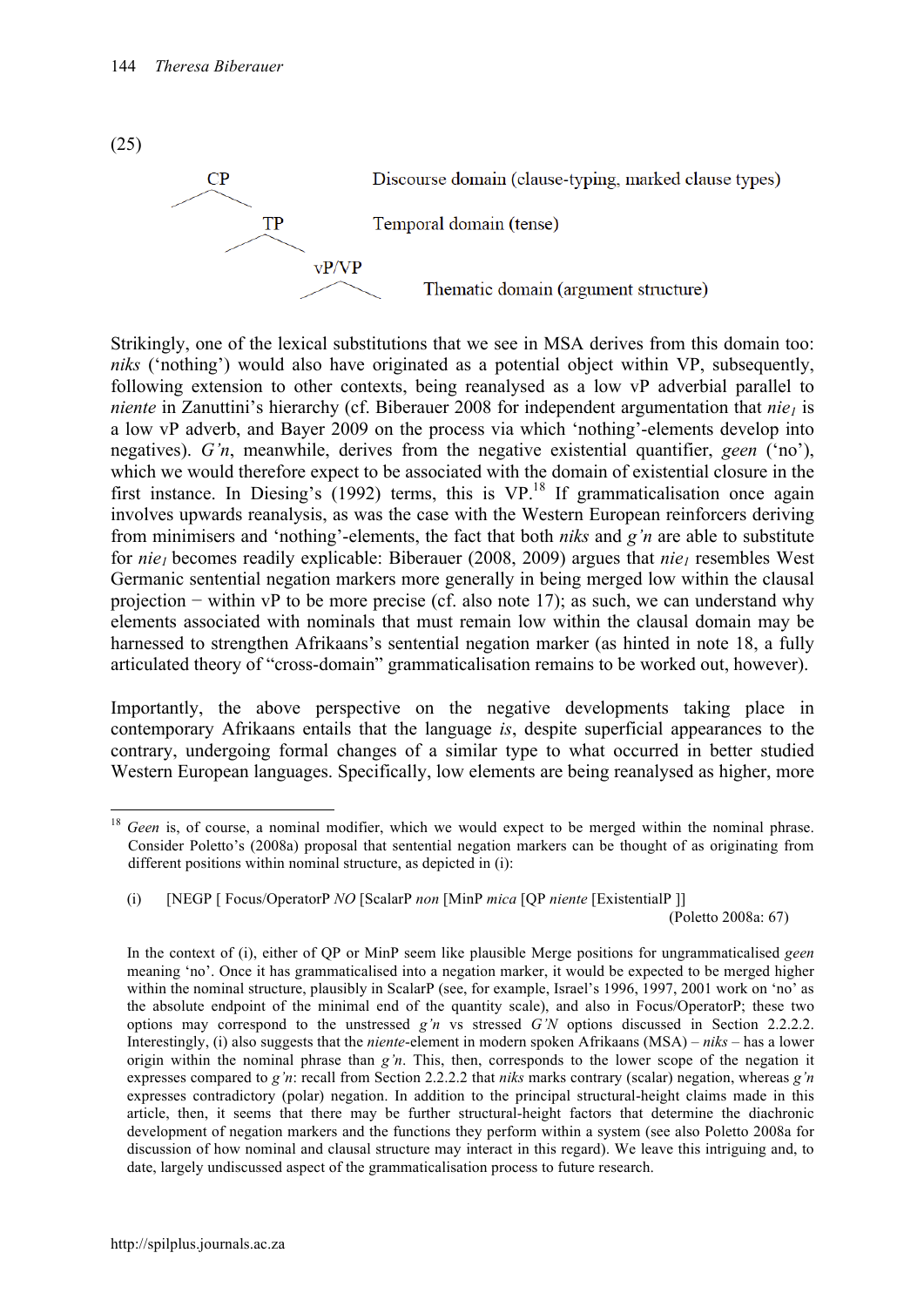grammaticalised negative elements, thereby increasing the stock of negation-related functional elements in the language. Crucially, however, the Western European developments led to the introduction of a new type of functional negation element within the vP-domain (the original negator, *ne*, was clearly T- or possibly even C-related; see again note 17), whereas the Afrikaans developments have led to the introduction of **further** vP-level negation elements, which may not co-occur with the existing sentential negation marker in vP. Recent research (cf. once again Poletto 2008a,b; Mosegaard Hansen 2009; Larrivée 2010; and Mosegaard Hansen and Visconti 2014) seems to suggest a further parallel between the innovated Afrikaans forms and elements which double an existing negator, namely that both appear to reinforce **particular sub-types of negation** rather than serving a general reinforcing function in the negative domain. We return to this matter in Section 3 below.

While colloquial Afrikaans can therefore be said to be undergoing reinforcement developments not dissimilar to what took place in languages which have undergone JC, it is nevertheless unambiguously the case that the status of  $nie_2$  in the clausal domain remains unchanged: it serves as a concord marker and shows no signs of taking over any of  $nie_1$ 's functions. Biberauer (2009, 2012a) suggests that the key difference between *nie* and the  $NEG_{2}$  elements which have subsequently established themselves as "real" negators is structural "height": while the latter are all elements drawn from the vP-domain, *nie*<sub>2</sub> seems to have derived from a discourse element of some type, i.e. from the CP-domain, or, even more plausibly given the addressee-oriented nature of the putative source constructions (see again (22) above), from a fourth, higher clausal domain (see below). Biberauer (2008, 2009) discusses various synchronic indicators of *nie*<sub>2</sub>'s structural height, of which we mention only one here, namely the fact that *nie<sub>2</sub>* is systematically omitted in headlinese. The examples, featuring, respectively, a particle verb (26a) and a main-clause interrogative (26b) illustrate:

- (26) a. *Maleisië: 13 lyke spoel op strand uit* Malaysia: 13 bodies wash on beach up 'Malaysia: 13 bodies wash up on the beach' (*Beeld* newspaper, 2016-01-26)
	- b. *Ken jy dié parke?* know you these parks 'Do you know these parks?' (*Weg* magazine, 2016-01-26)
	- c. *Wat gebeur agter 'n teater se gordyn?* what happen behind a theatre POSS curtain 'What happens behind a theatre curtain?' (*Netwerk 24* online news, 2016-01-26)

On the assumption that headlines are instantiations of natural-language grammar, the outputs of a dedicated grammar that differs in systematic ways from the 'source' grammar (cf. i.a. Stowell 1991, Vinet 1993, Paesani 2006, Paul 2007, and Weir 2009), it seems natural to analyse the above structures as outputs of Afrikaans's Verb Second (V2) grammar. Since the finite verb is usually thought to move to C in V2 languages (cf. i.a. den Besten 1977/1983, Schwartz and Vikner 1996, Westergaard 2009, and Holmberg 2015 for discussion), the structures in  $(26)$  must all be full CPs. Significantly, *nie<sub>2</sub>* is conventionally omitted in headlinese – a further reflex of its omissibility (see Section 2.2.1 above). As examples like those in  $(27)$  are V2, this points to a structural position above CP for  $nie_2$ :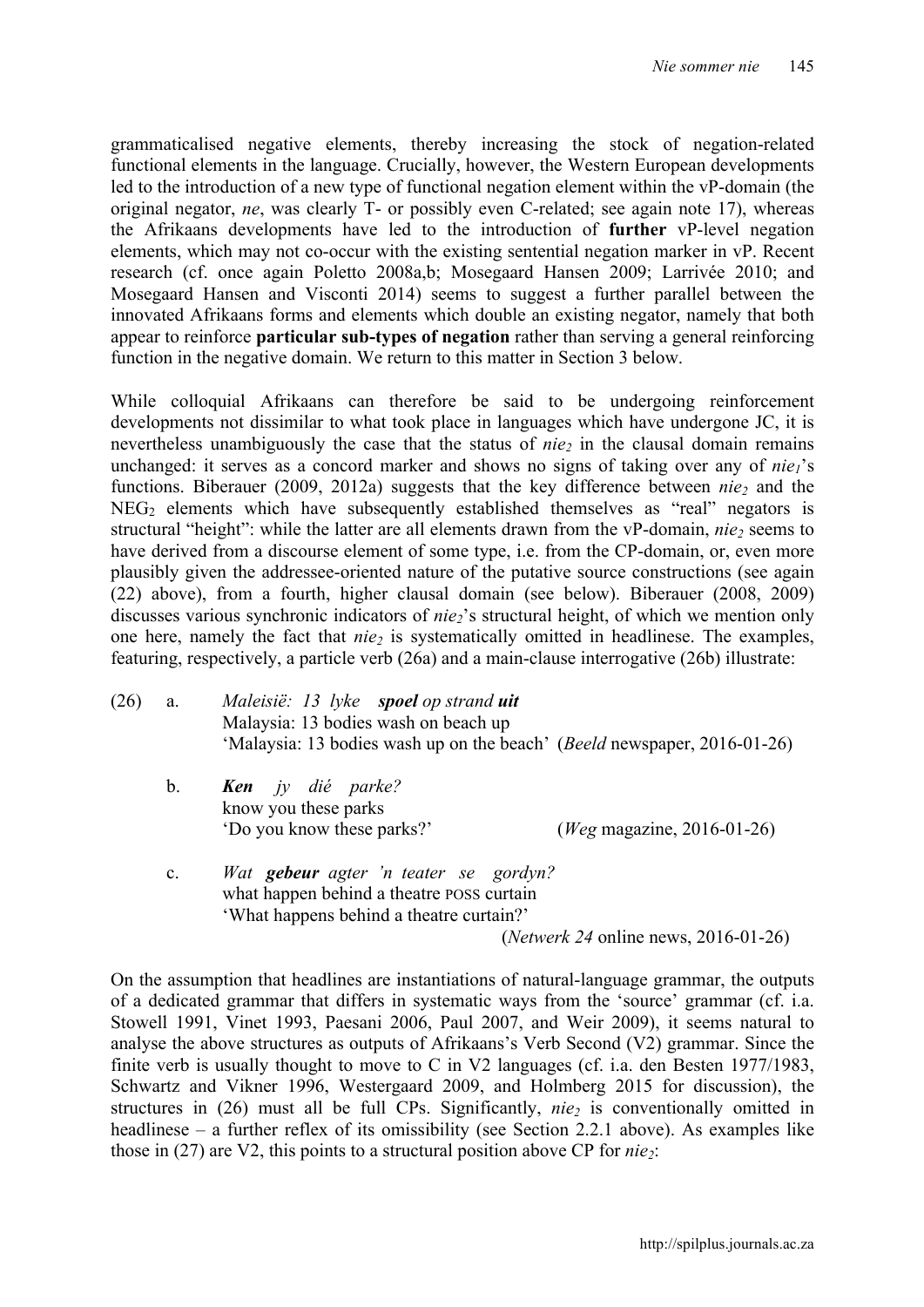- (27) a. *Fietsryers en stappers nie1 gestuit* cyclists and walkers not thwarted 'Cyclists and walkers not thwarted/put off' (*Die Burger* newspaper, 2016-01-26)
	- b. *Hy's nie1 'kwaadwillig rassisties'* he's not maliciously racist 'He's not maliciously racist' (*Die Son* tabloid, 2016-01-26)

We will not concern ourselves here with the precise identity of the structural position occupied by *nie2*. It does seem worth highlighting, though, that the Afrikaans headlinese facts point to the existence of a clausal domain **above** CP, an idea which has been gaining momentum in generative circles in recent years (cf. i.a. Tenny 2000, Speas and Tenny 2003, Sigurðsson 2004, Giorgi 2010, Haegeman and Hill 2013, Lam 2014, and Wiltschko 2015). The core idea here is that the clausal domain dominating CP serves as a specifically Speaker-Hearer-oriented zone, which grounds the proposition expressed by the root clause in relation to these key discourse participants. (28) gives a schematic representation of the kind of structure being assumed:

(28)



In terms of Roberge's (2000) proposal that *nie*, originated as a resumptive tag-element that speakers employed to reinforce the negative nature of the proposition expressed, or the prohibitive nature of the speech act intended<sup>19</sup>, and so on, it is very natural to think of *nie*<sub>2</sub> as an element located within the domain labelled as *GroundP* above.

Taking into account *nie*<sub>2</sub>'s negation-sensitivity and also Laka's (1990, 1994) proposals regarding the potential loci of positive and negative polarity-heads in clausal structure<sup>20</sup>, Biberauer (2008,

<sup>&</sup>lt;sup>19</sup> Wiltschko (2015) in fact proposes an articulated GroundP structure containing sub-components dedicated to (i) the Speaker's attitude to the proposition expressed by CP (relevant to resumptive-tag uses of *nie* $i$ 's source element), (ii) the Addressee's attitude to that proposition (not relevant to these uses), and (iii) what the Speaker wants the Addressee to do (again relevant, as this relates to the speech-act modification use of the resumptive tag mentioned in the main text). (i) is assumed to be CP-adjacent, with (ii) dominating it, and (iii)

closing off the structure.<br><sup>20</sup> Laka (1990, 1994) proposes that the location of PolP – "SigmaP/ΣP" in her terms – is subject to parametric variation, being associated with what we have here been calling "TP" in some languages and "CP" in others. It may also be the case that there is not a single location within the CP- and TP-domains "reserved" for PolP, i.e. that this projection mirrors negation in not having a fixed hierarchical position (cf. note 17). This idea is further pursued in the main text, where the proposal is that Pol may in fact represent a "shell" which can be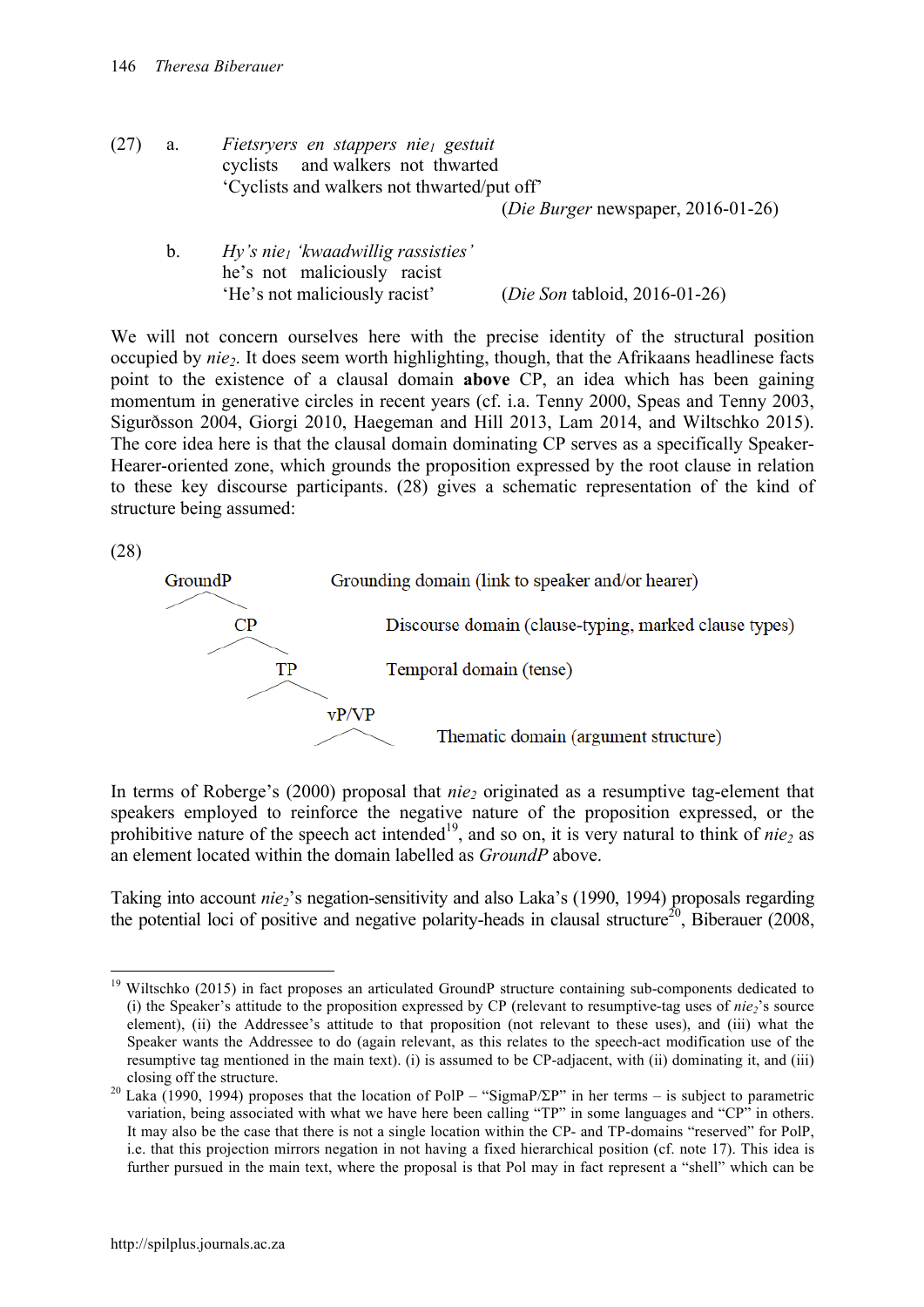2009, 2012a) follows Oosthuizen (1998) in proposing that the very high left-peripheral position occupied by *nie* is the head of a Polarity Phrase (PolP). This is illustrated in (29):





The key point here, as far as we are concerned, is that the very high structural position associated with  $nie_2$  contrasts sharply with the much lower position associated with the NEG<sub>2</sub> elements in languages which have undergone JC. On the assumption that sentential negation cannot outscope speech-act-related features or, indeed, the operator that encodes the illocutionary force of a given sentence (cf. Han  $2001$ ), it is clear that  $nie_2$  could not develop into a "real" negator (NEG<sub>3</sub>) in the way that *pas* and similar elements, located lower in the clausal domain, did. In other words, *nie*<sub>2</sub> cannot grammaticalise upwards in the usual way if it is to serve as a sentential negator, as such elements cannot be first-merged so high within the clausal domain. This may be a central consideration in understanding Afrikaans's Stage III stability in the clausal domain. $21$ 

The increase in the domains in which *nie*<sub>2</sub> may surface (cf. Sections 2.2.2.1 and 2.2.2.2 above) already indicates that this element is extending its domain of use beyond the specifically clausal, which is not what is typically observed in clausal JC developments. Additionally, we also have evidence that *nie2* is in fact developing in the **opposite** direction to that which would be expected in JC terms, i.e. instead of becoming "more negative", it appears to be becoming "less negative". Thus we observe that it is, in the spoken language, able to surface in non-negative contexts such as those illustrated in (30):

activated at the outermost periphery of any independently negatable phrase (just as Focus can; see Biberauer forthcoming for discussion).

In connection with PolP, it is also worth noting that Holmberg (2016) motivates an analysis in terms of which left-peripheral PolP plays a crucial role in (positively and negatively biased) questions. This further underlines the plausibility of associating what Laka (1990, 1994) would have viewed as CP-associated PolP with the Speaker-/Hearer-oriented GroundP discussed in the main text. Recent developments in phase theory and also the recasting of Ross's (1970) Performative Hypothesis in modern generative terms (cf. Alcázar and Saltarelli 2014) lead us to expect that there may be a further **clause-internal** Speaker-/Hearer-oriented left periphery at the vP-edge (cf. Biberauer 2012b, and Biberauer and Roberts in press for discussion and references), thus allowing us to understand English *do*-support as a member of the family of polarity-related phenomena under

discussion here (cf. Biberauer and Roberts 2015 on *do*-support specifically).<br><sup>21</sup> If this is correct, we would expect sentential negation markers in languages which superficially appear to have these located within the CP-domain (e.g. Celtic) to be low CP elements, which are outscoped by speech-act features.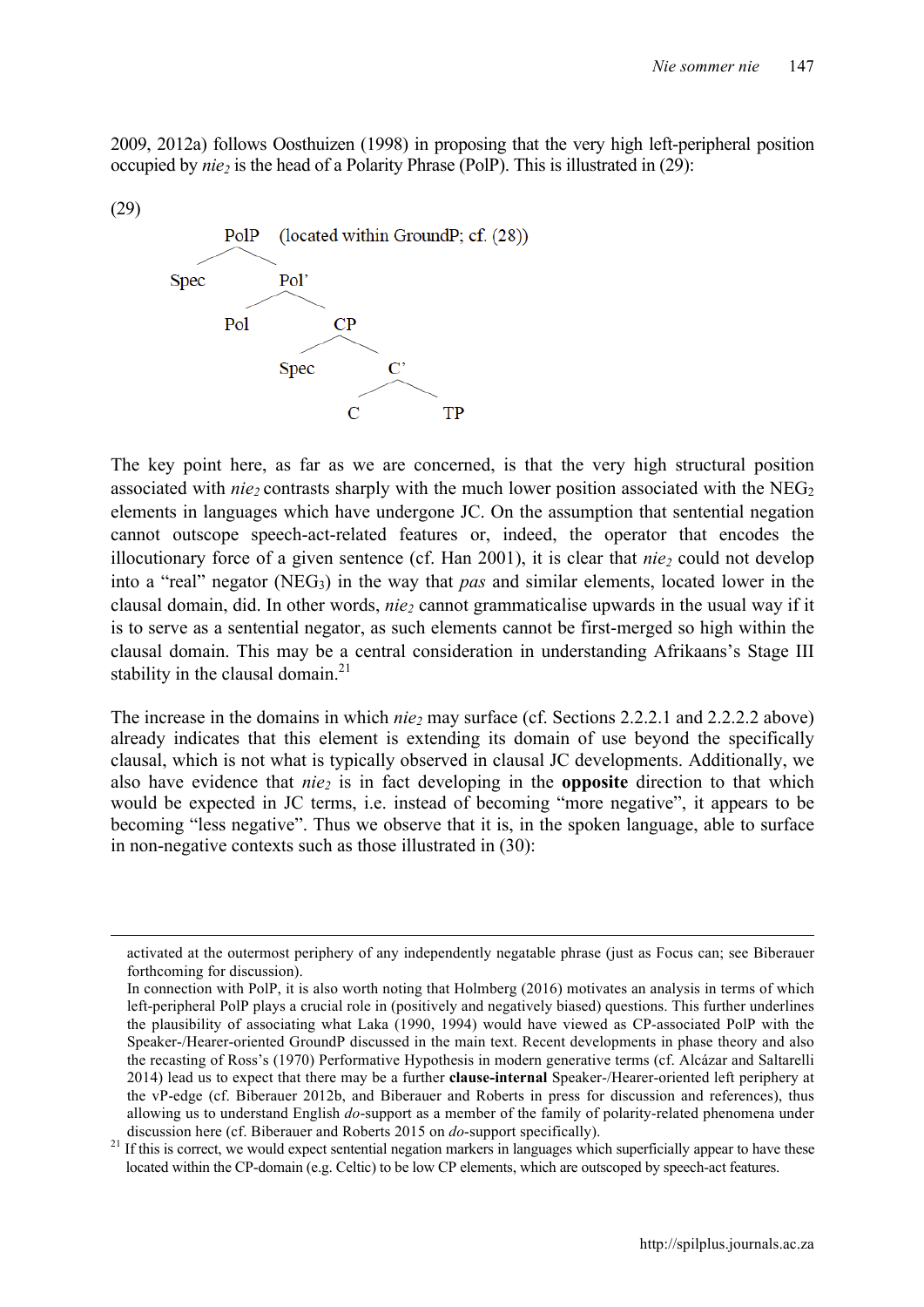- (30) a. *Hy vertrek sonder dat ek agterkom* (*nie2*). he leave without that I realisePOL 'He leaves without me realising it.'
	- b. *Hy kon nouliks staan* (*nie2*). he could barely stand POL 'He could barely stand.'

Oosthuizen (1998) interprets structures such as these as evidence in favour of the idea that *nie2* realises a Pol- rather than a Neg-head. <sup>22</sup> From a syntactico-semantic perspective, then, it seems correct to view *nie*<sub>2</sub> as a bleached element.

This is also true if we consider the likely featural consequences of the fact that  $nie_2$  may surface in a wider range of phrasal contexts in MSA than what is standardly permitted (cf. again the examples in Section 2.2.2.1 above): whereas *nie*<sub>2</sub> may originally have been a purely clausal element – one which we can therefore think of in generative terms as extending the verbal spine (cf. Grimshaw 1991 *et seq.*) and thus bearing verbal features ([+V]) – it is clear that the featural composition of modern-day *nie* cannot include any (inherent) categorial specification. If  $nie_2$  were categorially specified as  $[+V]$ , say, to account for its presence in sentential negation structures, we would not expect it to be compatible with negated nominals or PPs as in (10a,b) above: merging *nie2* at the left edge of a negated nominal or PP does not render them verbal XPs. *Nie<sub>2</sub>*, then, must combine with negated XPs in the manner schematised in (31):





Taking into account the discussion of *nie2*'s phonological weakness in Section 2.2.1, we therefore see that *nie<sub>2</sub>* in modern Afrikaans is a syntactically, semantically and phonologically deficient element. Biberauer (2009, 2012a) consequently proposes that it has grammaticalised "beyond the Cycle", with the result that we should not expect it to follow the same diachronic path as NEG<sub>2</sub> elements in better studied European languages. More generally, Biberauer (2009, 2012a) takes the Afrikaans facts as the basis for the hypothesis in (32):

(32) Languages which draw on an element from a high structural domain to serve the function of  $NEG_{2}$  will not undergo Stage III to IV/V change.

<sup>&</sup>lt;sup>22</sup> Strikingly, Breitbarth and Haegeman (2010) show that a very similar analysis seems correct for the former NEG1 element, *-en*, in West Flemish.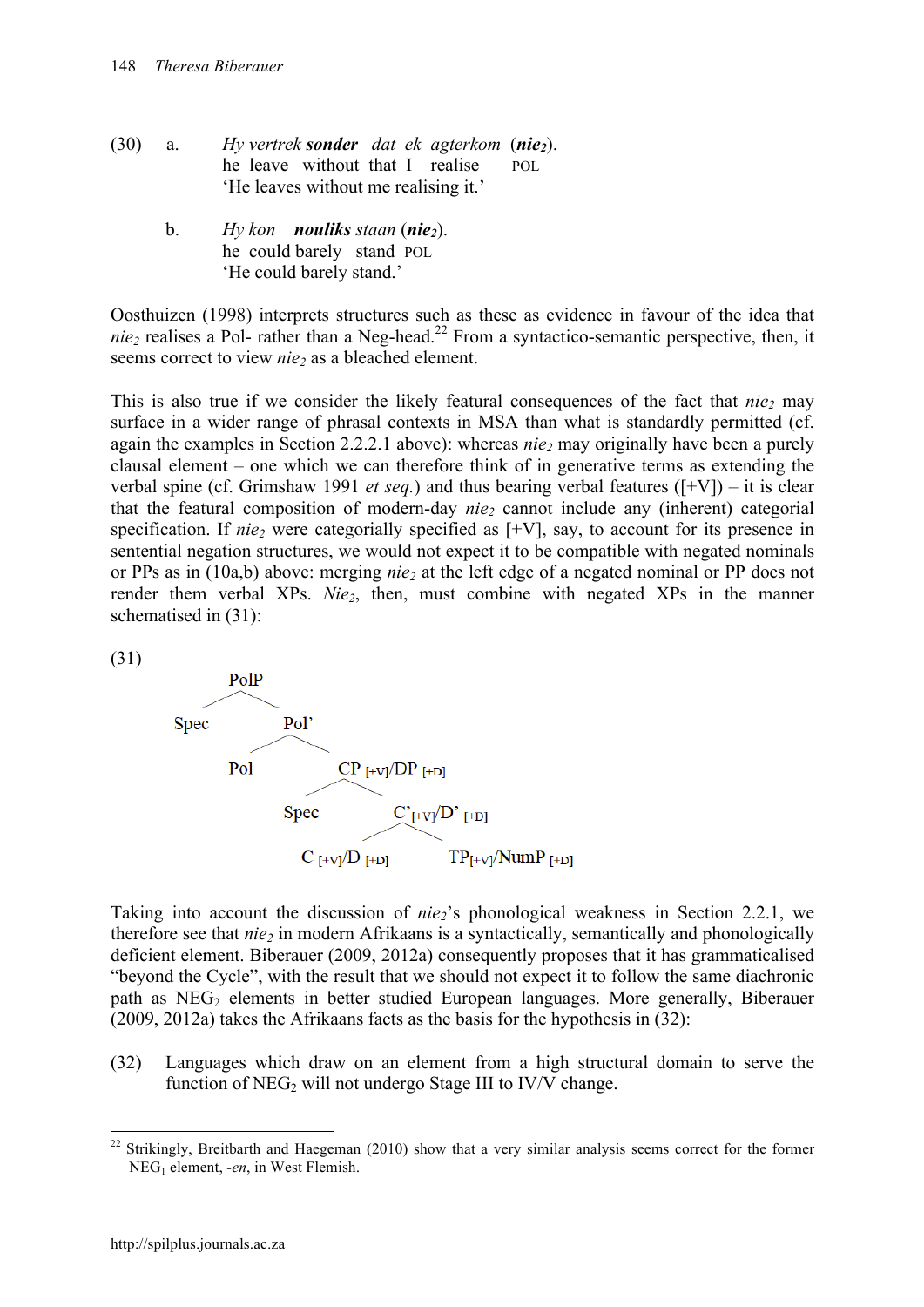In the following sections, we will discuss some systems that initially appear to challenge (32).

# **3. Some test cases: Brazilian Portuguese (BP)23**

Superficially, BP negative structures share quite a few properties with their Afrikaans counterparts. Consider (33) in this connection:

(33) *Ele não1 comprou a casa* (*não2*). [oral standard Brazilian Portuguese] he not bought the house NEG 'He has not bought the house.' (Sonia Cyrino, p.c.)

Like Afrikaans, spoken BP negatives may feature two superficially identical negation elements, with the "real" negator surfacing clause-internally and the concord element in clause-final position. There are, however, also some crucial differences, notably that clausefinal *não* is optional and that clause-internal *não* is a weak element, typically realised in clitic form as *num*. Clause-final *não*, by contrast, can never be realised as a clitic (cf. Martins 1997; Cavalcante 2007; Armstrong and Schwenter 2008; Hansen 2009; Teixeira de Sousa 2011, 2013 and Martínez 2013, all *contra* Fonseca 2004;); at the same time, however, it also cannot be stressed (Sonia Cyrino, Gertjan Postma, p.c.), a fact which will prove important in the context of our discussion.

Importantly for our purposes, northern rural varieties of BP permit an additional negation option that is not available in the spoken standard of the south and that appears to falsify (32). Consider (30) (cf. Schwegler 1991; Martins 1997; Alkmim 1999, 2001, 2002; Camargos 2002; Fonseca 2004; Schwenter 2005; Cavalcante 2007; Hansen 2009; Teixeira de Sousa 2011, 2013):

(34) *Ele comprou a casa não*. he bought the house NEG 'He has not bought the house.'

Here we see that it is possible to negate a northern BP sentence by employing what appears to be just the clause-final negator, or  $n\tilde{a}o_2$  in (33). If this is indeed the case, (32) clearly cannot be correct, suggesting that structural height may not, after all, be a relevant consideration in determining onward progression beyond Stages II and III. Researchers who have previously suggested that northern BP is in the process of progressing to Stage V include Schwegler (1986, 1991) and Schwenter (2005) and, more speculatively, Lipski (2001). Biberauer and Cyrino (2009a,b), however, dispute this analysis, arguing that (32) is, in fact, supported by the negative developments in BP. The main components of their proposal are summarised in Sections 3.1 and 3.2.

#### **3.1. A closer look at the northern BP data**

A striking fact about final *não*-containing structures is that they are systematically interpreted differently from structures featuring only the prescriptively sanctioned medial *não*. Consider the following examples:

<sup>&</sup>lt;sup>23</sup> As will become clear, the material presented in this section is based on joint work with Sonia Cyrino (see Biberauer and Cyrino 2009a,b).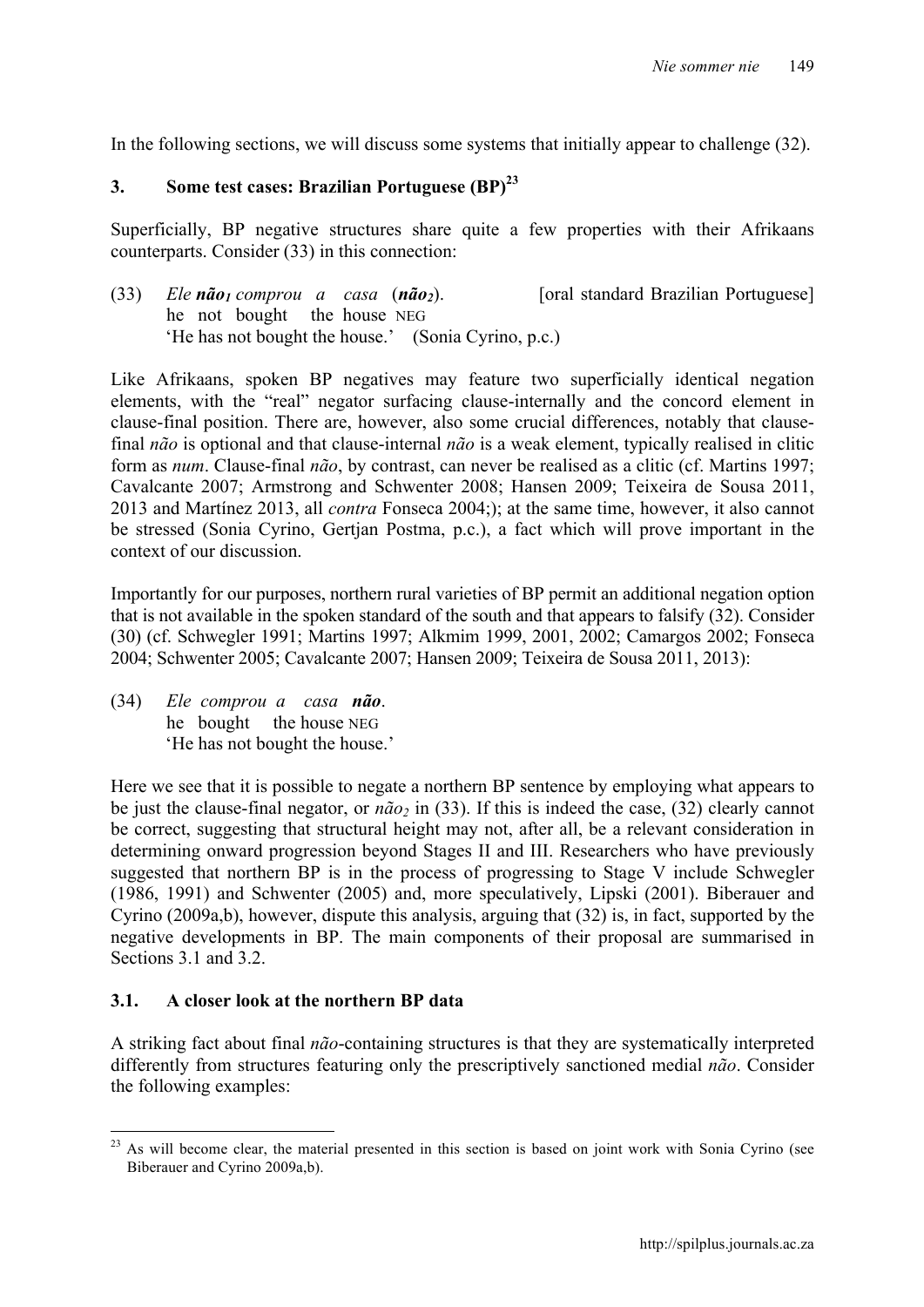- (35) a. *A Maria não1 /num vai no teatro.* the Mary not not.CL go in-the theatre 'Mary is not going to the theatre.'
	- b. *A Maria não <sub>1</sub>/num* vai no teatro não<sub>2</sub>. the Mary not not.CL go in-the theatre NEG 'Mary is (emphatically) NOT going to the theatre.'
	- c. *A Maria vai no teatro* **não**<sub>2</sub>. the Mary go in-the theatre NEG 'Mary isn't going to the theatre (as you thought/suggested), no.'

While (35a) can (but need not) be interpreted as a simple declarative, (35b-c) cannot be interpreted in this way. In both of these cases, what is expressed is marked negation: with two *não*s present, the structure is necessarily interpreted as reinforced in a manner parallel to what we see in Afrikaans structures featuring an "extra" *nie* (cf. Section 2.2.2.1), whereas with just the final *não* present, the structure is obligatorily interpreted as one which negates a presupposition, e.g. a denial. Strikingly, this latter type is most common in response to *yes*/*no* questions (see below), whereas the former type is additionally also acceptable in thetic contexts (e.g. following a question like *What is going on?*).

Interpretive considerations aside, the final *não* in (35b)- and (35c)-type structures also differ in phonological terms: while independently occurring *não* may be emphatically stressed, this is not possible with the final *não* that occurs in doubling structures (Sonia Cyrino and Gertjan Postma, p.c.; cf. also Armstrong and Schwenter 2008).

Also striking is the fact that (35b)- and (35c)-type structures exhibit a range of further distributional asymmetries. Thus (35b)-type structures are acceptable in both matrix and embedded clauses, whereas (35c)-type structures are restricted to matrix clauses. This is illustrated in (36):

| (36) | a. | Ele disse que ele num/ $n\tilde{a}o_1$ comprou a casa $n\tilde{a}o_2$ . |  |  |
|------|----|-------------------------------------------------------------------------|--|--|
|      |    | he said that he not.CL/not bought the house NEG                         |  |  |
|      |    | 'He said that he hasn't bought a house.'                                |  |  |

b. \**Ele disse que ele comprou a casa não2*.

Further, (35b)-type structures are impossible in simple *yes*/*no* interrogatives (37a), whereas (35c)-type structures are not (37b); the only constraint on the latter is that they are only licensed in questions entailing a presupposition, a condition which is met in (37b):

| $(37)$ a. |  | Você <b>num/ não</b> <sub>l</sub> comprou a casa <b>não</b> <sub>2</sub> ? |  | [simple $\gamma$ es/no Q] |
|-----------|--|----------------------------------------------------------------------------|--|---------------------------|
|           |  | you not.CL/not bought the house NEG                                        |  |                           |
|           |  | 'Haven't you bought the house?'                                            |  |                           |

b. *Você comprou a casa não2?* [presuppositional *yes*/*no* Q] you buy the house NEG 'You DIDN'T buy the house?! (I thought you had!)'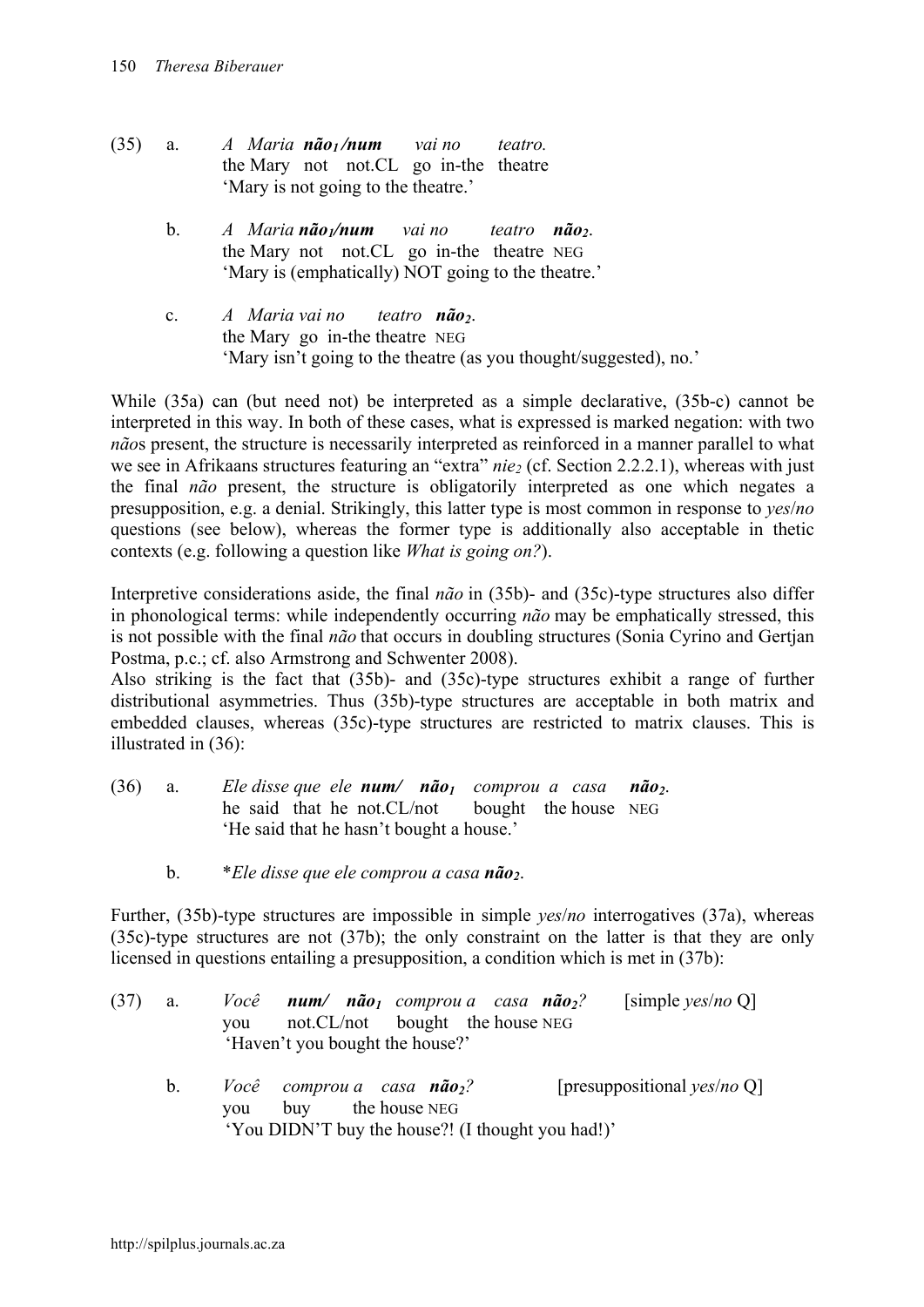Still further, only (35b)-type structures are available in polite questions involving negation:

- (38) a.  $*$ *Você* **não/ num** quer tomar um cafezinho  $(n\tilde{a}o_2)^{24}$  you not not.CL want take a café.DIM NEG 'Wouldn't you like to have some coffee?'
	- b. \**Você quer tomar um cafezinho não3?*

Additionally, (35c)-type structures are incompatible with negative polarity item (NPI) idioms:

- (39) Q: *O João é rico!* the John is rich 'John is rich!'
	- A´: *O que?! ele num/ não1 tem um tostão furado!* what he not.CL/not has a cent with-a-hole 'What?! He doesn't have a red cent!'
	- A'': *O que? ele num/ não<sub>1</sub> tem um tostão furado não<sub>2</sub>!* what he not.CL/not has a cent with-a-hole NEG 'What?? He doesn't have a red cent!'
	- A´´´: *\*O que? ele tem um tostão furado não3!* what he has a cent with-a-hole NEG

Significantly, NPI idioms in the (35c)-type structure can only be interpreted literally, their idiomatic meaning necessarily being lost:

(40) *Ele tem um tostão furado não3*; *ele tem um inteiro!* he has a cent with-a-hole NEG he has one whole 'He doesn't have a red cent; he has a BLUE one.' (i.e. literal meaning)

Again, this is very different to what we see in (35b)-type structures, which, just like (35a) type structures, express idiomatic meanings.

Finally, Hansen (2009) discusses two further differences between (35b)- and (35c)-type structures, namely those relating to their occurrence in topicalisations and relative clauses: in both cases, only (35b)-type structures are permissible. Evidently, then, there are striking discrepancies as regards both the distribution and the meanings associated with the two structures featuring clause-final *não*.

#### **3.2. Evaluating the northern BP data in light of JC**

The discrepancies highlighted in the preceding section are mysterious in the context of any account that views (35c)-type structures as innovative counterparts of (35b), as one might if

 $24$  The reason for (37a)'s unacceptability would seem to be that reinforcement of a negative-containing question naturally delivers an "activated" echo/surprise reading, i.e. an interpretation which is systematically associated with (35c)-type structures. In other words, a type of blocking effect appears to be active here.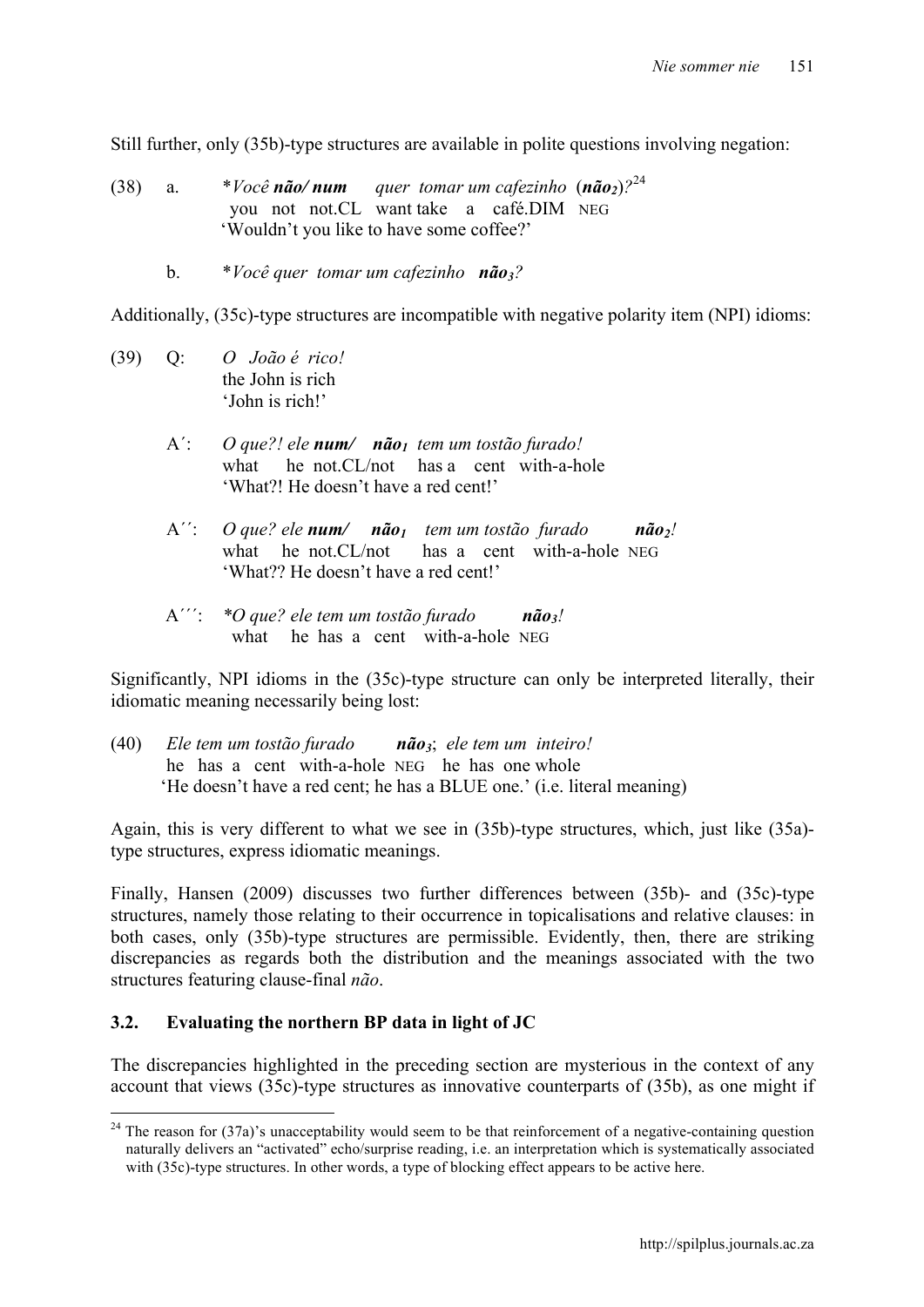one adopts a JC perspective on the developments in northern BP: why should the apparent Stage IV/V structures be subject to so many restrictions that do not apply to the apparent Stage II/III structures? Worth noting is that there is no context in which *não*-doubling is obligatory in these varieties. It therefore cannot be correct to characterise these varieties as former Stage III varieties, which are now in the process of moving on to Stage IV.<sup>25</sup> Taking these considerations into account, Biberauer and Cyrino (2009a,b) propose that the clausefinal *não*s in northern BP must in fact be analysed as distinct lexical elements which have developed independently of one another, possibly from distinct sources.

As regards the synchronic analysis of these forms, the proposal is that final *não* in (35b)-type structures – henceforth  $n\tilde{a}o_2$  – is a genuine concord element, lexicalising a Pol-head similar to Afrikaans *nie2*, though possibly located in a slightly lower position (cf. note 20 and see Biberauer and Cyrino 2009a,b for detailed discussion). Final *não* in (35c)-type structures – henceforth  $n\tilde{a}o_3$  – is not a concord element; instead, this is the anaphoric negation element which is generally employed to give negative answers to *yes*/*no* questions, but which is harnessed in (35c)-type structures to act as a specialised reinforcer which exhibits behaviour not dissimilar to that of Afrikaans *g'n*. Recall from Section 2.2.2.2 that *g'n* is restricted to activated contexts, such as denials. As we saw in the previous sections, northern BP  $n\tilde{a}o_3$  is similar in that it may also only be used to express presuppositional negation. Furthermore,  $n\tilde{a}o_3$  and *g'n* exhibit the same behaviour in relation to idioms. Consider (41) below:

- (41) a. *Ekhet G'N 'n bloue duit nie<sub>2</sub></sub>; ekhet 'n GROENE!*  I have no a blue ducat NEG I have a green 'I DON'T have a red cent; I have a GREEN one!'
	- b. *Ek het G'N nie1 'n bloue duit nie2; ek het HORDES geld!* I have no not a blue ducat NEG; I have heaps money 'I DON'T not have a red cent; I have HEAPS of money!'

As (41a) shows,  $g'n$  – which, crucially, must be focused in this case (see notes 10 and 18) – cannot license NPI idioms; as is the case with northern BP  $n\tilde{a}o_3$ , the only available interpretation is a literal one. As soon as Afrikaans's "real" negator, *nie<sub>l</sub>*, is included, however, the idiomatic meaning returns (41b). The same is true in northern BP, as (39A'') above shows.

Biberauer and Cyrino *(op.cit.)* ascribe *não*<sup>3</sup>'s behaviour to the fact that it, unlike *não*<sub>2</sub>, is not fully integrated with the clausal spine: while  $n\tilde{a}o_2$  is plausibly a Pol-head, projecting as part of the verbal spine which forms the backbone of the clause (cf. Laka 1990, 1994 and (29) above), *não<sub>3</sub>*, like anaphoric negators more generally, is effectively an adjunct. As such, it cannot license NPIs associated with the main clausal spine, regardless of whether these are arguments, predicates or other adjuncts. We see the same effect in English:

- (42) a. \*No, I drink anything/a drop
	- b. No, I don't drink anything/a drop

<sup>&</sup>lt;sup>25</sup> It is worth noting that the fact that Stage III doubling has not become the neutral pattern in northern BP does not itself preclude the possibility that Stage IV might become established as such, as it is not clear that the stages of JC should be viewed as necessary milestones which systems progressing through JC in fact have to stop off at in strict sequence.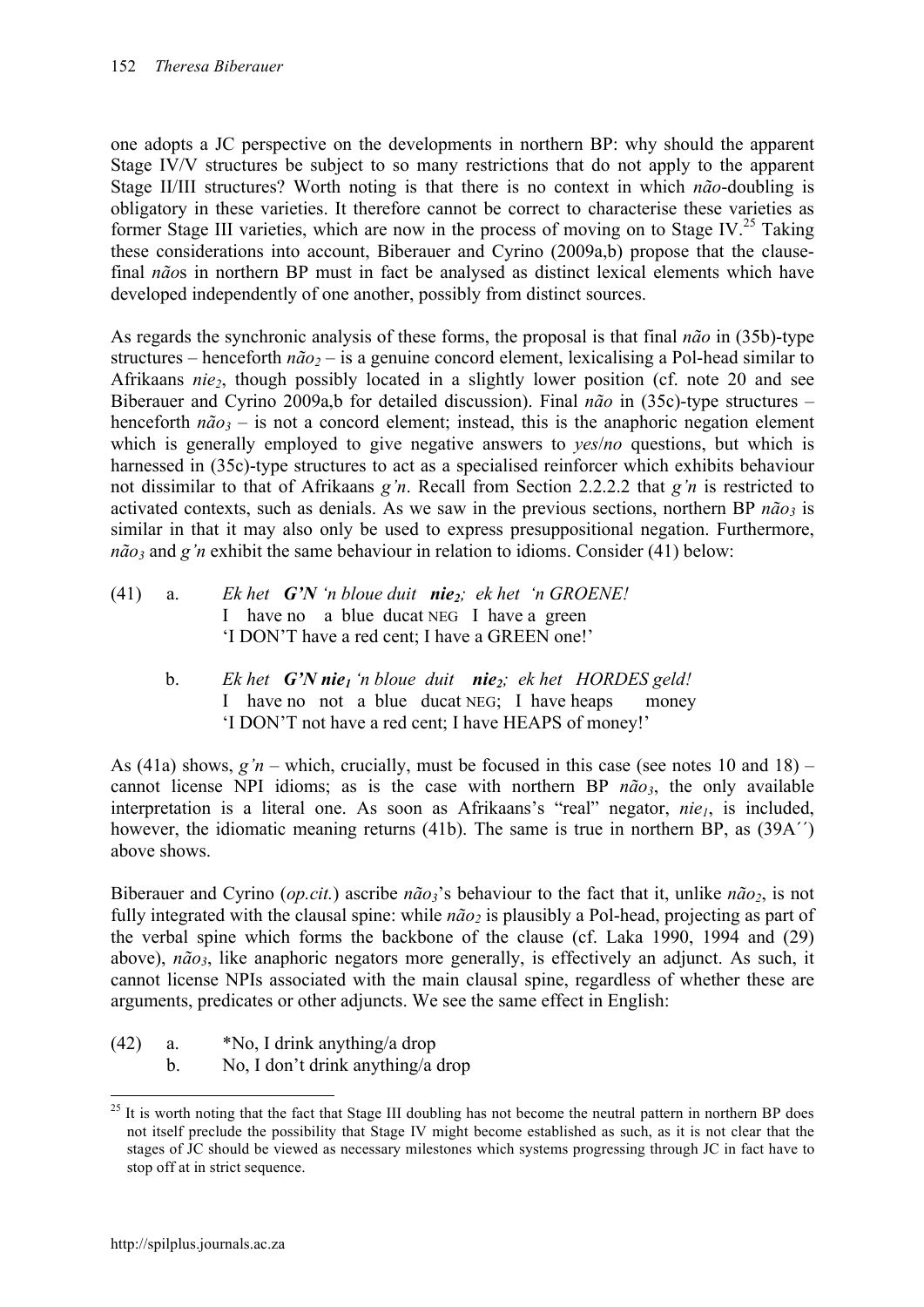In Afrikaans, the fact that *g'n* is obligatorily focused in structures of this type (cf. (41)) brings about the creation of a "sealed off" phrase, which therefore also does not interact with the main clausal spine in the usual manner (cf. Biberauer and Cyrino 2009a,b; Biberauer and Zeijlstra 2012a,b; and Biberauer and Roberts 2011 for more detailed discussion of this "sealing off" effect under focus and further references).

Further evidence in favour of the proposal that the final *não* in (35b)-type doubling structures should not, as a JC-oriented perspective might suggest, be viewed as the source of final *não* in (35c)-type structures comes from closer consideration of the properties of oral standard BP and northern BP. Given its distributional properties, the most plausible source for  $n\tilde{a}o_3$  in northern BP would appear to be a negative short-answer structure which does not exist in other varieties. Whereas short answers to narrow-scope *yes*/*no* questions are identical in these varieties – the anaphoric negator provides a negative answer, while the copula *é*/*foi* ('is, was') signals a positive answer – short answers with wide scope differ in a crucial way: positive answers are again the same across varieties, taking the form of a repeated verb which may additionally be accompanied by the particle, *sim* ('indeed'; cf. (43)); for negative answers, however, northern BP, unlike oral standard BP, has the option of employing the anaphoric negator, as in the standard, and also of repeating the verb followed by *não*. This difference is illustrated in (44):

| (43) | $Q$ :<br>$A$ : | Positive answers (wide-scope <i>yes/no</i> question):<br>Você tem muitas dividas?<br>you have many debts<br>'Do you have many debts?'<br>Tenho (sim).<br>have.1sG indeed<br>Yes. | [oral standard and northern BP] |
|------|----------------|----------------------------------------------------------------------------------------------------------------------------------------------------------------------------------|---------------------------------|
| (44) |                | Negative answers:                                                                                                                                                                |                                 |
|      | $Q$ :          | <i>Você tem muitas dividas?</i><br>you have many debts<br>'Do you have many debts?'                                                                                              |                                 |
|      | A:             | a. $N\tilde{a}o$ .<br>no<br>'No.'                                                                                                                                                | [oral standard and northern BP] |
|      |                | b. Tenho<br>não<br>have.1sG not<br>'I do not.'                                                                                                                                   | [northern BP only]              |

What we see, then, is that the contextually restricted negation pattern observed in northern BP varieties does not challenge the hypothesis in (32), in terms of which languages which draw on a structurally high concord element are not expected to proceed to Stages IV/V of JC. (35c)-type structures are the result of an independent negative reinforcement strategy, which reinforces a particular sub-type of negative structure. As such, (35c)-type structures are comparable to the MSA lexical substitution structures discussed in Section 2.2.2.2: in both cases, the presence of the negative form in question rather than the neutral sentential negator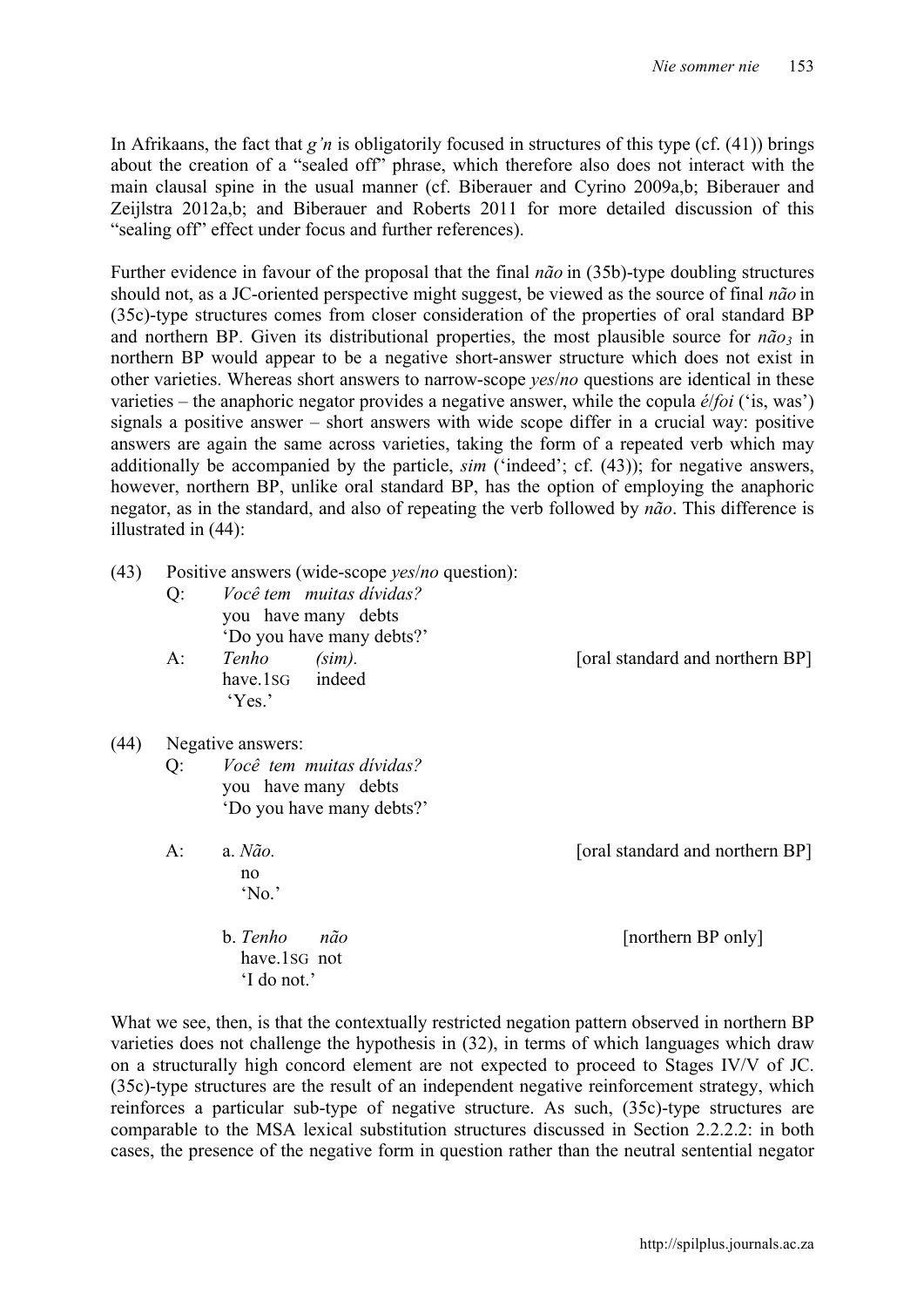signals the emphatic form of a particular type of non-neutral negation (contradictory, contrary, presuppositional, etc.); strikingly, the structures in question can never be interpreted as simple negation structures.

Combining the insights from Afrikaans and BP, then, we see that languages may employ lexical substitution in order to reinforce neutral sentential negators and, crucially, that they may draw on the same lexical resources as those which serve a reinforcement role via doubling in the context of JC. In the BP case, it is possible that the anaphoric negator, *não*, may have served twice to supply a reinforcer. The first time,  $n\tilde{a}o$  doubled NEG<sub>1</sub> (medial  $n\tilde{a}o/n\tilde{a}o_1$  and ultimately became reanalysed as an integrated Pol-head,  $n\tilde{a}o_2$ , which now optionally surfaces in emphatic negatives, regardless of their discourse status (new, activated, etc.; cf. Biberauer and Cyrino 2009a for discussion), i.e. BP has a  $NEG_{2}$  element.<sup>26</sup> Exclusively in northern varieties of BP, *não* may also have been harnessed a second time, this time specifically in activated contexts, and, quite plausibly, initially in negative short answers of the type illustrated in (44). This second use, which is, crucially, independent of the first, has not produced formal changes to the anaphoric negator and we therefore see the clausefinal element we have labelled  $n\tilde{a}o_3$  still behaving like the anaphoric negation element which can also surface in isolation. In the general BP case, then, we see an illustration of how a language's NO-element (cf. (23) above) can be harnessed for doubling-type reinforcement, whereafter the possibility of further JC developments arise. In the northern BP case, however, we do not see how a newly created concord element can ultimately take over as a sentential negator; this case, instead, involves an independent, lexical reinforcement choice. Viewed in this way, the systematic discrepancies discussed in the previous section can then be understood straightforwardly: being independent developments, we do not expect the kind of partial continuity that would characterise earlier- and later-stage phenomena associated with a single development.

# **3.3. Conclusion**

This section has shown that BP does not, despite superficial appearances to the contrary, constitute a counterexample to the hypothesis in (32). Instead, it is clear that great caution is required in describing negation-related diachronic processes, with lexical substitution options existing alongside JC-style doubling reinforcement strategies and the distinction between the two not necessarily being very clear in all cases owing to the fact that both cyclic and noncyclic reinforcements may draw on the same lexical stock: in Afrikaans, the difference is clear; in northern BP, it is not immediately so. In the diachronic context, awareness of this point is crucial: structures superficially suggesting Stage IV/V developments need to be considered very carefully to determine whether they do indeed represent developments of this type or whether they instead instantiate independent, non-cyclic reinforcement strategies. This is as important a consideration in the context of trying to establish an accurate characterisation

 <sup>26</sup> It could also be that the final *não* in (35b)-type structures had its origins in the discourse particle, *ne*, which functions in exactly the same way as the Afrikaans element in (22a), which coincidentally has the same phonological form. See Biberauer and Cyrino (2009a) for further discussion.

If the anaphoric negator was in fact the source for  $n\tilde{a}o_2$  – also, of course, a possibility for Afrikaans  $nie_2$  – it is worth noting that its integration with the clausal spine would entail *downward* reanalysis, contrary to what has been proposed for the reanalysis of the "low" concord elements in more familiar languages (BP Pol can be shown to be lower within the CP-domain than its Afrikaans counterpart – cf. Biberauer and Cyrino 2009a for discussion; the anaphoric negator would initially have been adjoined to the highest clausal projection).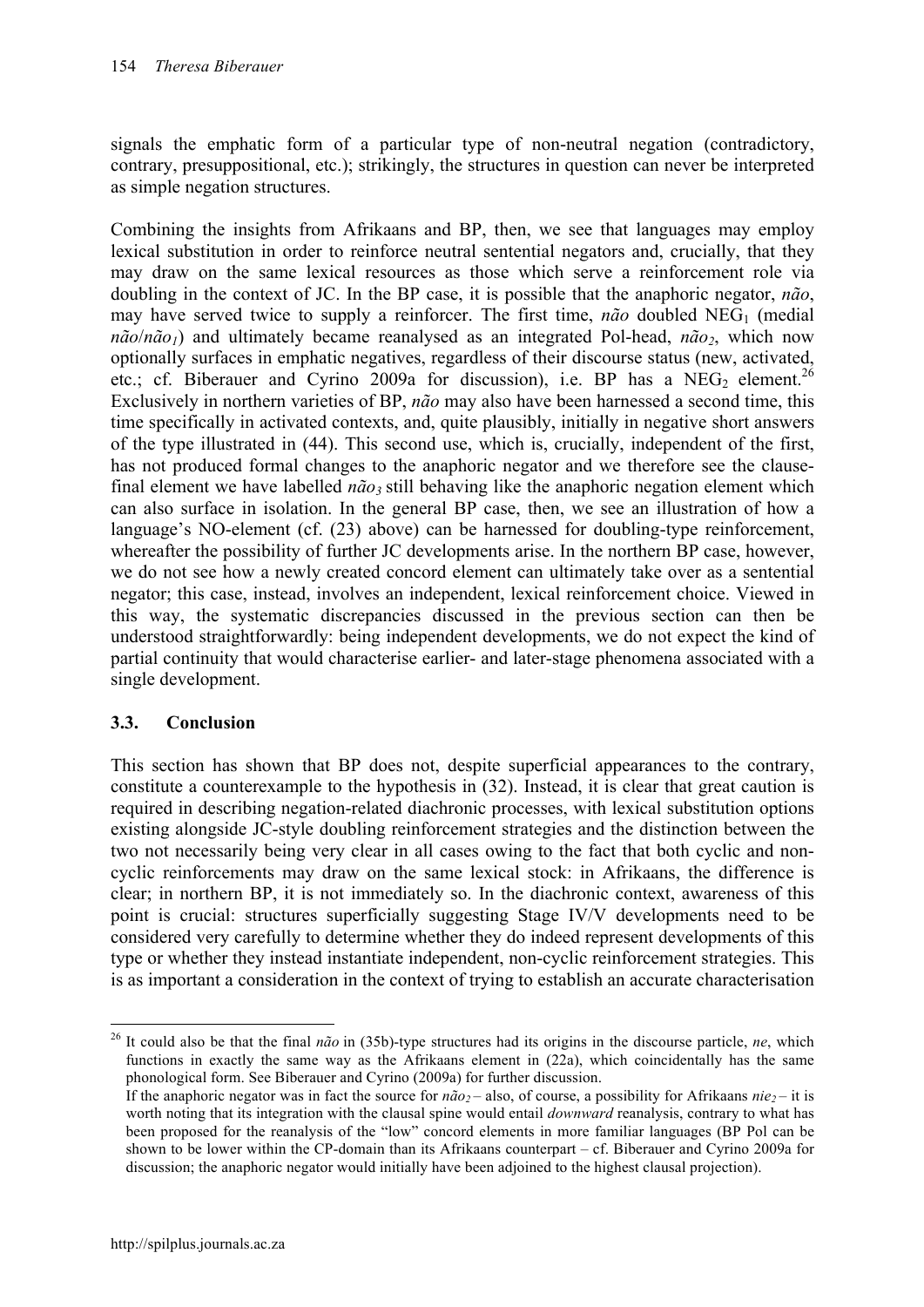of the history of negation for any specific language or group of languages as it is in refining our understanding of the workings of JC.

In this respect, the Afrikaans and BP facts highlight at least two significant points. The first of these is that *non-doubling* reinforcement strategies that do not ultimately feed into JC, but that do play (discourse-)specific, and possibly only short-lived and non-generalising, negative reinforcement roles are as likely in Stage III languages as in Stage I or II languages (cf. Kiparsky and Condoravdi 2006, Mosegaard Hansen 2009, Larrivée 2010, and Willis et al. 2013 for discussion of *doubling* reinforcements in Stage I and II languages). The second is that languages which select structurally high elements to serve as reinforcers (Stage II), which then become obligatory concord elements (Stage III), do not seem to proceed to Stage IV as readily as languages in which low reinforcers are reanalysed as concord elements (cf. (32) above).

Before concluding the second main part of this article, we briefly present two further cases which further reinforce the latter point, suggesting that the so-called "Bipartite with Final Negation/BNF" languages may more generally be rather less like well-studied Western European languages than Bell (2004) originally suggested and thus worthy of further systematic investigation.

#### **4. Further test cases: Santomé and BNF Bantu languages**

In this section, we will very briefly consider the specific case of Santomé, a Portuguese-based Gulf of Guinea Creole, and Bantu languages exhibiting discontinuous negation with a final negator. The discussion in this section draws heavily on data presented in Hagemejier (2007) and deVos and van der Auwera (2013).

#### **4.1. Santomé**

Santomé permits the same range of negation options as BP, but the status of these options is different. Specifically, the default (or unmarked) pattern involves negative doubling  $(NEG_{1}...NEG_{2})$ , i.e. Santomé is a Stage III language, like Afrikaans. Additionally, there are also two marked options, one featuring just  $NEG_{1}$  and the other featuring just  $NEG_{2}$ , i.e. the clause-final negator. Crucially, the latter of these marked options is the youngest, with the marked option featuring just  $NEG_{1}$  being the oldest. At first sight, then, it might seem that we are dealing with a language in which the clause-final negator is taking over as the "real" negator (cf. Hagemeijer 2007 for speculations along these lines). The examples in (45) illustrate the negation options in which we are most interested – the doubling structure and  $NEG_{2}$ -only structure:

| (45) | a.          | $\dot{E}$ na sê piska fa.<br>he not know fish NEG        |                        |  |
|------|-------------|----------------------------------------------------------|------------------------|--|
|      |             | 'He doesn't know how to fish/He can't fish.'             | (Hagemeijer 2007: 174) |  |
|      | $b_{\cdot}$ | Zon ka fla, glita <b>fa</b> !<br>Zon ASP speak shout NEG |                        |  |
|      |             | 'Zon speaks; he doesn't shout!'                          | (Hagemeijer 2007: 189) |  |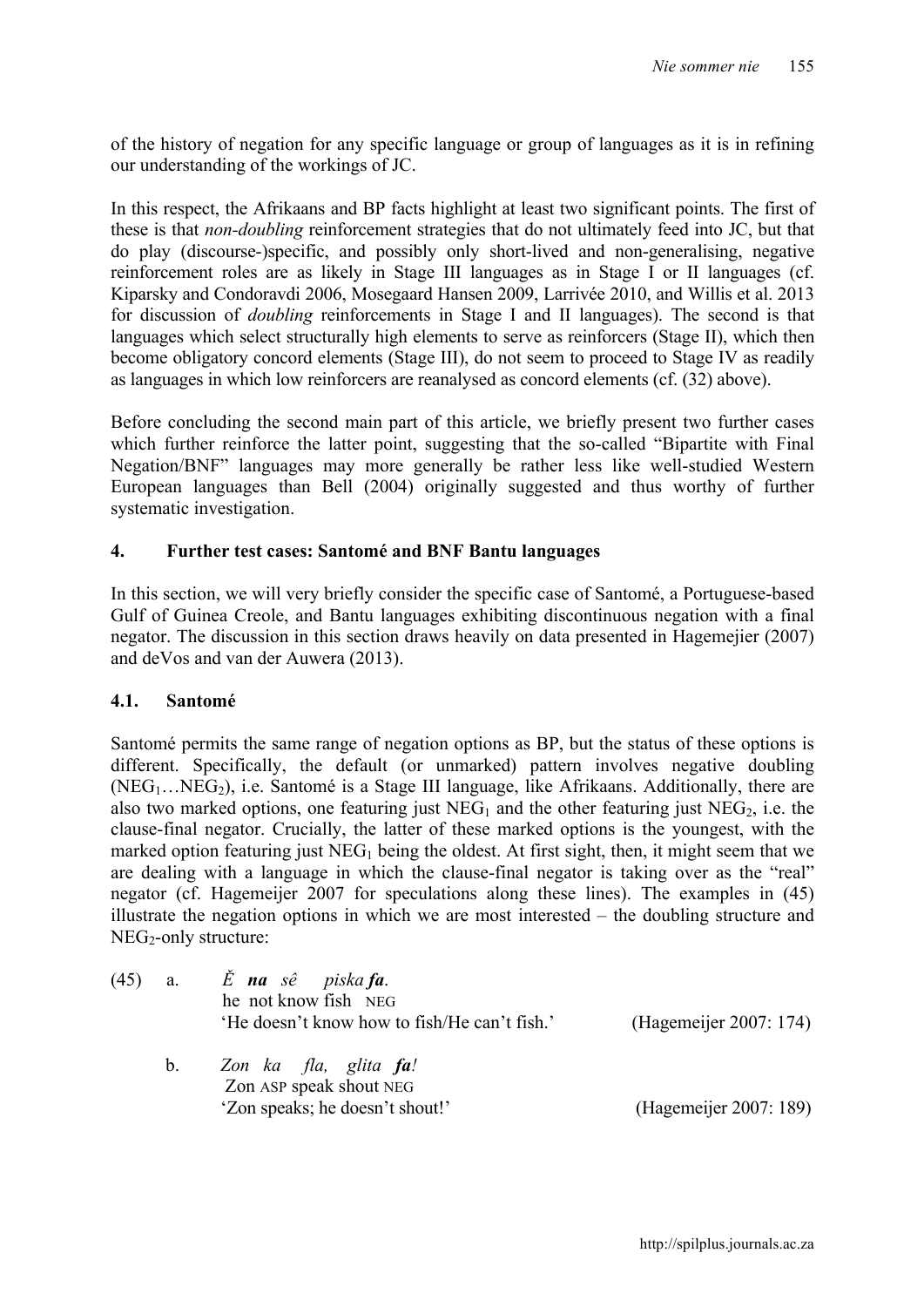c. *Ni glêntu d'awa? Sabi kyê nê fô!* in inside of-water key fall in-3SG NEG-EMPH 'Into the water? The key didn't fall in there!' (Hagemeijer 2007: 189)

Although the origins of *fa* are not entirely clear<sup>27</sup>, it is striking that the marked NEG<sub>2</sub> structures necessarily involve activated contexts (cf. Hagemeijer 2007: 190). They are thus felicitous in the same contexts as the innovative northern BP NEG-final structures involving anaphoric *não* (*não<sub>3</sub>* above) and Afrikaans *g'n* structures. Strikingly, as (45c) shows, *fa* alternates with  $f\hat{o}$ , which is in fact the more commonly occurring element in NEG<sub>2</sub>-only structures (cf. Hagemeijer 2007: 189). For reasons which become clearer against the background of the data in (46), this fact is significant in light of what we have seen in connection with northern BP:

- (46) a. *Sun na tôlô fa ô!* he not silly NEG EMPH 'He (formal) is not silly!'
	- b. *N na sa klupadu fa ê!* 1SG not be guilty NEG EMPH 'I'm not guilty!' (Hagemeijer 2007: 177)

As these examples clearly show, activated  $NEG_2\text{-}only$  negation structures may also feature so-called "emphasis markers" of various kinds. These elements may also occur independently of *fa* in strong affirmatives and other contexts, i.e. they may be instantiations of Pol-heads (cf. note 20). The crucial point for our purposes is that the more commonly occurring final element in NEG<sub>2</sub>-only structures very clearly represents a blend of  $fa+6$ , i.e. it is not simply the reinforcing *fa* which is obligatory in neutral negatives like (45a); it is a stressed form of this lexical item. Similarly, Hagemeijer (p.c.) confirms that *fa* in (45b)-type structures may be strongly stressed. Both of these facts strongly recall northern BP  $n\tilde{a}o_3$ , suggesting that we may once again be dealing with a case not of progression within JC, but instead of a distinct reinforcement process which happens to draw on the same lexical stock as the earlier JCrelated reinforcement process which led to *fa* becoming obligatory alongside *na*. This case, and others involving other Spanish- and Portuguese-based creoles and contact varieties (cf. Lipski 2001), clearly deserve closer investigation.

#### **4.2. Bantu BNF languages and SVONeg systems**

Another group of languages which deserve closer synchronic and diachronic inspection are the Bantu languages that have drawn on anaphoric negation elements in order to reinforce an initially preverbal negator (generally realised by preverbal morphology; cf. deVos and van der Auwera 2013). What is striking about these languages is that the crosslinguistically very unusual SVONeg order which is strongly represented in central Africa (cf. Dryer 2009) is **least common** in those zones where double negation (or, more accurately, negative concord; see note 28 for the rationale underlying the retention here of deVos and van der Auwera's

<sup>&</sup>lt;sup>27</sup> A low minimiser, deriving from Portuguese *fava* ('bean'), has been suggested as a potential source, as has the possibility that *fa* may have originated as a high discourse-sensitive intensifier (cf. Hagemeijer 2007: 258ff for discussion). The fact that modern-day *fa* alternates with discourse-sensitive emphasis markers in certain contexts may indicate that it is synchronically a high element, but this matter requires more detailed investigation.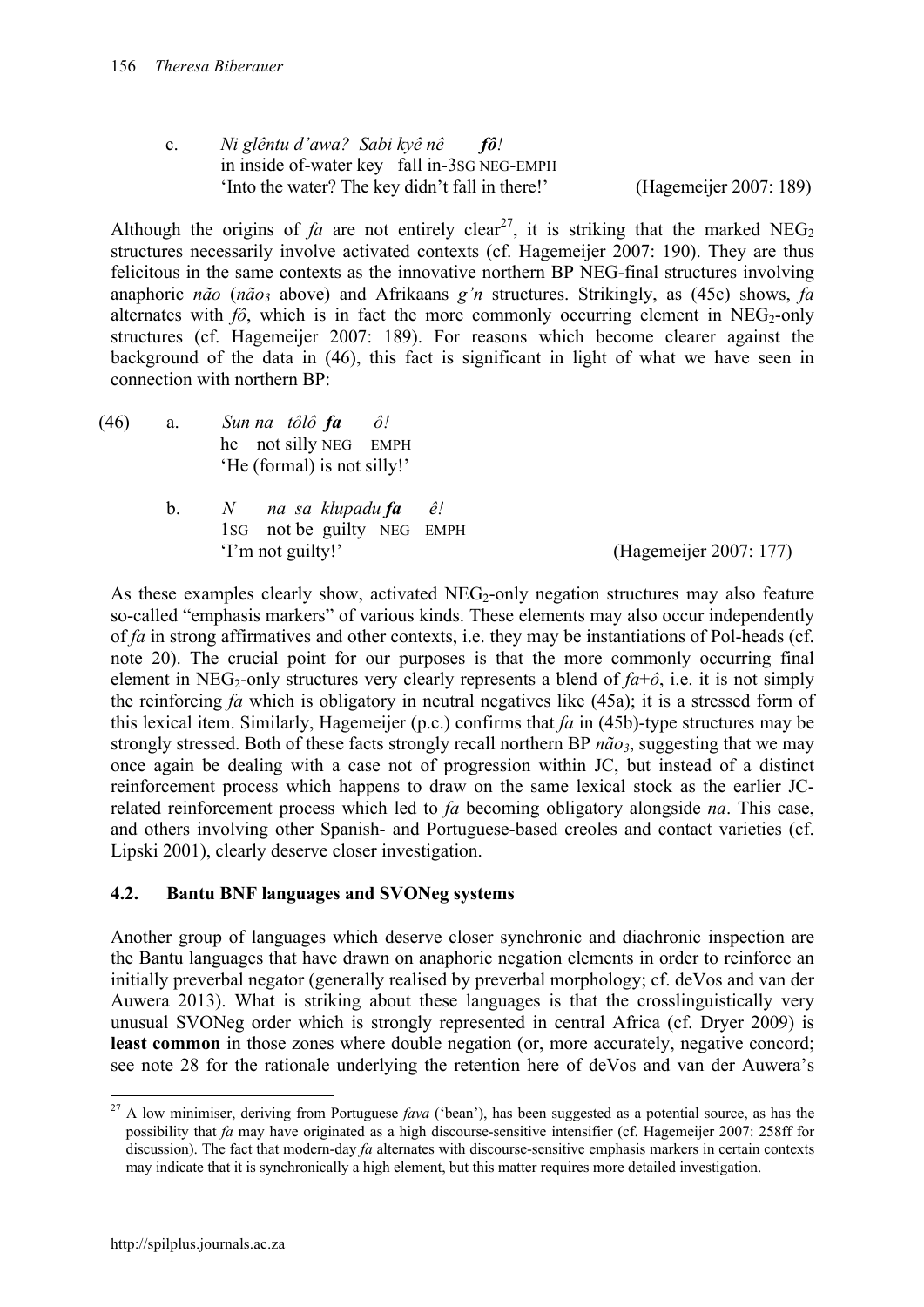terminology) is most strongly represented.<sup>28</sup> In fact, three of the four SVONeg regions are not contiguous with double-negation regions, which strongly suggests that SVONeg patterns do not have their origins in BNF structures of the type that have been the focus of this article. In other words, it seems to be the case that SVONeg systems are not the outcome of cyclic JCdevelopments and that the BNF systems involving a high final concord element  $(NEG_2)$ deriving from the anaphoric negator (see below) have not developed into systems where this final element has been reanalysed as a "real" negator  $(NEG_3)$ . DeVos and van der Auwera (2013: 216) explicitly note that there is only one language in the double-negation zones, the creole Kituba (classified as H10 in the conventional Bantu classification system), that exhibits SVONeg ordering. Here the final negation marker, *ve*, derives from the anaphoric negator, but "whether there ever was a pre-initial negative marker in Kituba is doubtful. More likely it concerns an innovative negative strategy, more simple than the double negative strategy used in the [non-creole − TB] Kongo variants [spoken in the region – TB]" (deVos and van der Auwera *ibid.*). These authors also note a further creole, Lingala (C36d), which likewise seems to have innovated a clause-final negative marker, *tɛ́* . In Bobangi, the non-creole variety by which Lingala is most strongly influenced, *t* $\epsilon$  again serves as the anaphoric negation element, and it is additionally used to negate nominal phrases (e.g. *no sugar*, *no money*, etc.). In both of these varieties, then, we see an SVONeg pattern that has not derived from an earlier doubling structure in the context of which the final negator was simply a reinforcer. This is what  $(32)$  predicts.<sup>29</sup>

In order to determine the extent to which (32) more generally makes the correct predictions about Stage III systems with high, and therefore quite likely, final concord elements, closer investigation of the attested SVONeg languages is necessary. As noted by Reesink (2002) and Dryer (2009), the languages exhibiting this property are located in two major geographical areas: Central Africa, as already mentioned, and the Austronesian islands. Since this pattern is so clearly areal and also is not confined to specific language families within these areas, contact is evidently a relevant consideration. If (32) is a genuine (i.e. inviolable) structural constraint on negative developments, the fact that contact is a factor should, however, not interfere with the predictions made in this article. These cases, then, could potentially provide illuminating controls for the proposals made here.

Also striking in connection with two of the Bantu zones in which double negation is common is that we find systems which exhibit what van der Auwera (2009, 2010) calls "tripling" − marking of negation via three rather than just two elements (cf. deVos, Tshibanda and van der Auwera 2010, and deVos and van der Auwera 2013 for detailed discussion). This is effectively what we also see in MSA, where it is possible for a clause expressing a single semantic negation to feature *g'n*, *niks* and *nie*<sub>2</sub> (cf. (17b) above). In fact, both MSA and some of the relevant Bantu languages also permit **quadrupling** (cf. (17b) for Afrikaans, and, again, deVos, Tshibanda and van der Auwera 2010, and deVos and van der Auwera 2013). As with

<sup>&</sup>lt;sup>28</sup> "Double negation" here refers to discontinuous negation structures of all kinds, with no distinction being made between so-called "post-verbal" systems where the concord element immediately follows the verb (as in standard French) and "post-final" systems, where the concord element follows the clause-final element. As deVos and van der Auwera (*op. cit.*) show, there are, however, numerous languages in the four double-

negation zones which are post-final.<br><sup>29</sup> The reasoning leading to (32) additionally predicts that the final negators in these systems will not be located as high in the structure as the position usually associated with the anaphoric negator (see Section 2.3.2 for discussion). In other words, systems in which the anaphoric negator also serves as the sentential negation marker (NEG<sub>1</sub> in (1)) must have involved downward grammaticalisation (see also note 26).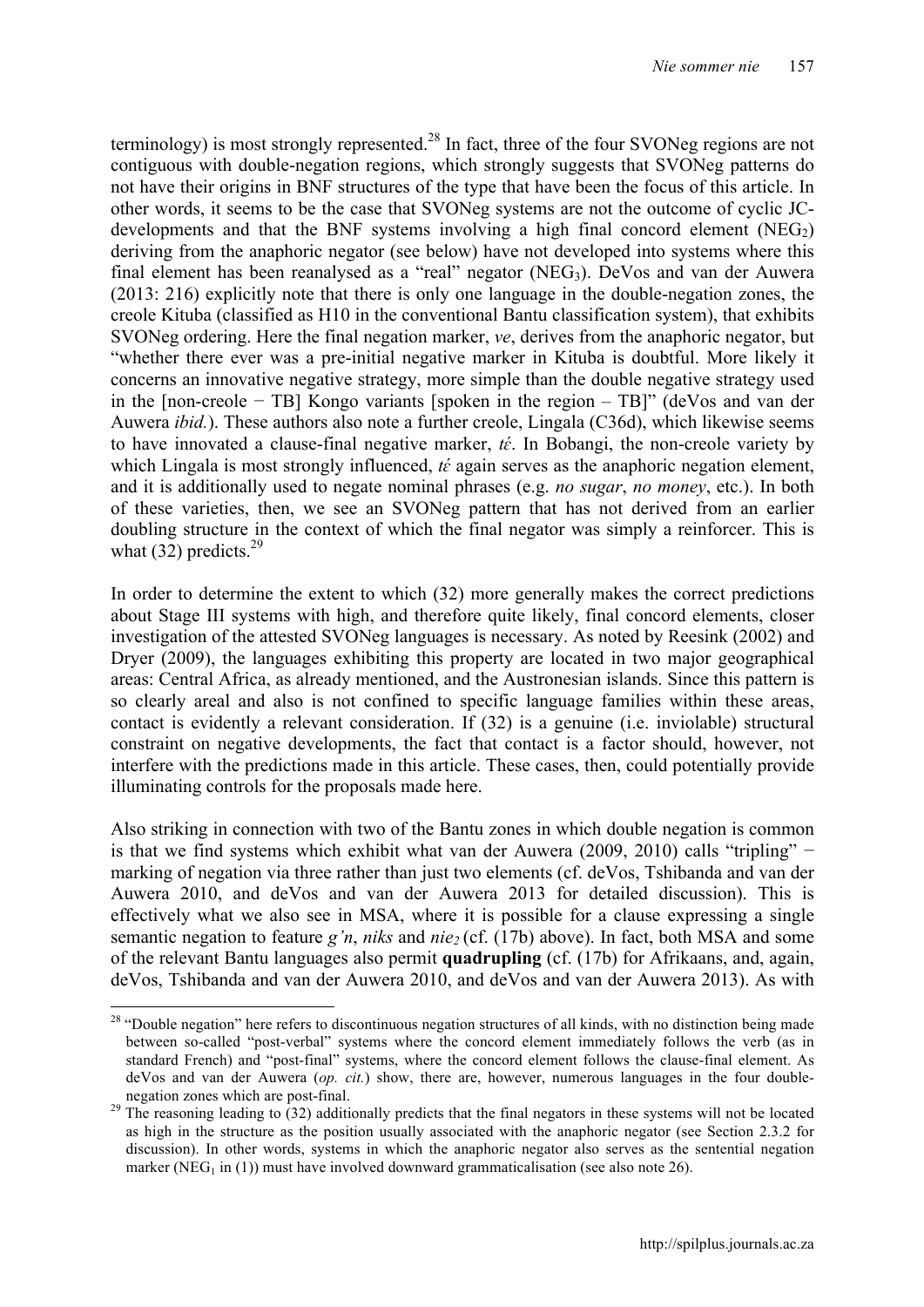the Afrikaans cases, these tripling and quadrupling options are restricted by discourse considerations. Again, then, we have evidence of BNF languages employing reinforcement strategies which are very clearly independent of JC. Taken together, the Afrikaans and Bantu cases (and also the case of the Vanuatu language, Lewo, discussed in van der Auwera (2009)) suggest that tripling may be a relatively natural consequence in Stage III languages, which neutrally require negative doubling. The extent to which tripling rather than progression to Stage IV/V is natural in these languages is a matter that, to date, has not been investigated in detail, but, in the context of the findings discussed in this article, it does appear to be one which merits systematic attention.

Having completed our discussion of the theoretical and empirical matters arising from the diagnosis of Afrikaans's concord-marking *nie* as an unusually high negation-related element, we now turn our attention to the matter of Afrikaans's position in the broader context of negation typology.

# **5. Afrikaans in the broader typological context**

What we have seen in Section 2 above is that Afrikaans differs from familiar Western European Negative Concord (NC) languages like French in respect of the structural properties of its sentential negation markers: while the "real" negator seems to be located in roughly $30$ the position of West Germanic sentential negation markers more generally (see note 17), the concord element is significantly higher up in the structure. In this section, we will briefly consider how the Afrikaans negation system as a whole can be understood in relation to the types familiar from the generative literature (cf. Biberauer and Zeijlstra 2012a,b for more detailed discussion).

In negation terms, languages are commonly divided into those in which negative elements each contribute their own semantic negation – so-called "Double Negation (DN) languages", standard English and Dutch being cases in point – and those in which this is not (consistently) the case – so-called "Negative Concord (NC) languages". The latter have been shown to take various forms, with a particular distinction having been drawn between so-called "Strict NC languages" and "Non-Strict NC languages" (cf. Giannakidou 1997, 2000, 2006, and see Zeijlstra 2004 for discussion and references). The distinction is illustrated in (47-48), with Czech exemplifying the Strict NC system, and Italian the Non-Strict system (all examples are taken from Zeijlstra 2008, and Biberauer and Zeijlstra 2012a,b):

- 
- (47) a. *Milan nevolá.* [Czech] Milan NEG.calls 'Milan doesn't call.'
	- b. *Dnes nikdo nevolá*. today nobody NEG.calls 'Today nobody is calling.'

<sup>&</sup>lt;sup>30</sup> There are indications – i.a. from scrambling phenomena (cf. Louw 2012) – that Afrikaans *nie<sub>l</sub>* may also not be located in the same position as Dutch *niet*. This matter requires further investigation, however.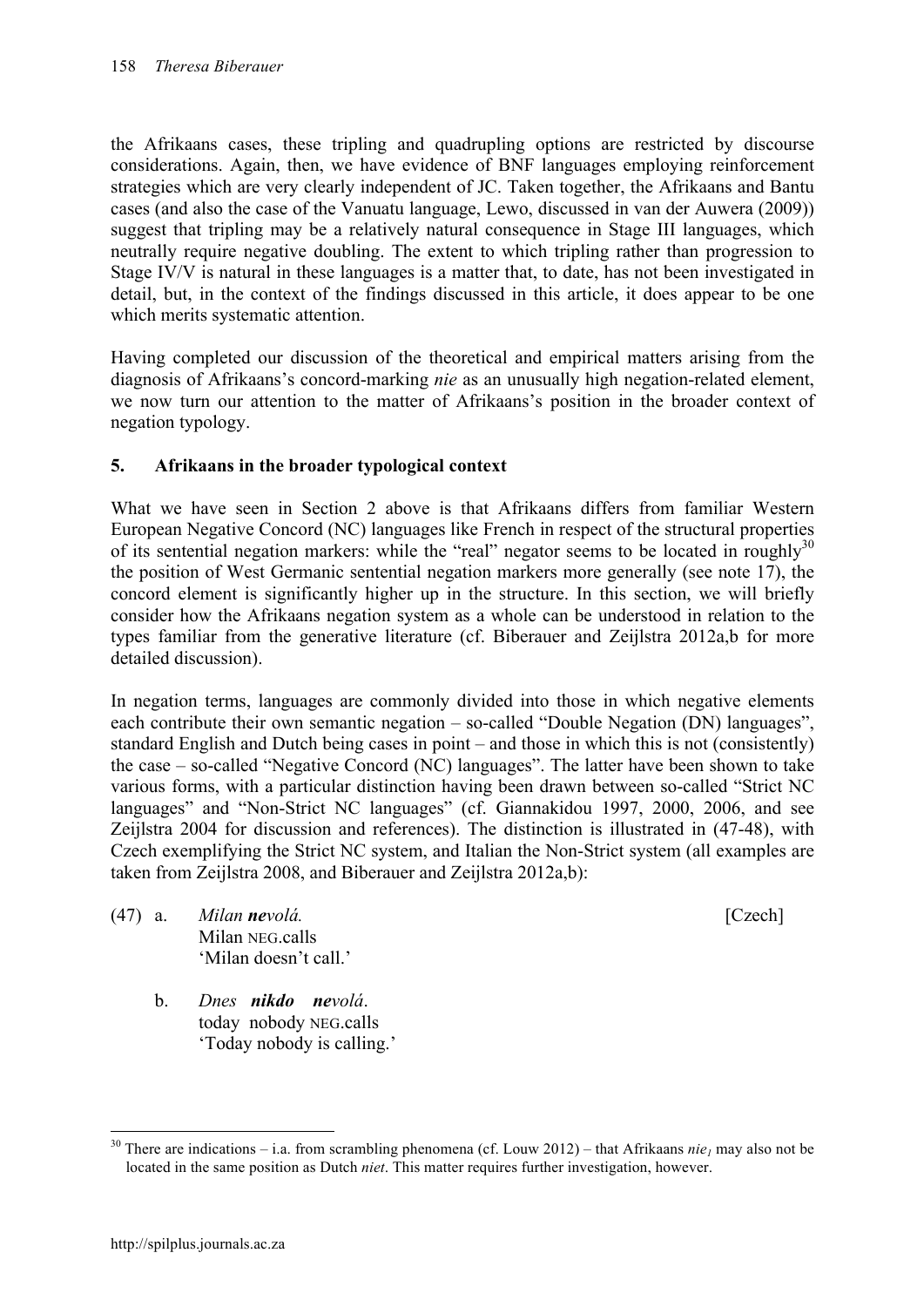- c. *Milan nevidi nikoho.* Milan NEG.sees nobody 'Milan doesn't see anybody.'
- (48) a. *Gianni non telefona a Marco*. [Italian] Gianni NEG calls to Marco 'Gianni doesn't call Marco.'
	- b. *Ieri nessuno ha telefonato a nessuno*. yesterday nobody has called to nobody 'Yesterday nobody called anybody.'
	- c. *Gianni non telefona a nessuno*. Gianni NEG calls to nobody 'Gianni doesn't call anybody.'

As the examples show, Strict NC requires the realisation of the sentential negation marker (*ne-* in Czech) in all negative sentences, regardless of whether it additionally contains negative indefinites (like *nikdo* and *nikoho* in (47)) or not. By contrast, Non-Strict NC only requires the presence of the sentential negation marker (*non* in Italian) where it is independently marking sentential negation (48a) or where there is no other preverbal negative element (48c); where the subject is negative, *non* is barred (at least in neutral structures; cf. Biberauer and Zeijlstra 2012a for discussion). This distributional asymmetry leads Zeijlstra (2004, 2008) to propose that Strict and Non-Strict NC languages differ in respect of the featural specifications associated with their core negation-marking lexical elements. More specifically, since negative-marked elements can never independently express semantic negation in Strict NC languages, he proposes that these elements are semantically and formally non-negative; in the (minimalist) framework he employs, this entails a featural specification of [uNEG], i.e. the presence of an uninterpretable negative feature. As there are structures in which negative-marked elements can independently contribute a semantic negation to the structures of which they are a part without their being present in every negative sentence (contrast *ne*- and *non* in this respect), Zeijlstra analyses Non-Strict NC languages as having both semantically negative and semantically non-negative negative elements. More specifically, he proposes that the sentential negation marker, *non*, is semantically negative and thus specified [iNEG] (i.e. it bears an interpretable negation feature), while negative indefinites are semantically non-negative, and thus bear [uNEG]. Non-Strict NC languages, then, resemble DN languages like standard English and Dutch in featuring negative-marked elements (the sentential negator *non*) that contribute their own negative meaning, i.e. elements specified [iNEG]; all negation-marked elements in standard English and Dutch are assumed to be [iNEG], with the result that NC is systematically ruled out. At the same time, they resemble Strict NC languages in having negative-marked elements (negative indefinites) that are not intrinsically negative, i.e. elements specified [uNEG]. This analysis produces the negation typology in (49):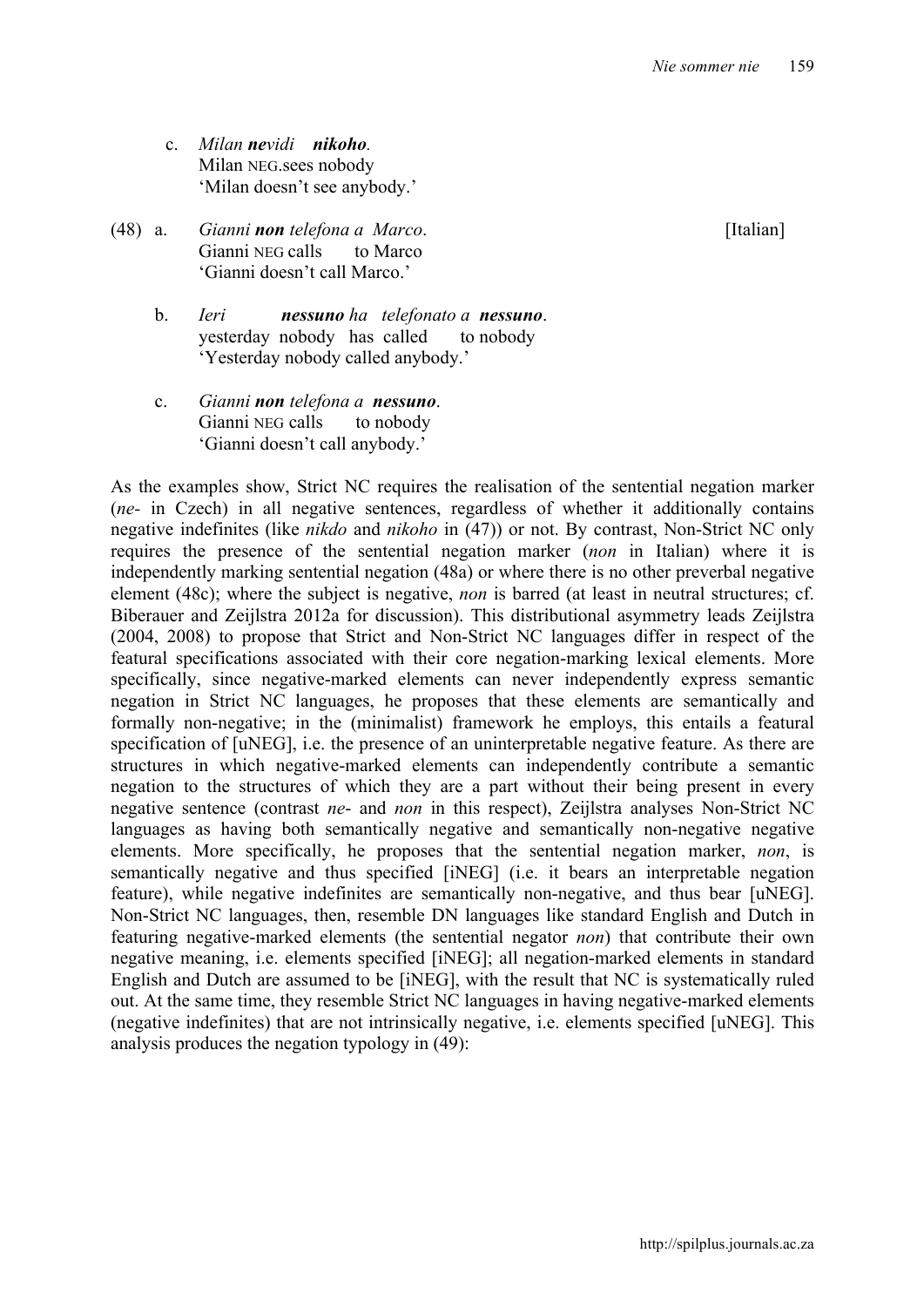|                                         | <b>Semantically negative</b><br><b>Negative Indefinites</b> | <b>Semantically non-</b><br>negative Negative<br><b>Indefinites</b> |
|-----------------------------------------|-------------------------------------------------------------|---------------------------------------------------------------------|
| <b>Semantically</b>                     | DN languages ( <i>Dutch</i> )                               | Non-Strict NC languages                                             |
| negative sentential<br>negation markers |                                                             | (Italian)                                                           |
| Semantically non-                       | ???                                                         | <b>Strict NC languages</b>                                          |
| negative sentential                     |                                                             | (Czech)                                                             |
| negation markers                        |                                                             |                                                                     |

(49) Negation typology couched in terms of semantic (non-)negativity ([i/uNEG])

The missing system in (49) is the inverse of the Non-Strict NC system in Italian, i.e. an NC system in which the sentential negation marker is semantically non-negative ([uNEG]), while negative indefinites are semantically negative ([iNEG]). Expressed in terms of the NC types identified by den Besten (1986, 1989), what distinguishes the missing system from the other NC systems is the absence of Negative Spread, i.e. co-occurring negative indefinites producing a single negative meaning; the other NC systems both have Negative Spread. Since sentential negation always (with the exception of the haplology contexts; cf. note 4) requires the presence of clause-final *nie2*, we know that Afrikaans meets the missing system's [uNEG] requirement on sentential negation markers; further, since negative indefinites do not, standardly, combine to produce a single negation (i.e. Negative Spread), we can see that it also meets the [iNEG] requirement on negative indefinites. The examples in (50) illustrate these facts:

| $(50)$ a. |             | Die regering kom <b>nie</b> <sub>l</sub> sy verpligtinge na<br>$nie2$ . |
|-----------|-------------|-------------------------------------------------------------------------|
|           |             | the government come not his responsibilities after POL                  |
|           |             | The government is not meeting its responsibilities.                     |
|           | $b_{\cdot}$ | <b>Niemand het niks</b> gebring nie <sub>2</sub> .                      |
|           |             | no-one have nothing brought POL                                         |
|           |             | 'No-one brought nothing.', i.e. everyone brought something              |
|           |             |                                                                         |

In other words, standard Afrikaans instantiates the missing type in (49). Strikingly, this type seems to be very rare indeed, and the only other system that has been said to instantiate it is (a time-limited stage of) Old High German (cf. Jäger 2008).

Viewed in acquisition terms, it is not hard to understand why the standard Afrikaans negation system may well be, crosslinguistically, extremely rare. Consider the following putative learning pathway (*SM* signifies sentential negation elements and *NIs* negative indefinites):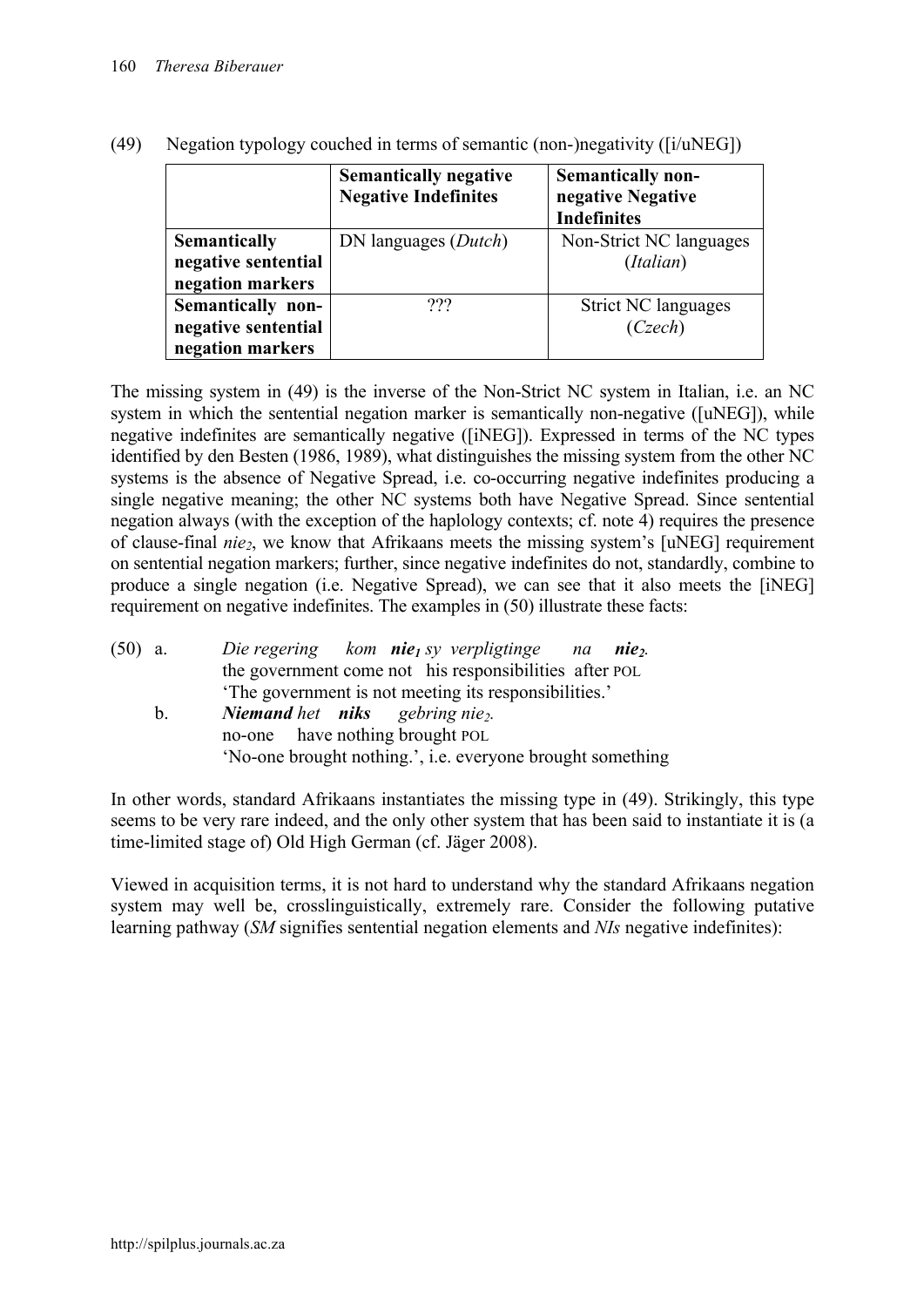

Here, the idea is that acquirers first have to establish whether negation plays a role in structuring the syntactic system, i.e. is it necessary to refer to the feature [negation] to understand a syntactic regularity (e.g. movement or agreement or ellipsis, etc.) in the system? (Cf. Biberauer 2011, 2015, 2016 for more detailed discussion of the empirical diagnostics indicating the presence of an active formal feature<sup>31</sup>.) To the best of our knowledge, there is no language in which negation is not present as a formal feature, [negation], hence *??* under the NO option associated with the initial question. That [negation] is active in DN languages like English is immediately evident from i.a. the fact that this feature plays a role in defining one of the so-called "residual V2" contexts in the language (*Never in my life had I heard such a preposterous idea!*) and also from the fact that it triggers *do*-support (*I do not believe it!* vs \**I not believe it!*).<sup>32</sup> It is very evidently active in NC languages by virtue of the fact that it triggers NC, which is a species of syntactic agreement.

<sup>&</sup>lt;sup>31</sup> Biberauer (2011 *et seq.*) proposes an emergentist approach to the acquisition of formal features, departing from the standardly held Chomskyan assumption that acquisition requires "a one-time selection" of UG-given formal features (*pace* Chomsky 2001: 10). It is worth noting that the empirical diagnostics she proposes to identify the presence of specific formal features in the syntactic system are, in principle, independent of this broader emergentist agenda; they could also be viewed as the basis on which acquirers endowed with the more generally accepted UG-given inventory establish which formal features are active in the systems they are acquiring. A **theory** trying to pin down the basis on which this linking/mapping occurs is a necessary component of any fully worked out generative account of language acquisition, but there has never, to my

knowledge, been a very concerted attempt to work out the details of such a theory. <sup>32</sup> In fact, on the Polarity-oriented analysis of *do*-support mentioned in passing in note 20 (cf. also Duffield 2007, 2013), it is not even clear that standard English is so straightforwardly a DN language: if *do* is an obligatory Pol-head, as Duffield (*op. cit.*) and Biberauer and Roberts (2015) argue, standard English negation is in fact NC, showing an at first non-obvious parallel with Afrikaans NC. This is schematised in (i):

<sup>(</sup>i) a. Afrikaans NC: *nie<sub>l</sub>* ... *nie<sub>2</sub>* where *nie<sub>2</sub>* is structurally higher than *nie<sub>l</sub>*, i.e. Pol>Neg NEG POL

b. Standard English NC: *do … not* where *do* is structurally higher than *not*, i.e. Pol>Neg POL NEG

If this is correct, the fact that non-standard Englishes so frequently develop prescriptively barred NC structures (*That ain't not gonna help me* – 'That isn't going to help me' and *He didn't do nothing* – 'He didn't do anything') may actually be a reflex of this being "more natural" in the context of the basic sentential negation system, which is already NC. As will become clear in the main text, a very similar consideration appears to be in play in (standard and non-standard) Afrikaans.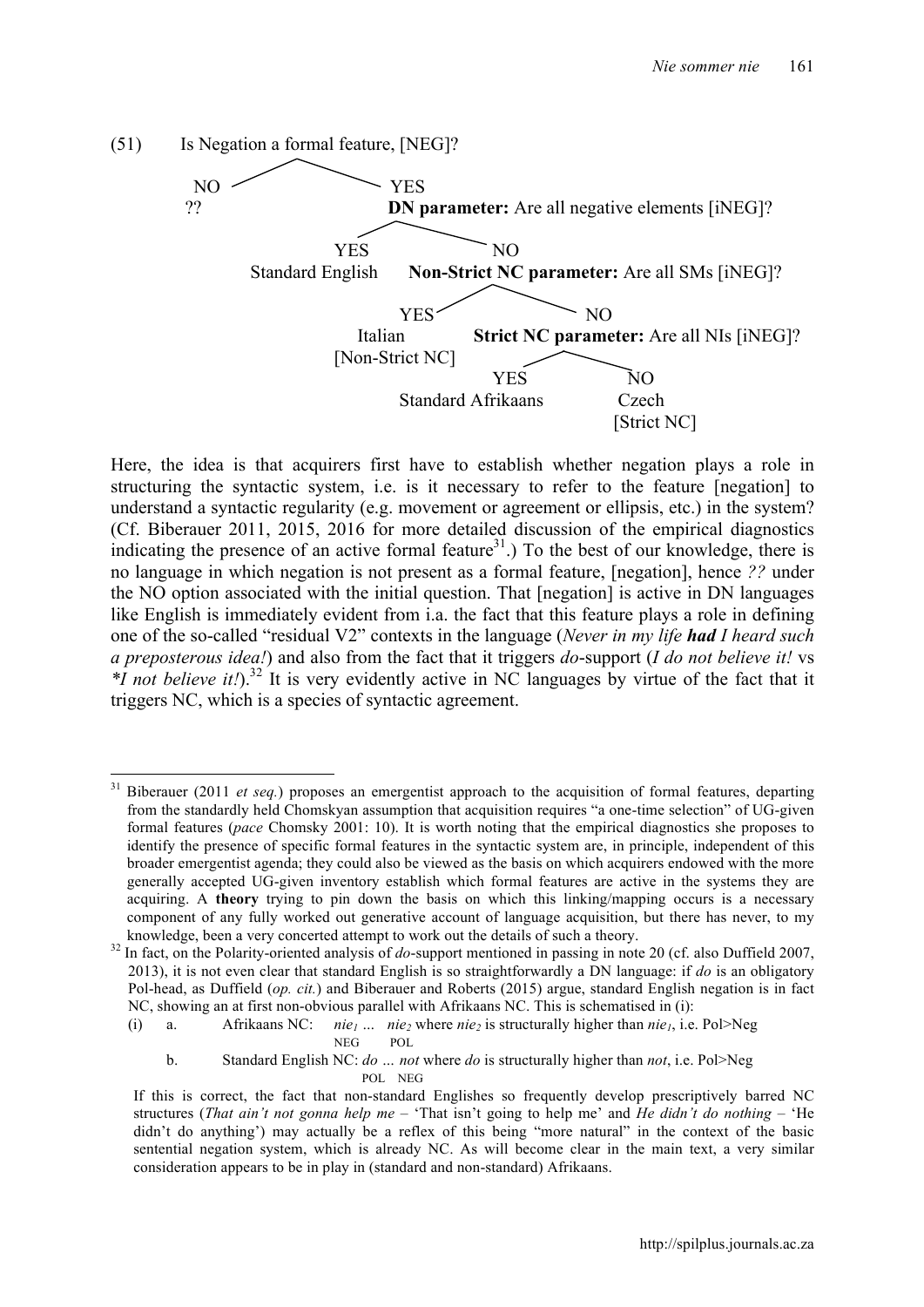Once the acquirer has established the presence of [negation] in the system, the question that arises is whether the overt lexical items in the system are associated with semantically negative [negation] features (i.e. [iNEG]) or not ([uNEG]). For the purposes of our discussion here, we will assume that the simplest system will be the one in which all negative-marked items are [iNEG], i.e. a DN system like standard English or Dutch. The reasoning here is that [iNEG] instantiates the "strongest" value of the formal feature [negation], i.e. one which is not only significant in the syntactic derivation (what minimalists call "Narrow Syntax"), but which is also interpretively significant at the semantic/LF interface (alongside the phonological/PF one, given that the elements we are considering are necessarily negativemarked in some morphophonological way). It is worth noting that the absence of a "strength" bias of the kind we are proposing here might render an initial question about the distribution of [uNEG]- rather than [iNEG]-features equally plausible. If the input steers the acquirer in the postulation of feature-oriented questions, as Biberauer (2011 *et seq.*) assumes, it may well be that the [iNEG]/[uNEG] focus of the initial question on the learning path differs, depending on whether the acquirer is encountering a DN or an NC system. For ease of exposition, we leave this matter aside here (see Biberauer 2015 for discussion).

On the assumption that sentential negation will be very frequent indeed in the input  $-$  i.a. also in the context of negative imperatives  $33$  – it seems reasonable to assume that the acquirer will in effect be making the initial [iNEG]-related decision on the basis of consideration of the sentential negation marker(s) in the target system. Where these are [iNEG], the default assumption will be that **all** negative-marked elements in the system are [iNEG]; this is what Biberauer (2011 *et seq*.) terms "Input Generalisation", i.e. make maximal use of a formal feature that has been identified in the input (cf. Roberts 2007 for the original, more restricted formulation of this idea).<sup>34</sup> If there is evidence to the contrary, the acquirer will seek to restrict the original domain of elements assumed to bear [iNEG], assuming that it is **only** sentential negation markers (SMs) that bear this feature. This delivers Non-Strict NC languages like Italian. If this assumption, too, turns out to be unwarranted, the child will assume all overtly negative-marked elements to be [uNEG], thus accounting for the postulation of Strict NC languages like Czech.

What is unclear, then, is how a child will draw the conclusion that the target system has the standard Afrikaans profile, i.e. [iNEG] negative indefinites and [uNEG] sentential negation markers. Assuming Input Generalisation is to play a key role in the acquisition process, it is clear that the acquirer will be biased towards generalising [uNEG] once (s)he has established that sentential negation elements are [uNEG]. Input Generalisation is, of course, always defeasible by the input, so the question that arises is whether there is any input that would allow a child who has identified [uNEG] sentential negation markers in their target language

<sup>&</sup>lt;sup>33</sup> Biberauer (2015, 2016) argues that imperatives and interrogatives constitute particularly important components of the acquisition input, not only by virtue of their frequency, but also because these structures provide the acquirer with particularly syntax-rich structures that allow acquirers to establish which formal features are fundamental to the systems they are acquiring. Consider the numerous formal differences between positive and negative imperatives, or between interrogatives and "basic" declaratives, or between polarity- and answerseeking questions, for example. These differences are argued to alert the acquirer to the presence of relevant formal features, facilitating the subsequent identification of further formal features in the system, and thus

accounting for how an acquirer may determine precisely which formal features make up the target language.<br><sup>34</sup> For Biberauer (2011 *et seq.*), Input Generalisation is an acquisition bias, i.e. the reflex of what Chomsky (2005) terms a "third factor", where the relevant third factor is the general cognitive bias to Make Maximal Use of Minimal Means. See Biberauer (2015, 2016) for more discussion.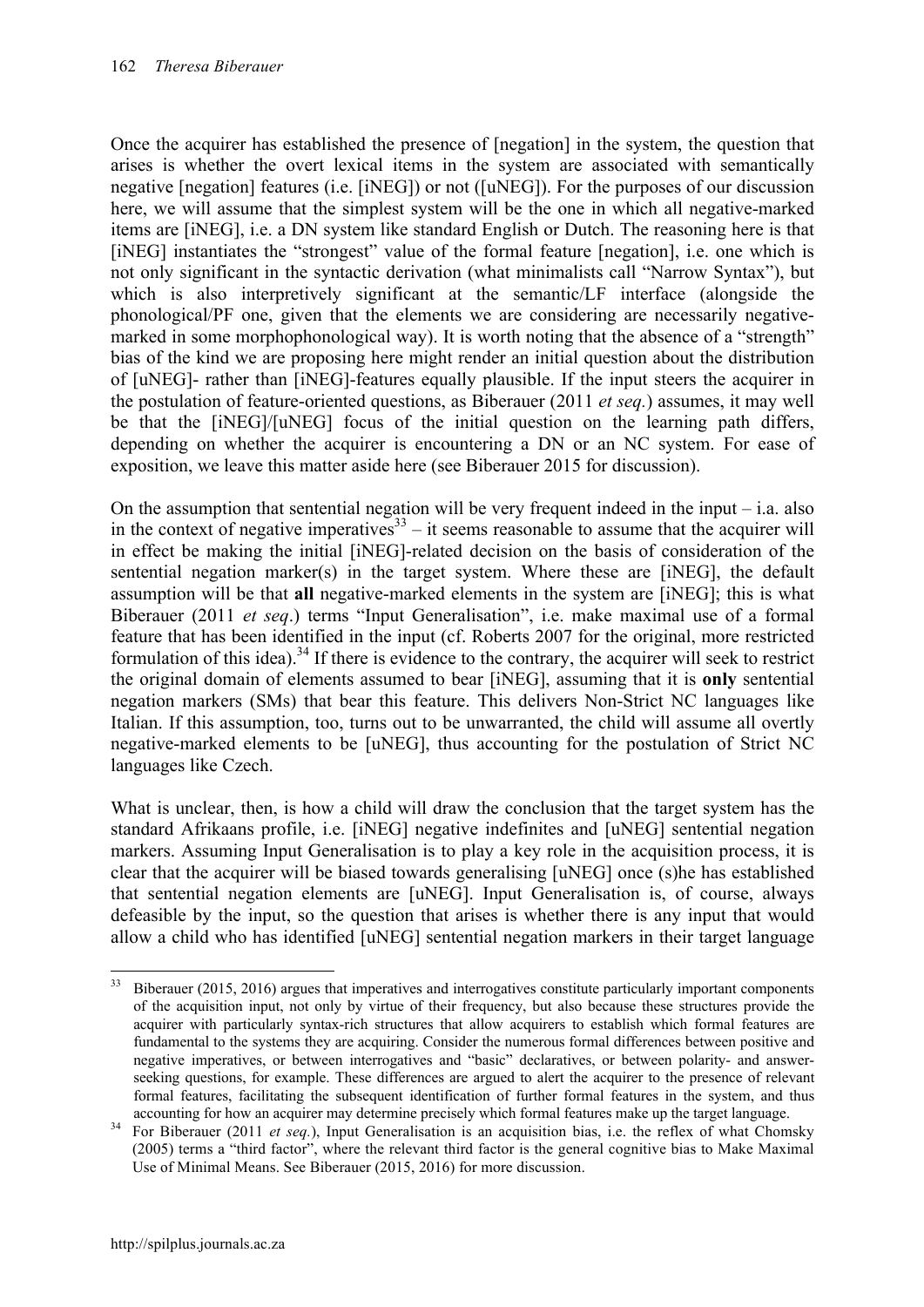to overrule Input Generalisation and postulate [iNEG] negative indefinites. DN structures like (50b), involving two or more negative indefinites, each of which contributes its own semantic negation, would seem to be the obvious answer here. Leaving aside the rarity in the input of these marked structures (Horn 1989), a further difficulty is the fact that NC languages also permit them and, moreover, do so under the same marked circumstances and exhibiting the same marked intonation pattern – Liberman and Sag's so-called "contradiction contour" (cf. i.a. Corblin et al. 2004, Rooryck 2008, Biberauer 2009, Huddlestone 2010, and Biberauer and Zeijlstra 2012b for discussion). As such, there is no primary linguistic data that will ever help the acquirer to distinguish between a Strict NC language and an Afrikaans-type system, with the result that we would expect acquirers always to stick with the simpler system, i.e. the Strict NC one, in terms of which all negatively marked elements are uniformly [uNEG]. If that is correct, standard Afrikaans negation cannot be acquired only on the basis of the input and it also does not appear to be a system that can be acquired even if we take "third factor" considerations into account (as we have just seen, Input Generalisation, a linguistic reflex of the third factor bias to Make Maximal Use of Minimal Means, militates again its postulation). This implies that standard Afrikaans negation is not a natural grammatical system. For it to be learned, external input is required. That this is not entirely implausible is suggested by the fact that Afrikaans speakers seem to readily permit Strict NC-type negative-indefinite-containing structures like those illustrated in (52):

- (52) a. *Niemand het niks gebring nie2.* no-one have nothing brought POL 'No-one brought anything.' (contrast DN (50b) above)
	- b. *Ons hoor nooit niks van die polisie nie2.* us hear never nothing from the police POL 'We never hear anything from the police.' (*Beeld* newspaper 2004-02-24, cited in Huddlestone 2010: 142)

The exception to this generalisation about the acceptance of (52)-type structures are speakers with very strong prescriptive instincts: these speakers insist on the (50b)-type DN readings for the structures in (52), showing that the crosslinguistically very rare standard Afrikaans system is indeed one that defines the grammars of a subset of speakers. As Beatrice Santorini (p.c.) observes, Negative Spread-type NC is particularly salient in "logically" oriented prescriptive traditions more generally, there very clearly being two or more identifiably negative elements which should each contribute their own semantic negation. This means that we can realistically expect acquirers to receive Direct Negative Evidence highlighting the deviant nature of (52) type Negative Spread structures and thus allowing them to learn a standard Afrikaans-type NC system. If this is all on the right track, this means that the standard Afrikaans negation system is, in part, acquired L2-style, on the basis of explict metalinguistic input (cf. Meisel, Elsig and Bonnesen 2011 for discussion of a similar situation in the acquisition of modern French, another system known to be regulated by strong prescriptive traditions). Without this intervention, Afrikaans negation would, like that of many other languages crosslinguistically, take the form of a Strict NC system<sup>35</sup>; thanks, however, to the prescriptive intervention of the advocates of the

<sup>&</sup>lt;sup>35</sup> It is worth noting that modern-day Dutch varieties that are (residually) NC (e.g. West Flemish; cf. i.a. Haegeman 1995; Breitbarth and Haegeman 2010, 2014) and also those Belgian varieties likewise permitting optionally reinforcing negative elements paralleling the use of "extra" *nie*<sub>2</sub> discussed in Section 2.2.2.1, are precisely ones that permit Negative Spread, i.e. two or more negative indefinites being given an NC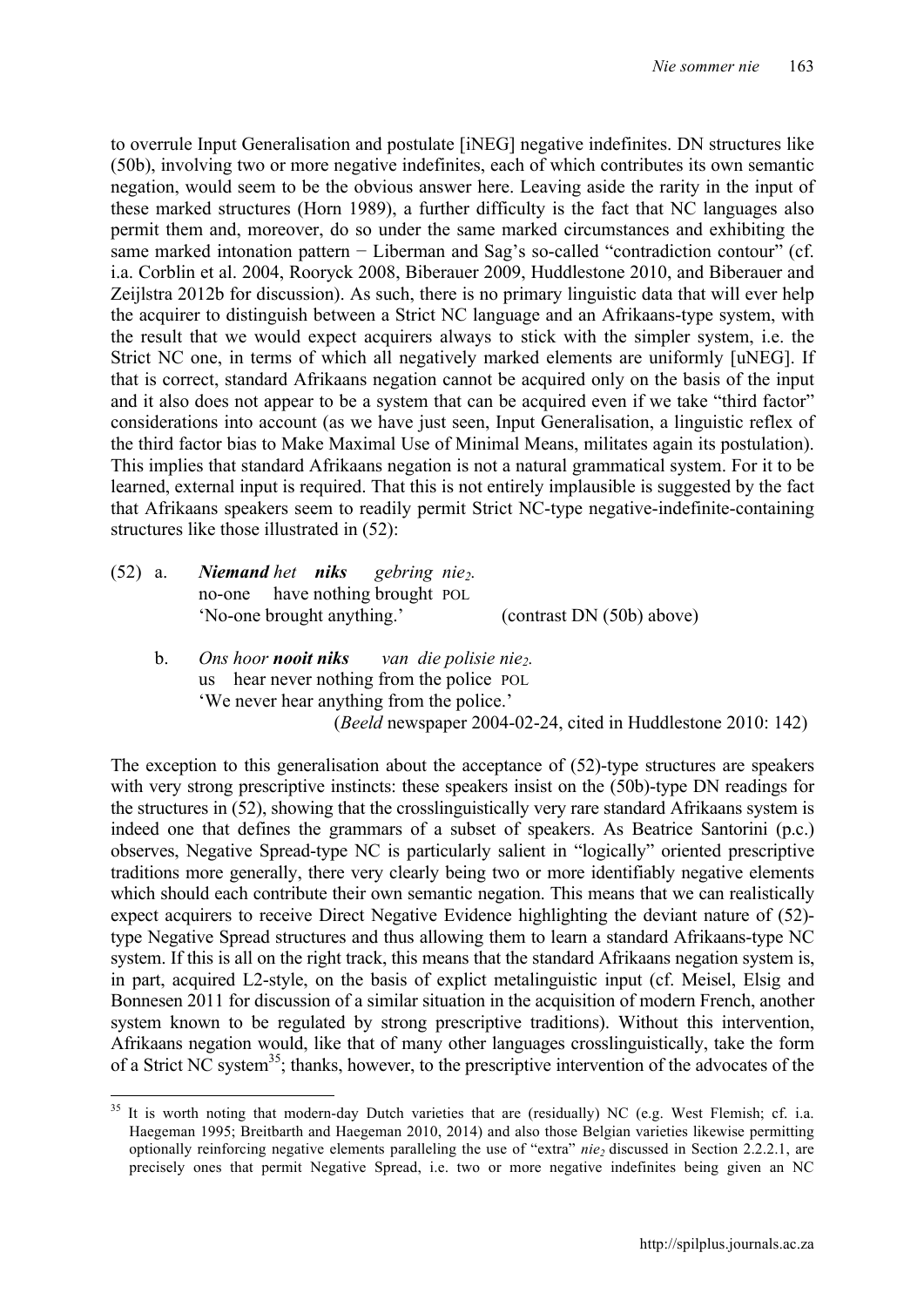Afrikaans *Taalbeweging*, who insisted on imposing an NC sentential negation component on an originally consistently DN system (cf. our discussion of Dutch above, and also note 14), it is something exotic and, ironically, not entirely natural.

# **6. Conclusion**

This article has considered three distinct but related questions, all of which have the modern Afrikaans negation system as their point of departure. First, we sought to establish what underlies the peculiarity of Afrikaans's distinctive clause-final negative concord element, *nie2*. This element was argued to differ substantially from familiar Western European concord elements in being drawn, as Roberge (2000) first proposed, from a very different lexical source, namely a structurally high resumptive element, which, significantly, has been incorporated into the modern system as an element that still occupies a very high position in the clausal domain – one, in fact, that suggests that recent efforts to extend the standardly assumed clausal architecture are on the right track. This element appears to be inert in the context of Jespersen's well-known Cycle, serving a range of concord functions, also in contexts lacking specifically negative elements and in non-clausal contexts. Closer inspection further reveals that there are various negative-reinforcement developments taking place in modern Afrikaans, but that none of these are leading to the strengthening of *nie*<sub>2</sub>. Given the existence of a semantically motivated interface constraint on structurally very high elements acting as sentential negators (cf. Han 2001), we considered the Biberauer (2009, 2012a) hypothesis that systems with concord markers located in or above the CP-domain will fail to undergo Stage III-IV/V developments within the Jespersenian Cycle.

This hypothesis formed the centrepiece of the second part of the article, in which the hypothesis was put to the test on the basis of data from Brazilian Portugese, Santomé and a subset of Bantu systems. Initial consideration of these systems would seem to suggest that the prediction may be correct: none of the systems considered seem to have a structurally high final negation element that is serving or is developing into the basic sentential negation marker. If this holds more generally in languages with final negation markers – which we might expect, in part, to derive from structurally high elements like anaphoric negators or discourse-oriented resumptives<sup>36</sup> – detailed investigation of Afrikaans will have highlighted a previously unnoticed constraint on cyclic developments, namely that it is possible to "grammaticalise beyond the cycle".

Finally, the focus returned to Afrikaans specifically, and we considered this language's negation system in the context of negation typology and learnability matters. Yet again, the conclusion that seems to emerge is that the Afrikaans negation system is only superficially similar to more familiar Western European models. More specifically, it would seem to be the case that the mix of "exotic" contact considerations and ideologically motivated prescriptive

interpretation; cf. again Aelbrecht (2008a,b), van der Auwera and Neuckermans (2004), and van der Auwera et al. (2006). Here too, then, Input Generalisation might plausibly have played a role, producing an extension of a pattern detectable in one domain to others in which it was not initially evident (see Zeijlstra 2004 on the strongly DN nature of standard Dutch). Precisely which NC pattern – Negative Doubling or Negative Spread – might have constituted the starting point for these distributions represents an interesting question that would merit further research. In light of our discussion in Sections 2-4 about marked negation doubling contexts – i.e. doubling (NC) which only takes place in marked negative structures – it could, of course, be that there is

no direct connection between these NC patterns. <sup>36</sup> Though see deVos and van der Auwera (2013) for discussion of lower alternatives, e.g. locatives and possessives.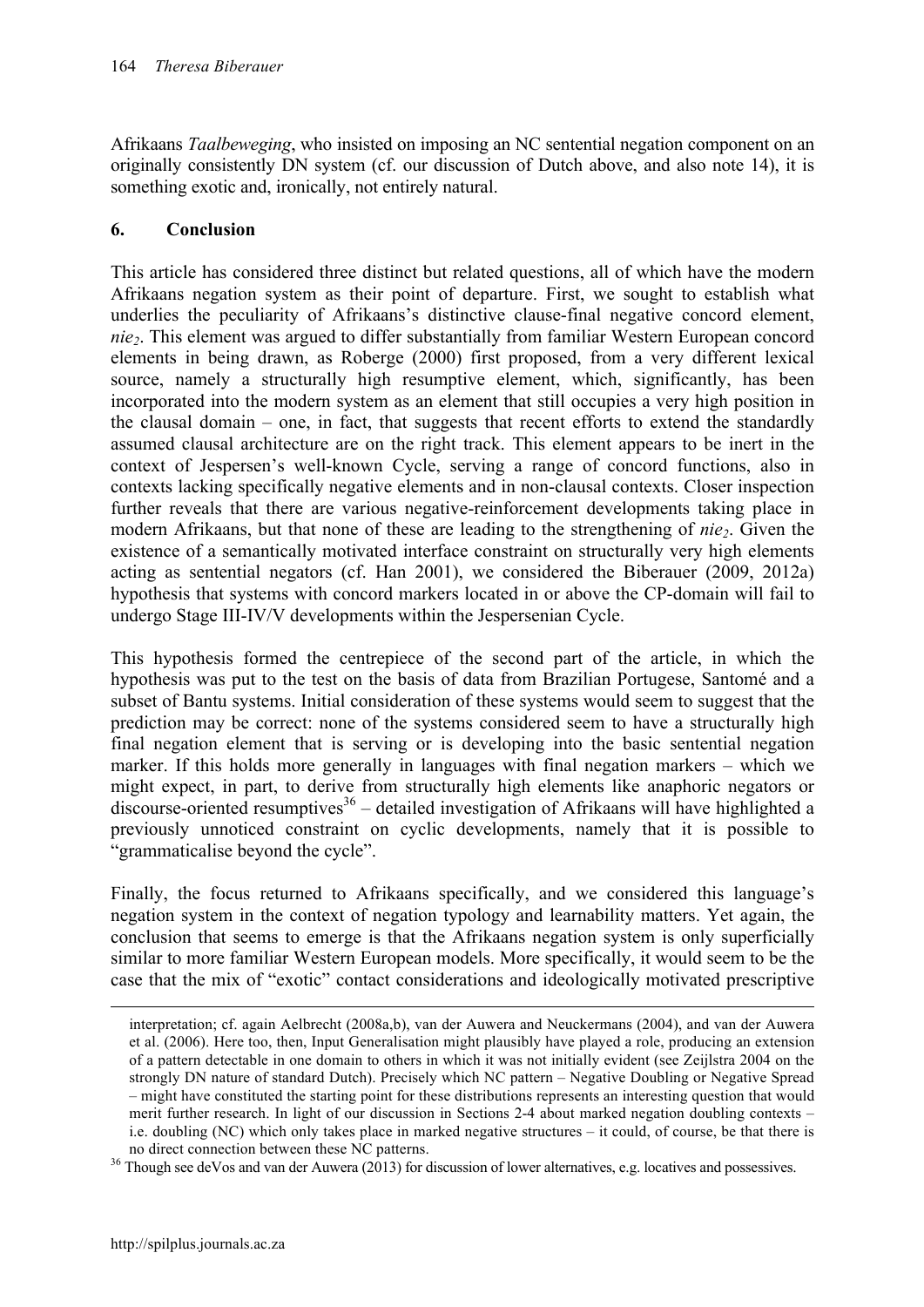intervention at the standardisation stage has produced a system that children cannot straightforwardly acquire. As indicated in this article, all of the key questions discussed here would merit further investigation. What does seem clear, however, is that Afrikaans negation, as Hans den Besten always said, is *nie sommer nie*!

#### **References**

Aelbrecht, L. 2008a. Negatieverdubbeling in Vlaamse spreektaal. *Over Taal* 47(1): 6-9.

Aelbrecht, L. 2008b. *Niemand nie* in Vlaamse spreektaal. *TABU* 26(3/4): 89-103.

Alcázar, A. and M. Saltarelli. 2014. *The syntax of imperatives.* Cambridge: Cambridge University Press.

Alkmim, M. 1999. Ação de dois fatores externos no processo de mudança em negativas sentenciais no dialeto mineiro. *Anais do II Congresso Nacional da ABRALIN*, Florianópolis.

Alkmim, M. 2001. As negativas sentenciais no dialeto mineiro: uma abordagem variacionista. Doctoral dissertation: Universidade Federal de Minas Gerais.

Alkmin, M. 2002. Negativa pré e pós-verbal: implementação e transição. In M. Cohen and J. Ramos (Eds.) *Dialeto mineiro e outras falas*. Belo Horizonte: FALE/UFMG. pp.169-182.

Armstrong, M. and S. Schwenter 2008. Prosody, accessibility, and sentential negation in Brazilian Portuguese. *Proceedings of the Berkeley Linguistics Society (BLS)* 34(1): 379-390.

Van der Auwera, J. 2009. The Jespersen Cycles. In E. van Gelderen (Ed.) *Linguistic cycles.*  Amsterdam: Benjamins. pp. 35-71.

Van der Auwera, J. 2010. On the diachrony of negation. In L. Horn (Ed.) *The expression of negation.* Berlin: Mouton. pp. 73-101.

Van der Auwera, J. and A. Neuckermans. 2004. Jespersen's Cycle and the interaction of predicate and quantifier negation in Flemish. In B. Kortmann (Ed.) *Typology meets dialectology. Dialect grammar from a crosslinguistic perspective.* Berlin: Mouton. pp. 454- 478.

van der Auwera, J., L. de Cuypere and A. Neuckermans. 2006. Negative indefinites: A typological and diachronic perspective on a Brabantic construction. In T. Nevalainen, J. Klemola and M. Laitinen (Eds.) *Types of variation. Diachronic, dialectal and typological interfaces.* Amsterdam: Benjamins. pp. 305-319.

Bayer, J. 2009. Nominal negative quantifiers as adjuncts. *Journal of Comparative Germanic Linguistics* 12: 5-30.

Bell, A. 2004. Bipartite Negation and the Fine Structure of the Negative Phrase*.* Doctoral dissertation, Cornell University.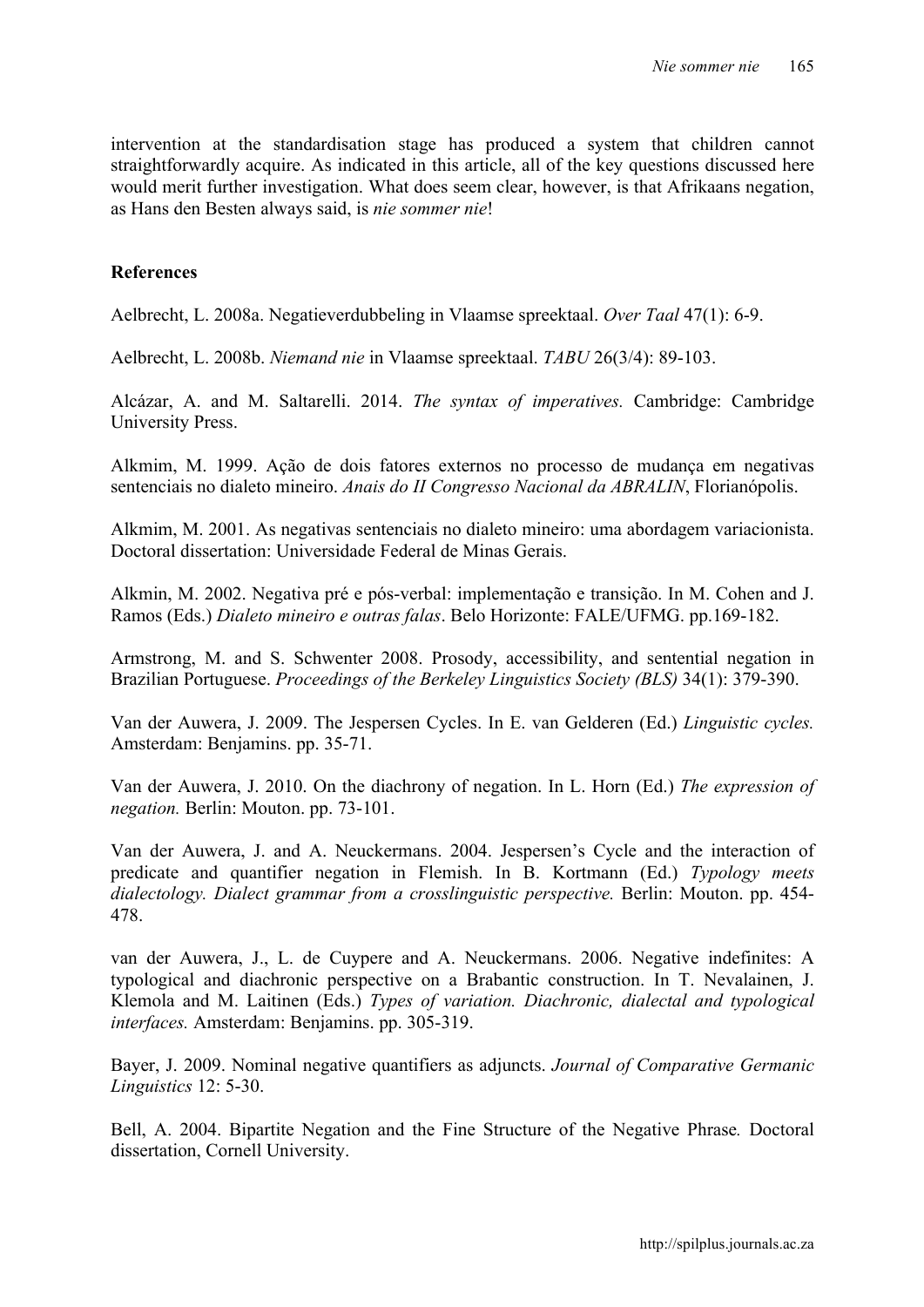Den Besten, H. 1977/1983. On the interaction of root transformations and lexical deletive rules. In W. Abraham (Ed.) *On the formal syntax of the West Germania*. Amsterdam: Benjamins. pp. 47-131.

Den Besten, H. 1986. Double negation and the genesis of Afrikaans. In P. Muysken and N. Smith (Eds) *Substrata versus universals in creole genesis*. Amsterdam: Benjamins. pp. 185- 230.

Den Besten, H. 1989. Studies in West Germanic Syntax. Doctoral dissertation, University of Tilburg.

Biberauer, T. 2008. Doubling and omission: Insights from Afrikaans negation. In S. Barbiers, O. Koeneman, M. Lekakou and M. van der Ham (Eds.) *Microvariations in syntactic doubling*. Bingley: Emerald. pp. 103-140.

Biberauer, T. 2009. Jespersen off course? The case of contemporary Afrikaans negation. In E. van Gelderen (Ed.) *Linguistic cycles.* Amsterdam: Benjamins. pp. 91-130.

Biberauer, T. 2011. In defence of lexico-centric parametric variation: Two 3<sup>rd</sup> factorconstrained case studies. Paper presented at the Workshop on Formal Grammar and Syntactic Variation: Rethinking Parameters (Madrid).

Biberauer, T. 2012a. Competing reinforcements: When languages opt out of Jespersen's Cycle. In A. Van Kemenade and N. de Haas (Eds.) *Historical Linguistics 2009: Selected papers from the 19th International Conference on Historical Linguistics, Nijmegen, 10-14 August 2009.* Amsterdam: Benjamins. pp. 1-30.

Biberauer, T. 2012b. Predicate doubling in (Germanic) contact varieties: Introducing the case of Afrikaans. Paper presented at the 27th Comparative Germanic Syntax Workshop (Yale).

Biberauer, T. 2015. Macro- and microvariation: An emergentist perspective. Paper presented at the Formal Approaches to Morphosyntactic Variation conference (Vitoria).

Biberauer, T. 2016. Syntactic variation, stability and change: An emergentist parametric perspective. Paper to be given at the Royal Netherlands Academy of Arts and Sciences 'Language variation in action' Colloquium (Amsterdam, 19 February).

Biberauer, T. Forthcoming. Particles and the Final-over-Final Constraint. To appear in T. Biberauer, A. Holmberg, I. Roberts and M. Sheehan (Eds.) *The Final-over-Final Constraint*. Cambridge, MA: MIT Press.

Biberauer, T. and S. Cyrino. 2009a. Negative developments in Afrikaans and Brazilian Portuguese. Paper presented at 19<sup>th</sup> Colloquium on Generative Grammar (Vitoria).

Biberauer, T. and S. Cyrino. 2009b. Appearances are deceptive: Jespersen's Cycle from the perspective of the Romania Nova and Romance-based creoles. Paper presented at Going Romance (Nice).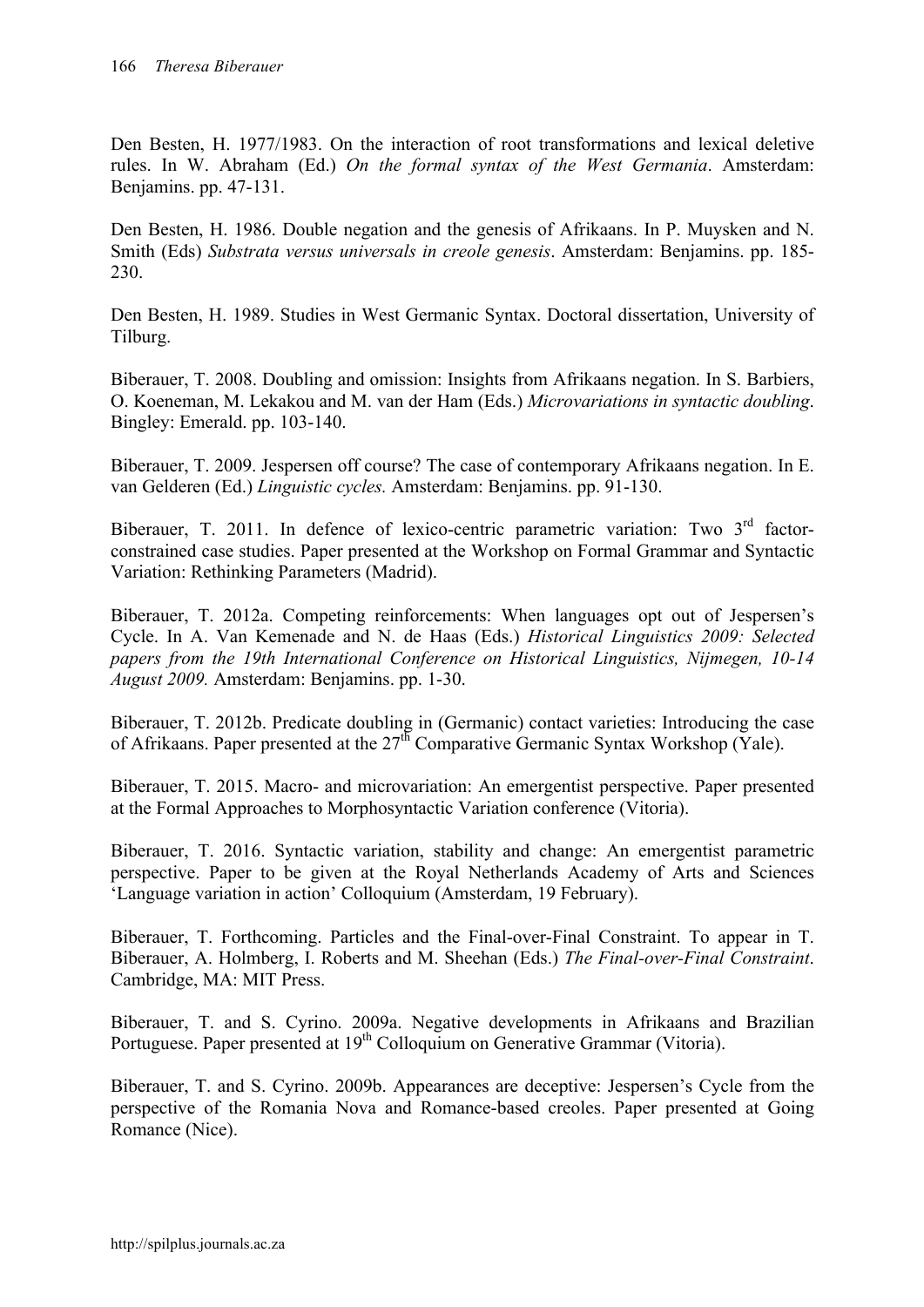Biberauer, T. and I. Roberts. 2011. Negative words and related expressions: A new perspective on some familiar puzzles. In R. Ingham and P. Larrivée (Eds). *The evolution of negation: Beyond the Jespersen Cycle.* Berlin: de Gruyter. pp. 23-60.

Biberauer, T. and I. Roberts. 2015. Rethinking formal hierarchies: A proposed unification. In J. Chancharu, X. Hu and M. Mitrović (Eds.) *Cambridge Occasional Papers in Linguistics* 7: 1-31.

Biberauer, T. and I. Roberts. In press. Parameter typology from a diachronic perspective: The case of Conditional Inversion. To appear in E. Bidese, F. Cognola and M. Moroni (Eds.) *Aspects of variational linguistics*. Amsterdam: Benjamins.

Biberauer, T. and H. Zeijlstra. 2012a. Negative Concord in Afrikaans: Filling the typological gap. *Journal of Semantics* 29(3): 345-371.

Biberauer, T. and H. Zeijlstra. 2012b. Negative changes: Three factors and the diachrony of Afrikaans negation. In C. Galves, S. Cyrino, R. Lopez and J. Avelar (Eds.) *Parameter theory and linguistic change.* Oxford: Oxford University Press. pp. 237-263.

Breitbarth, A. 2009. A hybrid approach to Jespersen's Cycle in West Germanic. *Journal of Comparative Germanic Linguistics* 12(2): 81-114.

Breitbarth, A. and L. Haegeman. 2010. Continuity is change: The long tail of Jespersen's Cycle in Flemish. In A. Breitbarth, C. Lucas, S. Watts and D. Willis (Eds.) *Continuity and change in grammar*. Amsterdam: Benjamins. pp. 61-76.

Breitbarth. A. and L. Haegeman 2014. The distribution of preverbal *en* in (West) Flemish: Syntactic and interpretive properties. *Lingua* 147: 69-86.

Camargos, M.L. 2002. Teoria de Cópia e Negação. MA dissertation, Universidade Federal de Minas Gerais.

Cardinaletti, A. and M. Starke. 1999. The typology of structural deficiency: A case study of the three classes of pronouns. In H. van Riemsdijk (Ed.) *Clitics in the languages of Europe.*  Berlin: Mouton de Gruyter. pp. 145-233.

Cavalcante, R. 2007. A negação pós-verbal no Português Brasileiro: Análise descritiva e teórica de dialetos rurais de afro-descendentes. MA dissertation, Universidade Federal da Bahia.

Chomsky, N. 2001. Derivation by phase. In M. Kenstowicz (Ed.) *Ken Hale: A life in language*. Cambridge, MA: MIT Press. pp. 1-53.

Chomsky, N. 2005. Three factors in language design. *Linguistic Inquiry* 36: 1-22. Cinque, G. 1999. *Adverbs and functional heads: A crosslinguistic perspective.* Oxford: Oxford University Press.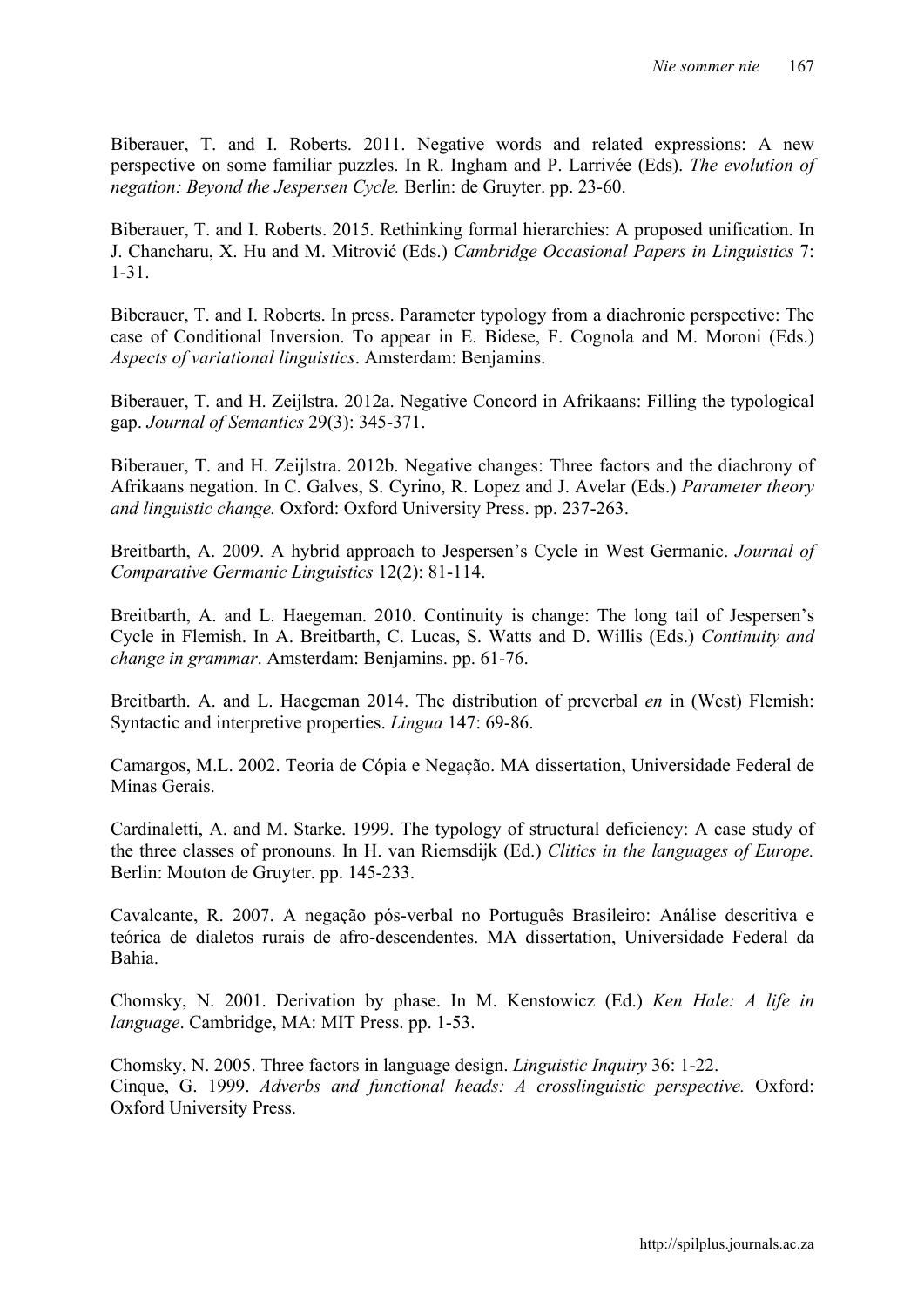Corblin, F., V. Déprez, H. de Swart and L. Tovena. 2004. Negative Concord. In F. Corblin and H. de Swart (Eds.) *Handbook of French semantics.* Stanford: CSLI Publications. pp. 417- 452.

Dahl, Ö. 2001. Inflationary effects in language and elsewhere. In J. Bybee and P. Hopper (Eds.) *Frequency and the emergence of linguistic structure*. Amsterdam: Benjamins. pp. 471- 480.

Deumert, A. 2002. Standardization and social networks: The emergence and diffusion of standard Afrikaans. In A. Linn and N. McLelland (Eds.) *Standardization.* Amsterdam: Benjamins. pp. 1-25.

Deumert, A. 2004. *Language standardization and language change: The dynamics of Cape Dutch.* Amsterdam: Benjamins.

DeVos, M. and J. van der Auwera. 2013. Jespersen cycles in Bantu: Double and triple negation. *Journal of African Languages and Linguistics* 34: 205-274.

DeVos, M., M. Tshibanda and J. van der Auwera. 2010. Jespersen Cycles in Kanincin: Double, triple and maybe even quadruple negation. *Africana Linguistica* 16: 155-182.

Diesing, M. 1992. *Indefinites.* Cambridge, MA: MIT Press.

Donaldson, B. 1993. *A grammar of Afrikaans.* New York: Mouton de Gruyter.

Duffield, N. 2007. Aspects of Vietnamese clausal structure: Separating tense from assertion. *Linguistics* 45(4): 765-814.

Duffield, N. 2013. On polarity emphasis, assertion and mood in English and Vietnamese. *Lingua* 137: 248-270.

Dryer, M. 1996. Focus, pragmatic presupposition, and activated propositions. *Journal of Pragmatics* 26(4): 475-523.

Dryer, M. 2009. Verb-Object-Negative order in Central Africa. In N. Cyffer, E. Ebermann and G. Ziegelmeyer (Eds.) *Negation patterns in West Africa.* Amsterdam: Benjamins. pp. 307-362.

Du Toit, S.J. 1876/1897. *Eerste beginsels van die Afrikaanse taal. Fergelijkende taalkunde fan Afrikaans en Engels.* Paarl: D.F. du Toit & Co.

Eckardt, R. 2006. *Meaning change in grammaticalization. An enquiry into semantic reanalysis.* Oxford: Oxford University Press.

Fonseca, H.D.C. 2004. Marcador negativo final no Português Brasileiro. *Cadernos de estudos lingüísticos* 46(1): 5-19.

Van Gelderen, E. 2004. *Grammaticalisation as economy.* Amsterdam: Benjamins.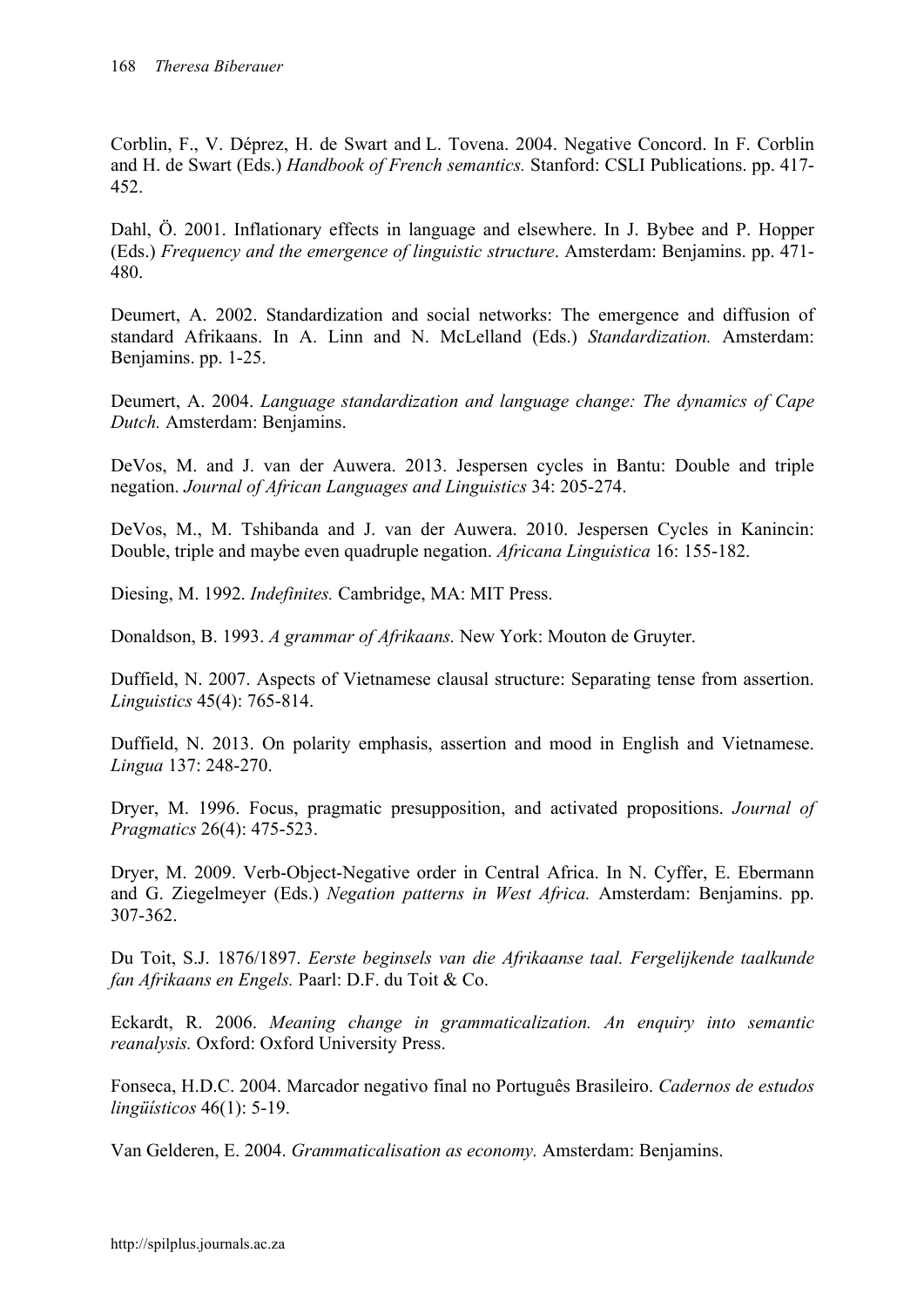Van Gelderen, E. 2009. *Cyclical change.* Amsterdam: Benjamins.

Van Gelderen, E. 2011. *The linguistic cycle: Language change and the language faculty.*  Oxford: Oxford University Press.

Giannakidou, A. 1997. The Landscape of Polarity Items. Doctoral dissertation, University of Groningen.

Giannakidou, A. 2000. Negative … Concord? *Natural Language and Linguistic Theory* 18: 457-523.

Giannakidou, A. 2006. N-words and Negative Concord. In M. Everaert and H. van Riemsdijk (Eds.) *The syntax companion* (volume 3). Oxford: Blackwell. pp. 327-391.

Giorgi, A. 2010. *About the speaker. Towards a syntax of indexicality.* Oxford: Oxford University Press.

Grimshaw, J. 1991. Extended Projection. Unpublished ms: Brandeis.

Grohmann, K. 2003. *Prolific domains: On the anti-locality of movement dependencies*. Amsterdam: Benjamins.

Haeberli, E. 2011. Looking high and low for NegP in early English. In P. Larrivée and R. Ingham (Eds.) *The evolution of negation. Beyond the Jespersen Cycle*. Berlin: Mouton de Gruyter. pp. 115-144.

Haegeman, L. 1995. *The syntax of negation.* Cambridge: Cambridge University Press.

Haegeman, L. and V. Hill. 2013. The syntacticization of discourse. In R. Folli, R. Truswell and C. Sevdali (Eds.) *Syntax and its limits*. Oxford: Oxford University Press. pp. 370-390.

Han, C.-H. 2001. Force, negation and imperatives. *The Linguistic Review* 18: 289-325.

Hagemeijer, T. 2007. Clause Structure in Santomé*.* Doctoral dissertation, University of Lisbon.

Hansen, Q. 2009. Negation in Brazilian Portuguese. Ph.D. proposal, University of Florida.

Holmberg, A. 2015. Verb Second. In T. Kiss and A. Alexiadou (Eds.) *Theory and analysis. An international handbook.* Berlin: Mouton de Gruyter. pp. 242-283.

Holmberg, A. 2016. *The syntax of yes and no.* Oxford: Oxford University Press.

Horn, L. 1989. *A natural history of negation*. Chicago: University of Chicago Press.

Huddlestone, K. 2010. Negative Indefinites in Afrikaans*.* Doctoral dissertation, Utrecht University.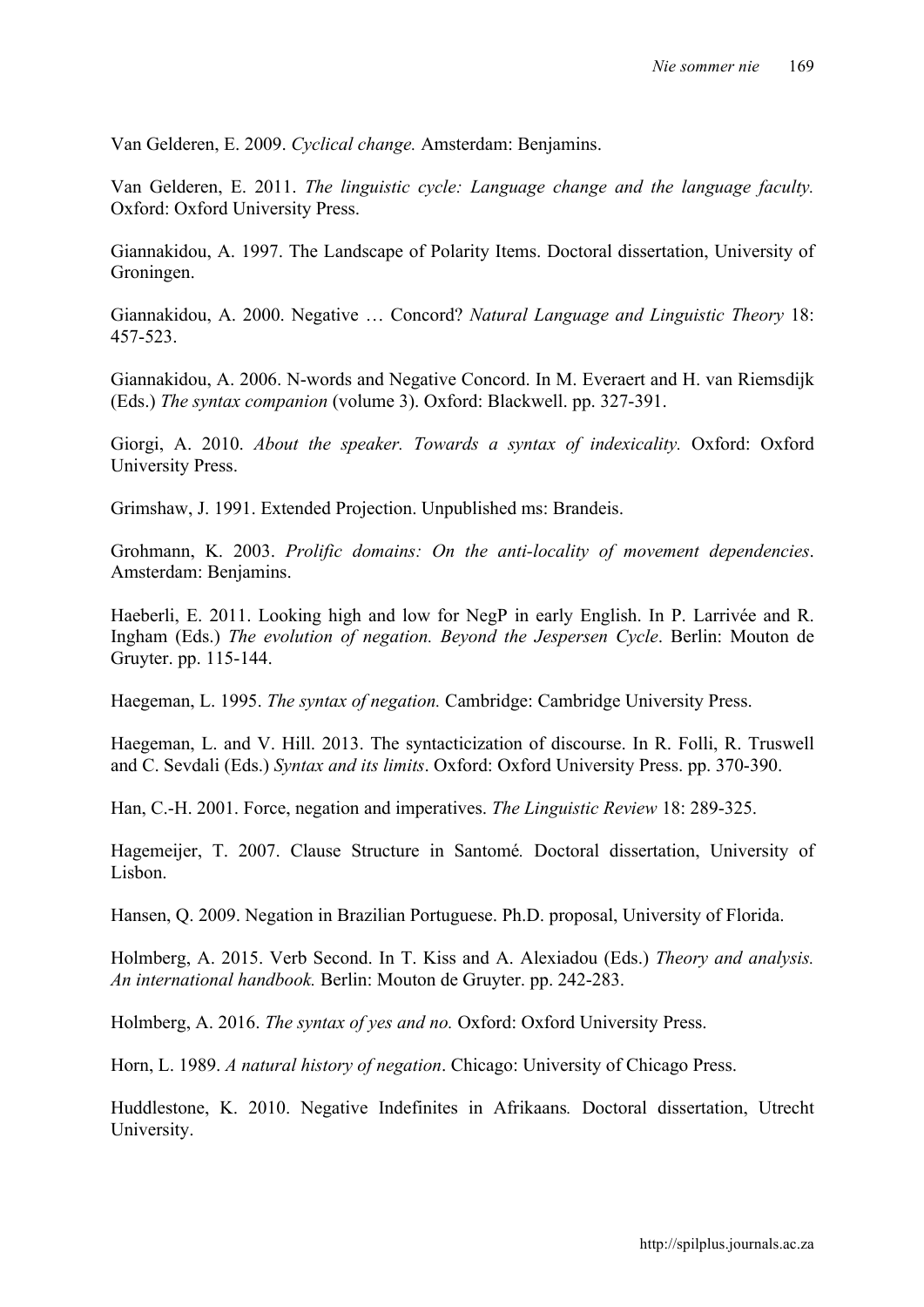Hugo, D. (Ed.) 2009. *Halala Afrikaans.* Pretoria: Protea Publishers.

Ingham, R. 2007. NegP and negated constituent movement in the history of English*. Transactions of the Philological Society* 105(3): 1-33.

Israel, M. 1996. Polarity sensitivity as lexical semantics. *Linguistics and Philosophy* 19(6): 619-666.

Israel, M. 1997. The scalar model of polarity sensitivity: The case of the aspectual operators. In D Forget, P. Hirschbühler, F. Martineau and M.-L. Rivero (Eds.) *Negation: Syntax and semantics.* Amsterdam: Benjamins. pp. 209-230.

Israel, M. 2001. Minimizers, maximizers, and the rhetoric of scalar reasoning. *Journal of Semantics* 18(4): 297-331.

Jäger, A. 2008. *History of German negation*. Amsterdam Benjamins.

Jespersen, O. 1917. *Negation in English and other languages.* Copenhagen: A.F. Høst.

Van Kemenade, A. 2000. Jespersen's Cycle revisited: Formal properties of grammaticalization. In S. Pintzuk, G. Tsoulas and A. Warner (Eds.) *Diachronic syntax: Models and mechanisms*. Oxford: Oxford University Press. pp. 51-75.

Van Kemenade, A. 2011. Secondary negation and information structure organization in the history of English. In P. Larrivée and R. Ingham (Eds.) *The evolution of negation. Beyond the Jespersen Cycle*. Berlin: Mouton de Gruyter. pp. 77-114.

Kiparsky, P. and C. Condoravdi. 2006. Tracking Jespersen's Cycle. In M. Janse, B. Joseph and A. Ralli (Eds.) *Proceedings of the 2nd International Conference of Modern Greek Dialects and Linguistic Theory*. Mytilene: Doukas. pp. 172-197.

Laka, I. 1990. On the Syntax of Negation. Doctoral dissertation, MIT.

Laka, I. 1994. *On the syntax of negation*. New York: Garland.

Lam, Z. 2014. A complex ForceP for speaker- and addressee-oriented discourse particles in Cantonese. *Studies in Chinese Linguistics* 35: 62-78.

Larrivée, P. 2010. The pragmatic motifs of the Jespersen Cycle: Default, activation, and the history of negation in French. *Lingua* 120(9): 2240-2258.

Lipski, J. 2001. Strategies of double negation in Spanish and Portuguese. Unpublished ms: Penn State. Available online: http://www.personal.psu.edu/jml34/negation.pdf (Accessed 26 January 2016).

Louw, F. 2012. Scrambling in Afrikaans*.* MA dissertation, University of Kwazulu-Natal.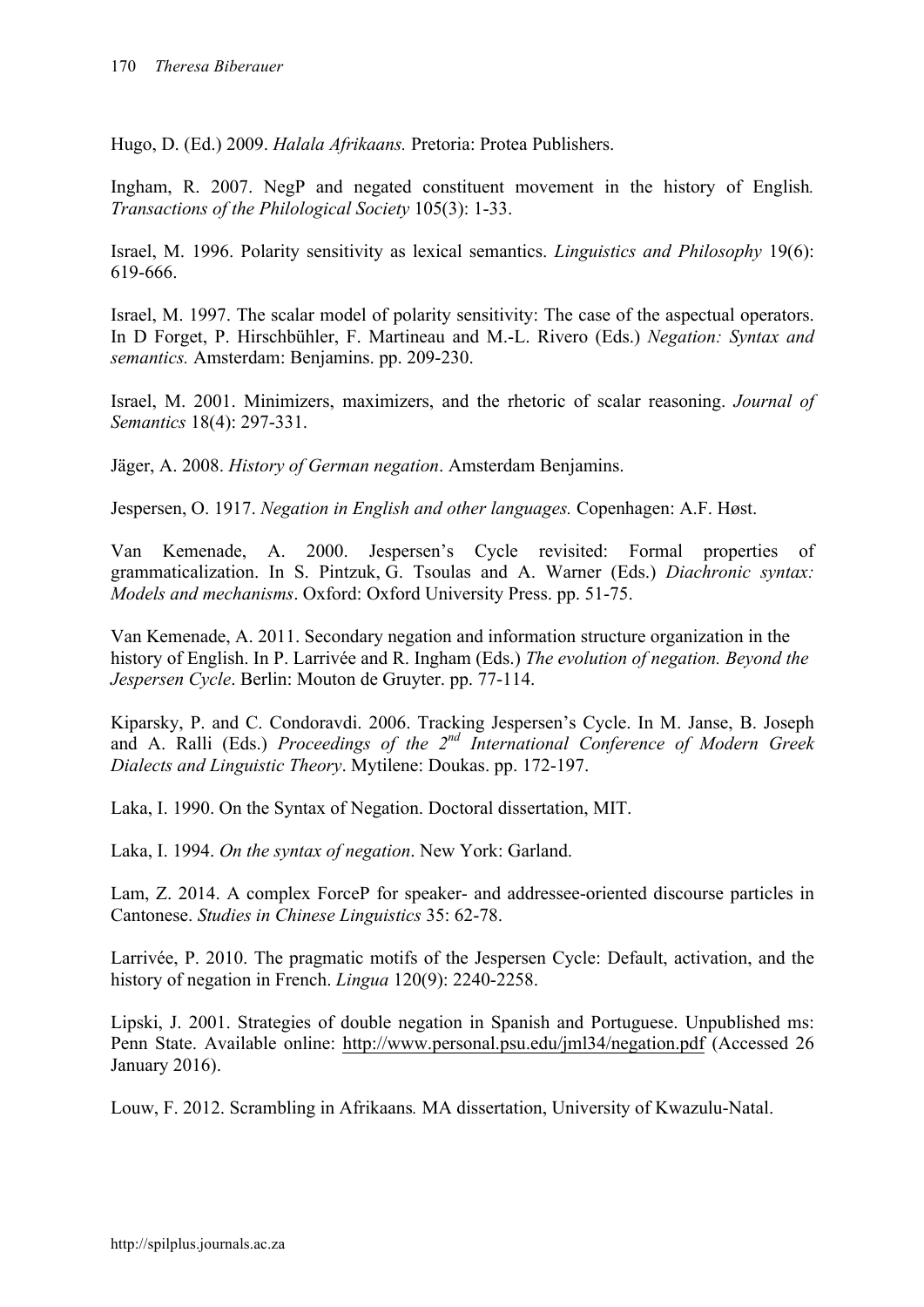Martínez, C. 2013. Negation in Vernacular Brazilian Portuguese. Doctoral dissertation, University of Texas.

Martins, E.E. 1997. *Sentential negation in spoken Brazilian Portuguese*. Washington: Georgetown University Press.

Meisel, J., M. Elsig and M. Bonnesen. 201l. Delayed grammatical acquisition in first language development: Subject-verb inversion and subject clitics in French interrogatives. *Linguistic Approaches to Bilingualism* 1(4): 347-390.

Meisner, C., E. Stark and H. Völker (Eds.) 2013. Jespersen Revisited. *Lingua* 147 (special edition).

Molnárfi, L. 2002. Die Negationsklammer im Afrikaans: Mehrfachnegation aus formaler und funktionaler Sicht. In W. Abraham and J.-W. Zwart (Eds.) *Issues in formal German(ic) typology*. Amsterdam: Benjamins. pp. 223-261.

Mosegaard Hansen, M.-B. 2009. The grammaticalization of negative reinforcers in Old and Middle French: A discourse-functional approach. In M.-B. Mosegaard Hansen and J. Visconti (Eds.) *Current trends in diachronic semantics and pragmatics.* Bingley: Emerald. pp. 227- 251.

Mosegaard Hansen, M.-B. and J. Visconti (Eds.) 2014. *The diachrony of negation*. Amsterdam: Benjamins.

Oosthuizen, J. 1998. The final *nie* in Afrikaans negative sentences. *Stellenbosch Papers in Linguistics* 31: 61-94.

Paesani, K. 2006. The case of special registers. In L. Progovac, K. Paesani, E. Casielles and E. Barton (Eds.) *The syntax of nonsententials. Multidisciplinary perspectives*. Amsterdam: Benjamins. pp. 147-182.

Paul, I. 2007. Missing topics in Malagasy headlines. *Proceedings of the 2007 Annual Conference of the Canadian Linguistic Association*. Available online: http://homes.chass.utoronto.ca/~cla-acl/actes2007/Paul.pdf (Accessed 26 January 2016).

Pauwels, J. 1958. De expletieve ontkenning *nie(t)* aan het einde van de zin in het Zuidnederlands en het Afrikaans. In J. Pauwels. *Het dialect van Aarschot en omstreken. Bouwstoffen en studiën voor de geschiedenis en de lexicografie van het Nederlands.* Brussel: Belgisch Interuniversitair Centrum voor Neerlandistiek.

Poletto, C. 2008a. On negative doubling. *Quaderni di Lavoro ASIt* 8: 57-84.

Poletto, C. 2008b. The syntax of focus negation. *University of Venice Working Papers in Linguistics* 18: 181-202.

Ponelis, F. 1993. *The development of Afrikaans.* Duisburg: Peter Lang.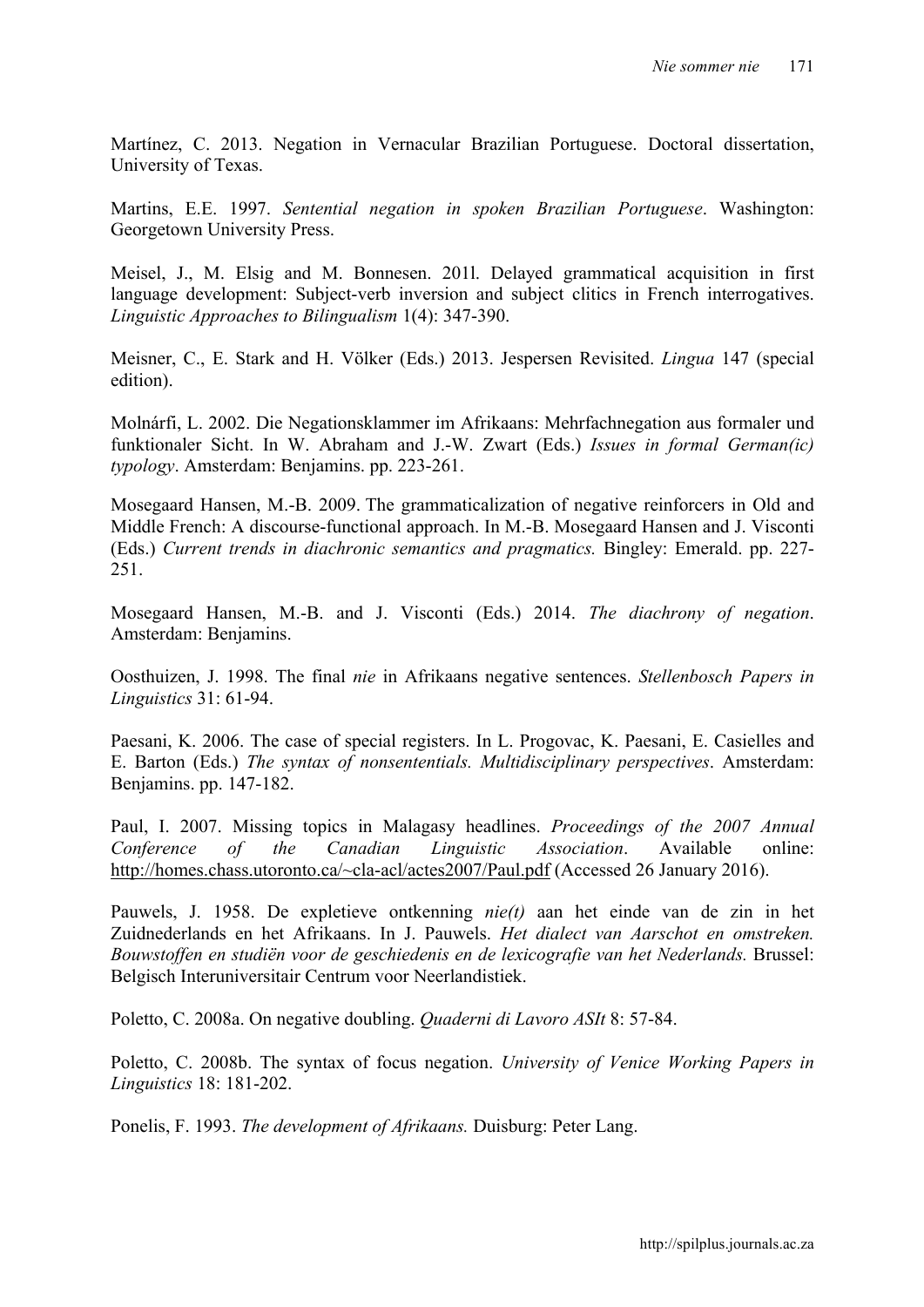Ramchand, G. 2008. *Verb meaning and the lexicon.* Cambridge: Cambridge University Press.

Reesink, G. 2002. Clause-final negation: Structure and interpretation. *Functions of Language* 9(2): 239-268.

Van Rensburg, C. 2012. *So kry ons Afrikaans.* Pretoria: Lapa.

Rizzi, L. 1997. On the fine structure of the left periphery. In L. Haegeman (Ed.) *Elements of grammar*. Dordrecht: Kluwer. pp. 281-338.

Robbers, K. 1992. Properties of negation in Afrikaans and Italian. *Linguistics in the Netherlands* 9(1): 223-234.

Roberge, P. 1994. The formation of Afrikaans. *Stellenbosch Papers in Linguistics* 23: 1-110.

Roberge, P. 2000. Etymological opacity, hybridization, and the Afrikaans brace negation. *American Journal of Germanic Linguistics and Literatures* 12(1): 101-176.

Roberts, I. 2007. *Diachronic syntax.* Oxford: Oxford University Press.

Roberts, I. 2010. Grammaticalization, the clausal hierarchy, and semantic bleaching. In E. Traugott and G. Trousdale (Eds.) *Gradience, gradualness and grammaticalization.* Amsterdam: Benjamins. pp. 45-73.

Roberts, I. and A. Roussou. 2003. *Syntactic change: A minimalist approach to grammaticalization.* Cambridge: Cambridge University Press.

Rooryck, J. 2008. A Compositional Analysis of French Negation. Unpublished ms: Leiden.

Ross. J.R. 1970. On declarative sentences. In R.A. Jacobs and P.S. Rosenbaum (Eds.) Readings in English Transformational Grammar. Waltham, MA: Ginn & Co. pp. 222-272.

Schwartz, B. and S. Vikner. 1996. The verb always leaves IP in V2 clauses. In A. Belletti and L. Rizzi (Eds.) *Parameters and functional heads: Essays in comparative syntax.* Oxford: Oxford University Press. pp. 11-62.

Schwegler, A. 1986. *Analyticity and syntheticity: A diachronic perspective with special reference to Romance languages*. Berlin: de Gruyter.

Schwegler, A. 1991. Predicate negation in contemporary Brazilian Portuguese: A linguistic change in progress. *Orbis* 34: 187-214.

Schwenter, S. 2002. Fine-tuning Jespersen's Cycle. In B. Birner & G. Ward (eds). *Drawing the boundaries of meaning: Neo-Gricean studies in Semantics and Pragmatics in honor of Laurence R. Horn.* Amsterdam: Benjamins. pp. 327–344.

Schwenter, S. 2005. The pragmatics of negation in Brazilian Portuguese. *Lingua* 115: 1427- 1456.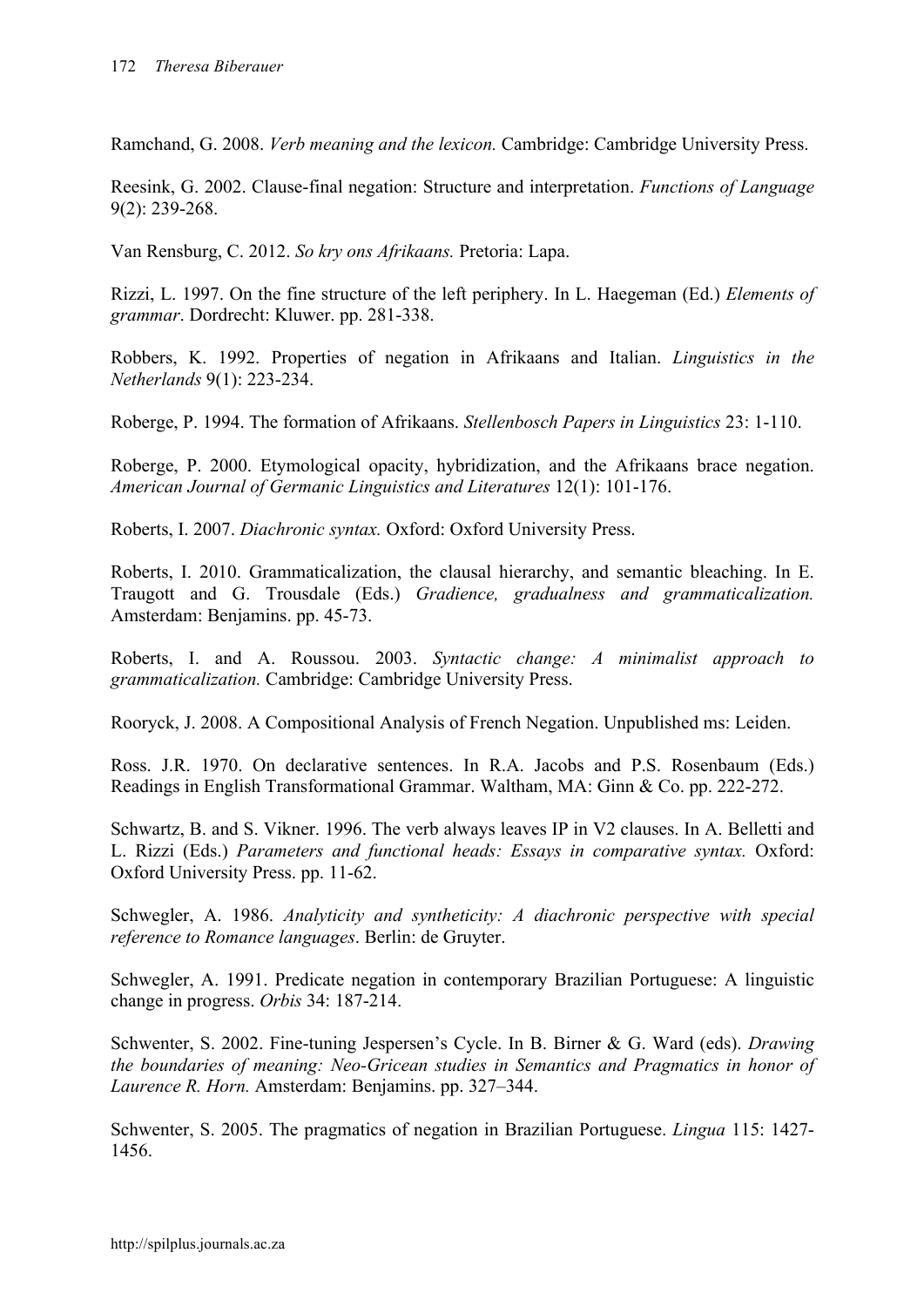Sigurðsson, H. 2004. The syntax of Person, Tense, and speech features. *Italian Journal of Linguistics* 16: 219-251.

Teixeira de Sousa, L. 2011. Sentential negation in Brazilian Portuguese: Pragmatics and syntax. *JournaLipp* 1: 89-103.

Teixeira de Sousa, L. 2013. Sentential negation at the syntax-prosody interface. *Revista Estudos Linguísticos* 17(2): 1-19.

Speas, M. and C. Tenny. 2003. Configurational properties of point of view roles. In A.-M. di Sciullo (Ed.) *Asymmetry in grammar volume 1: Syntax and semantics.* Amsterdam: Benjamins. pp. 315-343.

Steyn, J.C. 2014. *'Ons gaan 'n taal maak'. Afrikaans sedert die PATRIOT-jare.* Brandfort: Kraal Uitgewers.

Stowell, T. 1991. Empty Heads in Abbreviated English. Unpublished ms: GLOW handout.

Tenny, C. 2000. Core events and adverbial modification. In C. Tenny andc J. Pustejovsky (Eds.) *Events as grammatical objects.* Stanford: CSLI Publications. pp. 285-334.

Valkhoff, M. 1966. *Studies in Portuguese and Creole, with special reference to South Africa.*  Johannesburg: Witwatersrand University Press.

Vinet, M.-T. 1993. L'aspect et la copule vide dans la grammaire des titres. *Langue française* 100: 83-100.

Wallage, P. 2005. Negation in Early English: Parametric Variation and Grammatical Competition. Doctoral dissertation, York University.

Westergaard, M. 2009. *The acquistion of word order. Micro-cues, information structure, and economy.* Amsterdam: Benjamins.

Weir, A. 2009. Article Drop in English Headlinese. MA dissertation, UCL.

Willis, D. 2013a. Negation in the history of the Slavonic languages. In D. Willis, C. Lucas and A. Breitbarth (Eds.) *The history of negation in the languages of Europe and the Mediterranean. Volume 1: Case studies.* Oxford: Oxford University Press. pp. 341-398.

Willis, D. 2013b. The history of negation in the Brythonic Celtic languages. In D. Willis, C. Lucas and A. Breitbarth (Eds.) *The history of negation in the languages of Europe and the Mediterranean. Volume 1: Case studies.* Oxford: Oxford University Press. pp. 239-298.

Willis, D., C. Lucas and A. Breitbarth. (Eds.) 2013. *The history of negation in the languages of Europe and the Mediterranean. Volume 1: Case studies.* Oxford: Oxford University Press.